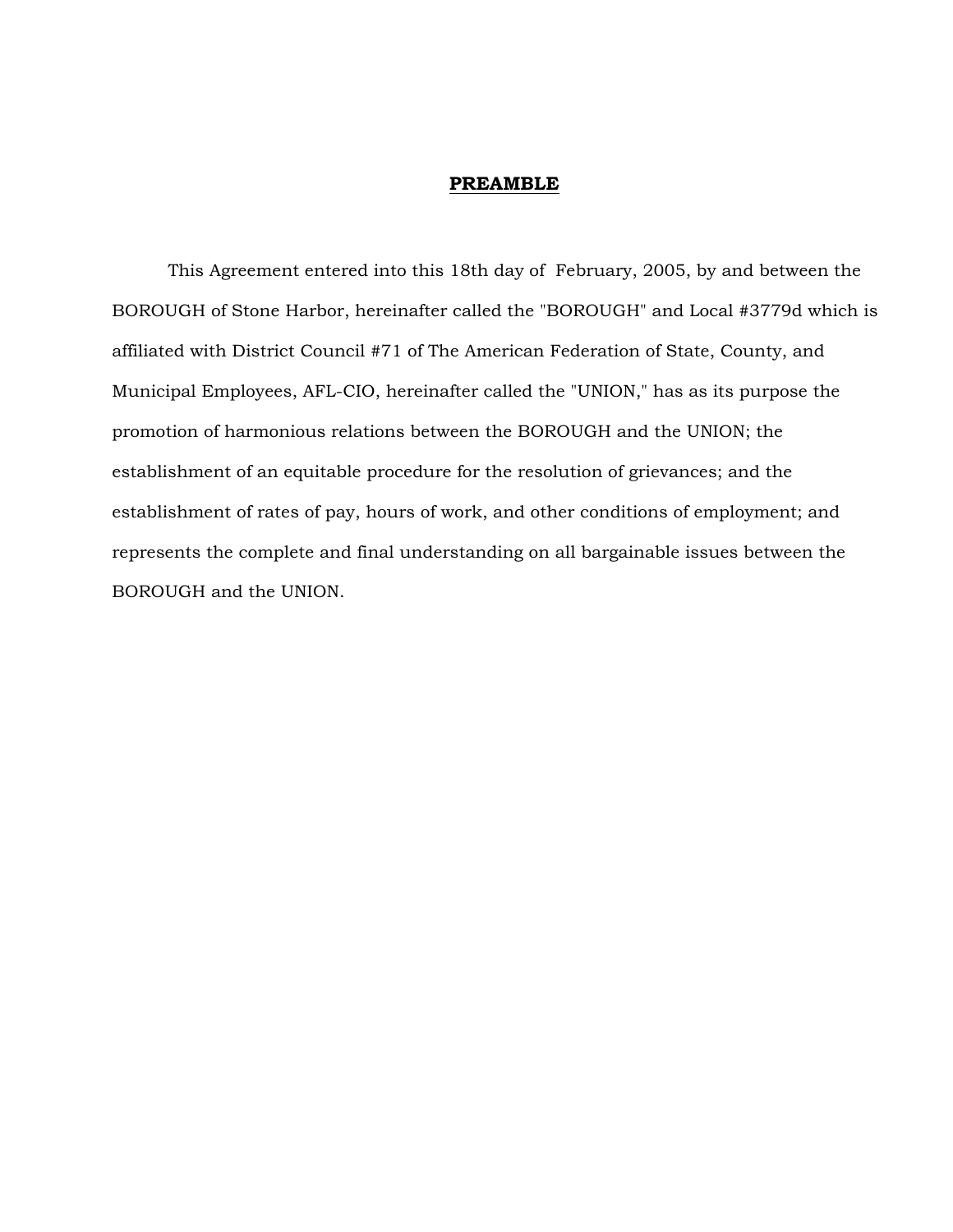# **ARTICLE ONE**

# **RECOGNITION**

 In accordance with the "Certification of Representative" of the Public Employment Relations Commission dated October 20, 1988 (Docket No. RO-90-14), the BOROUGH recognizes the UNION as the sole and exclusive representative of all of its blue collar employees in the classifications listed on Appendix A, which is part of this Agreement or any other newly created blue collar positions. Specifically excluded are all supervisors, white collar employees, confidential employees, police, professionals, managerial executives, elected officials and members of boards and commissions for the purposes of collective negotiations in respect to wages, hours of employment or other conditions of employment.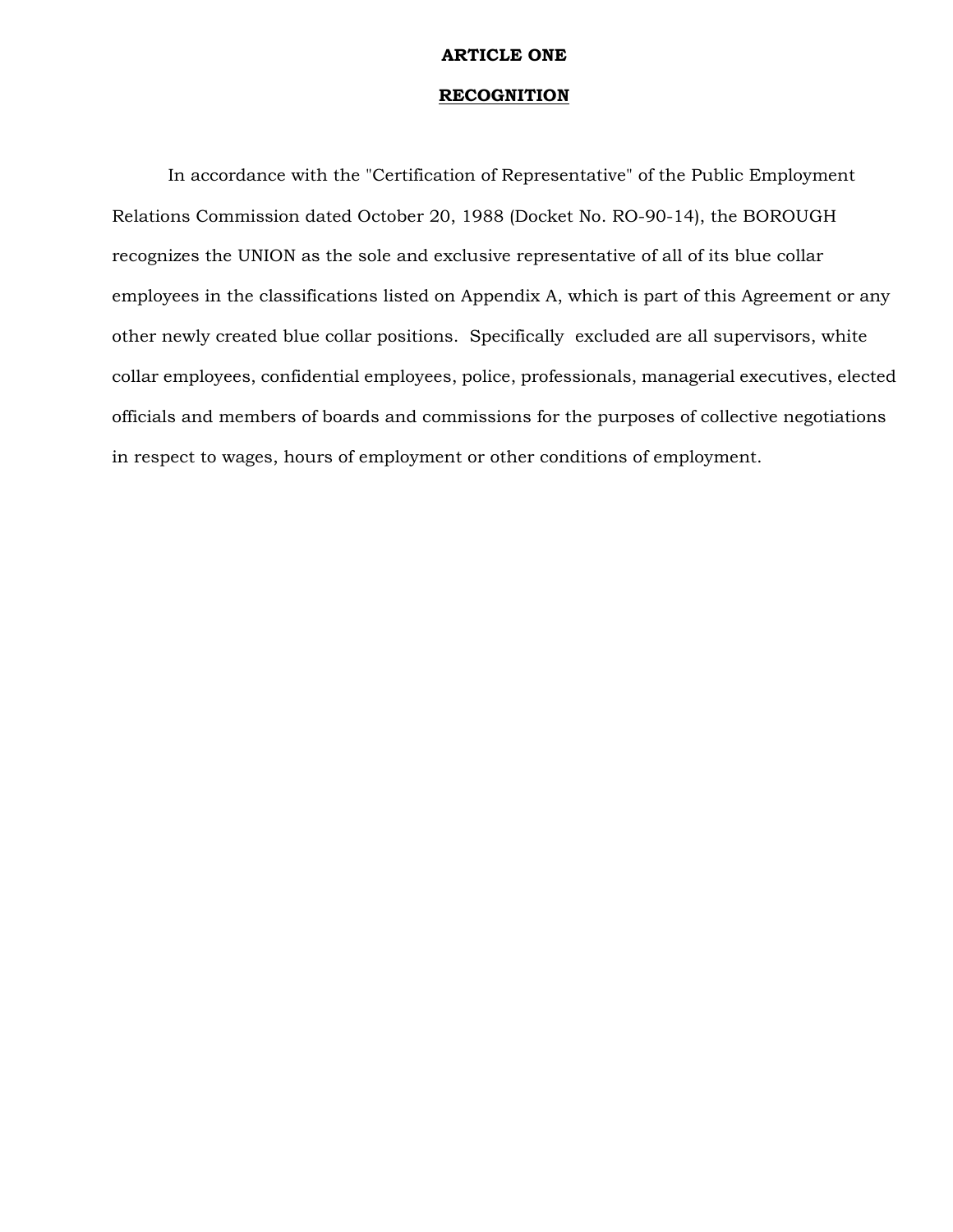#### **ARTICLE TWO**

# **NON DISCRIMINATION AND HARASSMENT**

 A. The BOROUGH and the UNION agree that neither of them will discriminate or harass or cause discrimination or harassment against any employee covered by this labor agreement because of race, color, creed, age, sex, handicap, national origin, political affiliation, UNION membership, or UNION Activity.

 B. It is the policy of the Borough of Stone Harbor that all Borough employees should be able to work in an environment free from discrimination and harassment of any kind.

 C. Any discrimination or harassment whatsoever of Borough employees by other Borough employees and/or officials will not be permitted, regardless of their working relationship.

 D. This policy refers to, but is not limited to, discrimination and harassment for the following reasons: Age, Race, Color, National Origin, Religion, Gender, Sexual orientation, Marital Status and Disability.

E. Harassment shall also include sexual harassment.

 F. All references to employees in this Agreement designate both sexes, and wherever the male gender is used, it shall be construed to include male and female employees.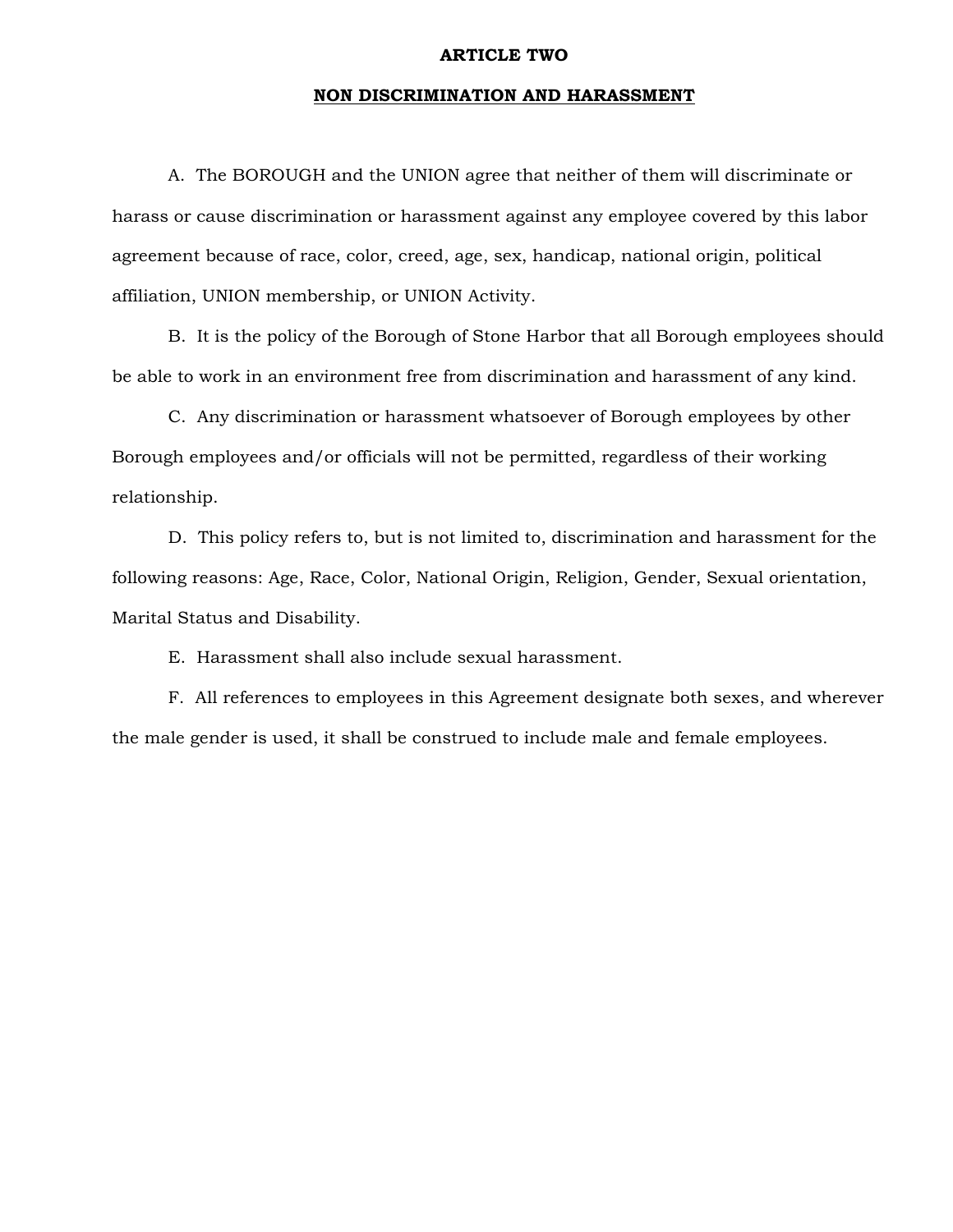#### **ARTICLE THREE**

# **CHECK OFF** *AND AGENCY SHOP*

# *CHECK OFF*

 A. The BOROUGH agrees to deduct from the salaries of its employees, subject to this Agreement, dues for AFSCME, District Council #71. Such deductions shall be made in compliance with Chapter 123, Public Laws of 1974, N.J.C.S.A. (R.S.) 52:14-15, 94 as amended, and members shall be eligible to withdraw such authority during July of each year.

 B. A Check Off shall commence for each employee who signs a properly dated authorization card supplied by the UNION and verified by the Treasurer of the Council during the month following the filing of such card with the BOROUGH.

 C. The aggregate deductions from all employees shall be remitted to the Treasurer of the Council together with the list of the names of all employees for whom the deductions were made by the fifteenth (15th) day of the seceding month after such deductions were made.

 D. If during the life of this agreement there shall be any change in the rate of membership dues, the Local UNION shall furnish the BOROUGH written notice thirty (30) days prior to the effective date of such change and shall furnish to the BOROUGH official notification on the letterhead of the Local UNION and signed by the President of the Local UNION.

 E. The UNION will provide the necessary "Check-Off Authorization" form and the UNION will secure the signatures of its members on the forms and deliver the signed forms to the BOROUGH treasurer.

 F. The UNION shall indemnify, defend and save the BOROUGH harmless against any and all claims, demands, suits, or other forms of liability that shall arise out of or by reason of any action taken in making deductions and remitting same to the UNION pursuant to this Article.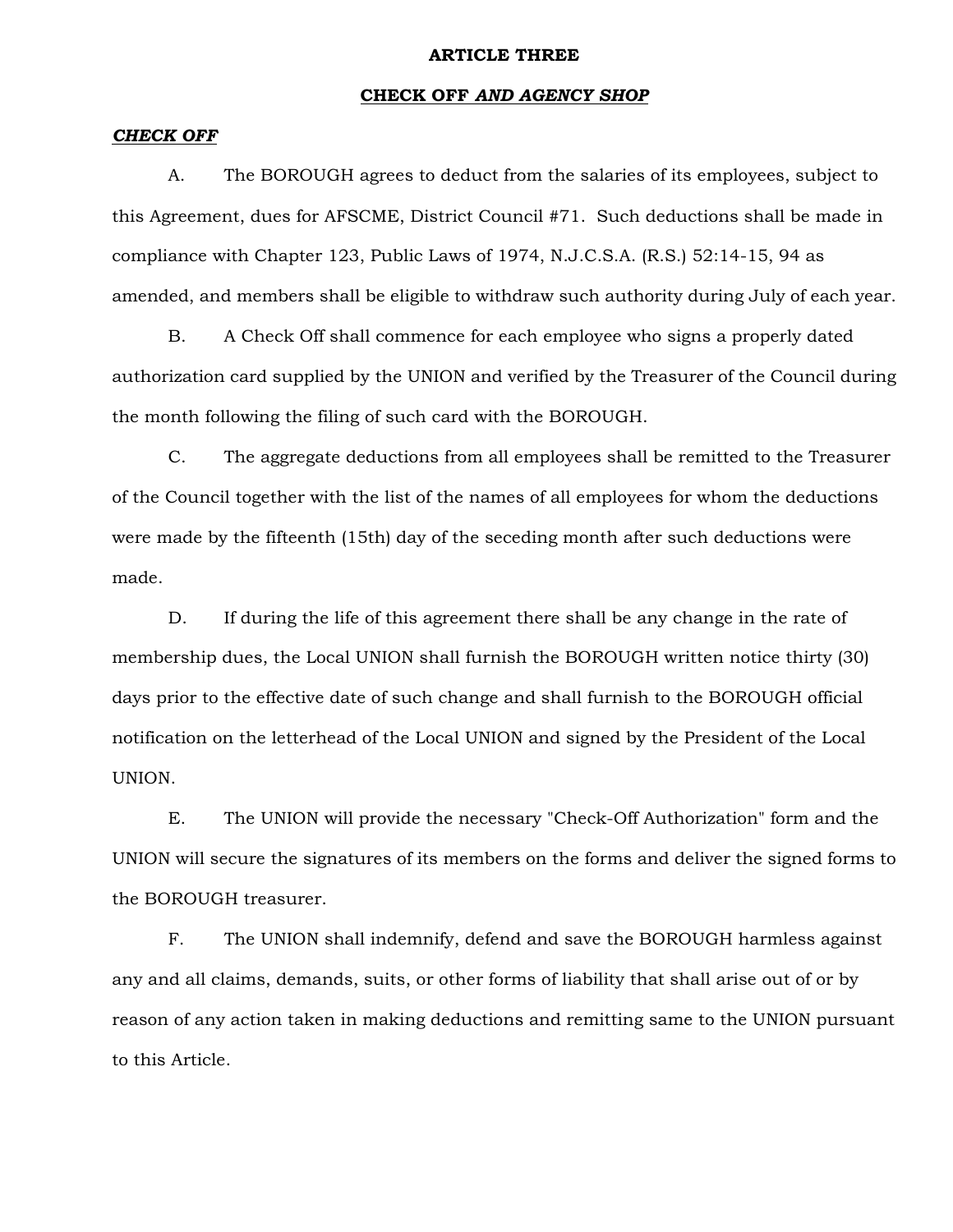# **AGENCY SHOP**

 A. Effective upon the signing of this Agreement, the Employer agrees to deduct the fair share fee from the earnings of those employees who elect not to become members of the Union and transmit the fee to the majority representative.

 B. The deductions shall commence for each employee who elects not to become a member of the Union, thirty days after their date of hire.

 C. The fair share fee for services rendered by the Union shall be in an amount equal to the regular membership dues, initiation fees, and assessments of the Union, less the cost of benefits financed through the dues and available only to members of the Union, but in no event shall the fee exceed eighty-five percent (85%) of the regular dues.

 D. The sum representing the fair share fee shall not reflect the cost of financial support of political causes of candidates, except to the extent that is necessary for the Union to engage in lobbying activity designed to foster its policy goals in collective negotiations and contract administration, and to secure the employees it represents advances in wages, hours of work and other conditions of employment which ordinarily cannot be secured through collective negotiations.

 E. The Union shall establish and maintain a procedure whereby any individual paying the agency fee can challenge the assessment as computed by the Union. This appeal procedure shall in no way involve the Employer or require the Employer to take any action other than to hold the fee in escrow pending resolution of the appeal.

 F. The Union shall indemnify, defend and save the Employer harmless against any and all claims, demands, suits or other forms of liability that shall arise out of or by reason of action taken by the Employer.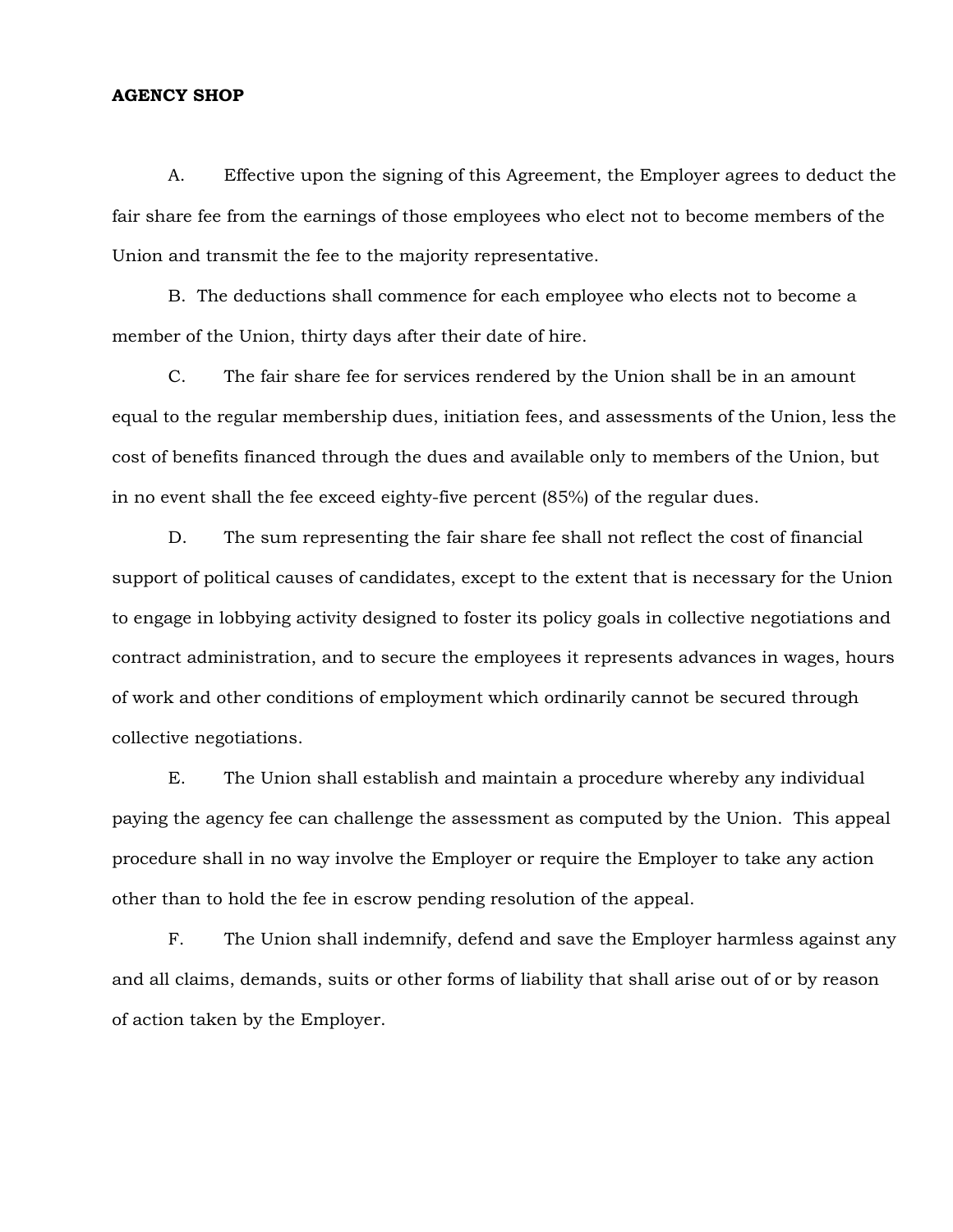#### **ARTICLE FOUR**

# **MANAGEMENT RIGHTS**

 A. It is recognized that the management of the BOROUGH, the control of its properties and the maintenance of order and efficiency, is a right and responsibility of the BOROUGH OF STONE HARBOR.

 B. Accordingly, the BOROUGH hereby retains and reserves unto itself, without limitation, all powers, rights, authority, duties, and responsibilities conferred upon and vested in it prior to the signing of this Agreement by the Laws and Constitution of the State of New Jersey and of the United States. These include, but without limiting the generality of the foregoing, the following rights:

1. the executive management and administrative control of the municipal government and its properties and facilities and the determination of the methods of operation to be offered by its employees and to direct the activities of its employees;

2. the determination of the standards of selection of employment and the hiring of all employees and, subject to the provisions of law, the determination of their qualifications and conditions for continued employment as well as the assignment, promotion and transfer of employees;

3. the reprimand, suspension, demotion or discharge of employees or other disciplinary action for good and just cause according to law;

4. the transfer, assignment, reassignment, layoff and/or recall of employees to work;

5. the determination of the number of employees and of the duties to be performed and the relief of its employees from duty because of a lack of work or lack of funding or other legitimate reason;

6. the maintenance of the efficiency of its operations and employees as well as the establishment, expansion, reduction, alteration, combination, consolidation or abolition of any job or job classification, department operation or service;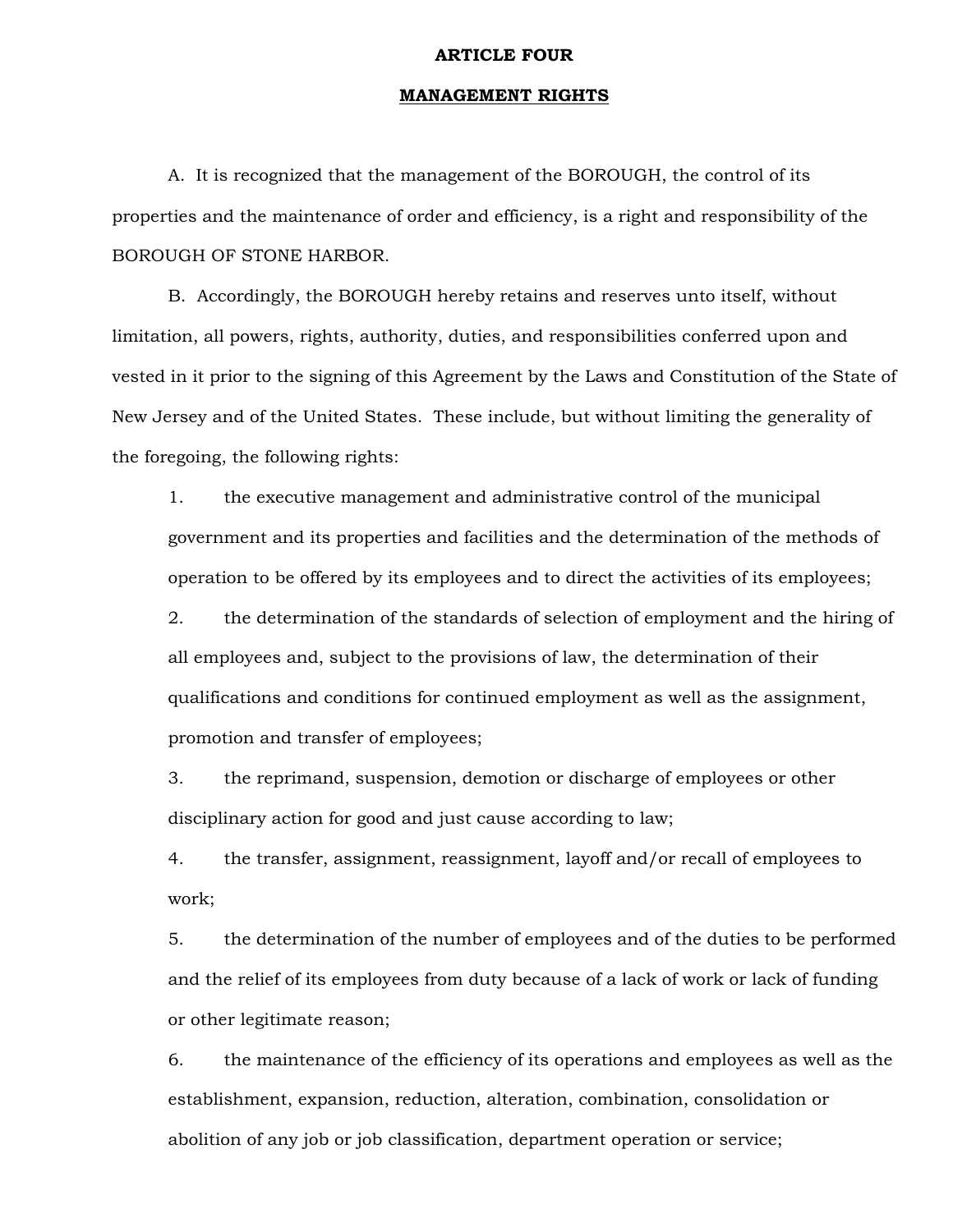7. the determination of staffing patterns and areas worked, the control and regulation of the use of facilities, supplies, equipment, materials and other property to the employer;

8. the determination of the number, location and operation of divisions,

departments, units and all other work groups of the employer, the assignment of work, the qualifications required, the performance standards and the size and composition of the work force;

9. the determination of the amount of overtime to be worked;

10. the determination of the methods, means and personnel by which its operations are to be conducted;

11. the determination of the content of work assignments;

12. the exercise of complete control and discretion over its organization and the technology of the performance of its work; and

13. the making, maintenance and amendments of such operating rules and regulations as it may from time to time deem best for the purposes of maintaining order, safety and/or the effective and efficient operation of the work of the BOROUGH.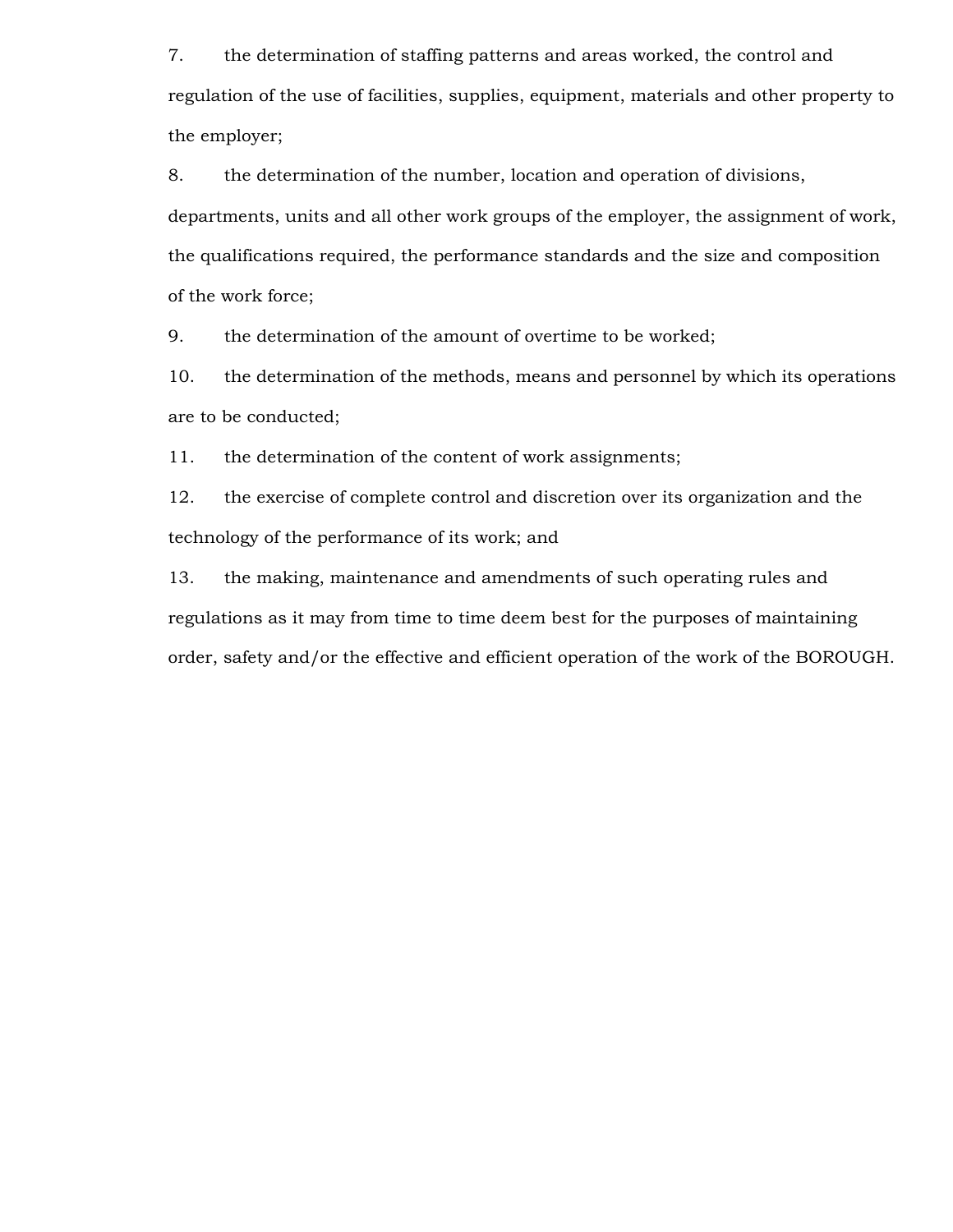#### **ARTICLE FIVE**

# **GRIEVANCE PROCEDURE**

 A. The purpose of this procedure is to secure, at the lowest possible level, an equitable solution to the problems which may arise affecting the terms and conditions of employment under this Agreement.

 B. Nothing contained herein shall be construed as limiting the right of any employee having a grievance to discuss the matter informally with an appropriate member of the Department's supervisory staff and having the grievance adjusted without the intervention of the UNION.

 C. With regard to employees, the term "grievance" as used herein means an appeal by an individual employee or groups of employees, from the interpretation, application, or violation of policies, agreements and administrative decisions affecting them.

 D. The following constitutes the sole and exclusive method of resolving grievances between the parties covered by this Agreement and shall be followed in its entirety unless any step is waived by mutual consent. It is understood by the parties that prior to a written answer being given at any step, the involved person shall meet to express the reasons for their position on the grievance.

# STEP ONE:

The aggrieved or the UNION shall institute action under the provision hereof within fifteen (15) working days after the event giving rise to the grievance has occurred or within fifteen (15) days after the aggrieved would reasonably be expected to know of its occurrence. An earnest effort shall be made to settle the difference between the aggrieved employee and the employee's immediate supervisor for the purpose of resolving the matter informally.

# STEP TWO:

If no agreement can be reached orally within three (3) working days of the initial discussion with the immediate supervisor, the employee or the UNION may present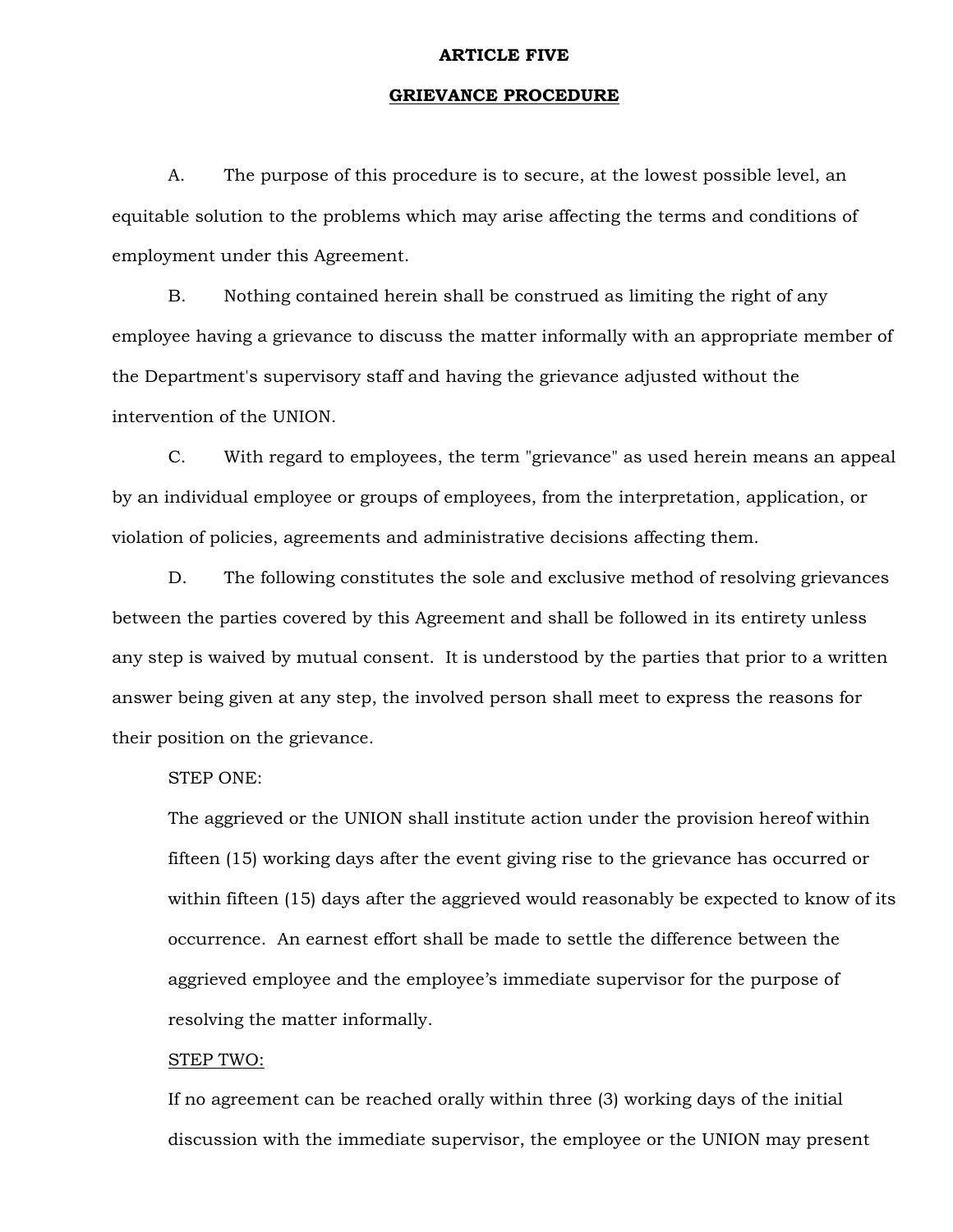the grievance, in writing, within ten (10) working days thereafter to the Department Head or his designated representative. The written grievance at this time shall contain the date that the alleged grievance occurred, all available relevant facts, the specific contract Articles alleged to have been violated and the remedy requested by the grievant. The Department Head or his designated representative will answer the grievance, in writing, within ten (10) working days of receipt of the written grievance. STEP THREE:

If the UNION wishes to appeal the decision of the Department Head, such appeal shall be presented, in writing, to the Borough Administrator or his designee within five (5) working days thereafter. The Borough Administrator or his designee shall conduct a hearing with the UNION within ten (10) working days and then shall thereafter respond, in writing, within ten (10) working days after such hearing.

# STEP FOUR:

Should the grieving party wish to appeal the Borough Administrator's decision, such appeal should be presented, in writing, to the Public Works Committee within five (5) working days of being notified of the Borough Administrator's decision. The Public Works Committee shall review the Borough Administrator's decision and the written appeal submitted by the grieving party, conduct a hearing with the Union within ten (10) working days and then shall respond, in writing, within ten (10) days of such hearing.

#### STEP FIVE:

a. If the aggrieved person is still not satisfied with disposition of the grievance after appealing to and receiving the response by the Public Works Committee, the grievance may be submitted to advisory non-binding arbitration. Said submission for arbitration must be made within thirty (30) working days after receiving the response of the Public Works Committee in Step Four.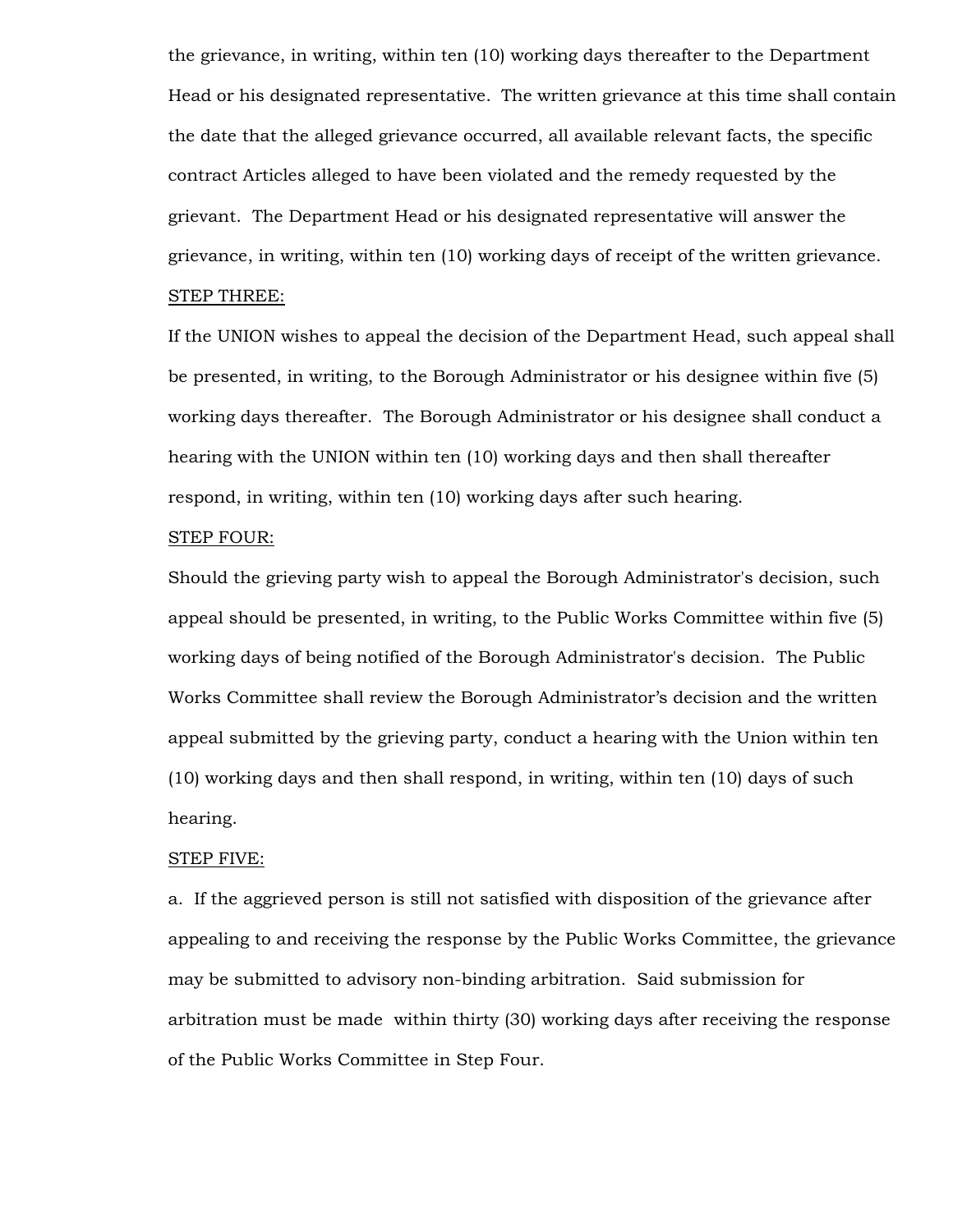b. A request for a list of arbitrators shall be made to the Public Employees Relations Commission by the moving party and both parties shall then be bound by the rules and procedure of P.E.R.C. in the selection of an arbitrator.

c. The arbitrator shall limit himself/herself to the interpretation and application of the terms of this Agreement and to the issues submitted to him/her and consider no other(s).

d. The arbitrator shall have no authority to add to, detract from, alter, amend, or modify any provision of this Agreement or impose on any party hereto a limitation or obligation not provided in this Agreement.

e. The award of the arbitrator on the merits of any grievance within his/her jurisdiction and authority as provided in this Agreement shall not be binding upon the parties.

 E. If a decision is not rendered within the time limits prescribed for decisions at any step in the grievance procedure, then the grievance shall be deemed to have been denied. Nothing herein shall prevent the parties from mutually agreeing to extend or reduce the time limits for processing the grievance at any step in the grievance procedure.

 F. Any grievance not presented in accordance with the applicable time limits or other requirements in the steps listed above shall be automatically foreclosed and considered settled according to the last response given.

 G. Agents of the UNION, who are not employees of the BOROUGH, may be permitted to visit the employees during working hours for the purpose of discussing UNION representation matters, as long as such right is reasonably exercised and providing further that there is no undue interference with the BOROUGH's work by such agents. Prior notification shall be provided to the Department Head.

 H.. The BOROUGH and the UNION further agree to give reasonable consideration to request of either party for meetings to discuss grievances pending at any step.

 I. The designated Local Union Representatives (not exceeding two (2) in number) shall be permitted, as members of the Grievance Committee, to confer briefly with employees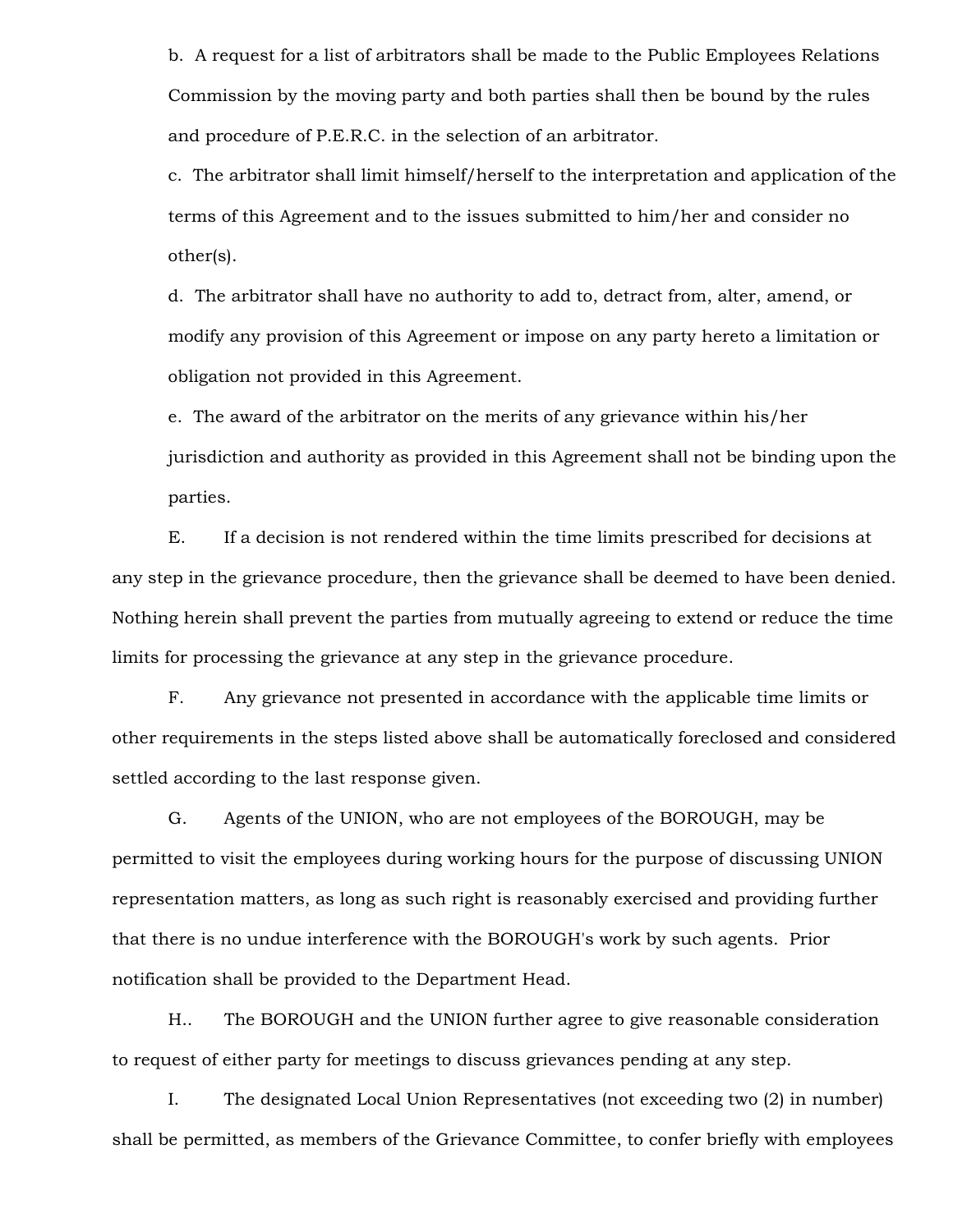and the BOROUGH on specific grievances in accordance with the grievance procedure set forth herein. These brief conferences may occur during working hours of employees, without loss of pay, provided they do not diminish the efficiency of the BOROUGH's operation or require the recall of an off-duty employee. Such time shall be reasonable in length.

 J. All Step Two, Three and Four grievances shall be submitted in writing on a Grievance Form, which shall include the date that the alleged grievance occurred, all available relevant facts, the specific contract Articles alleged to have been violated and the remedy requested by the grievant, with all requested information provided in legible and clear form. The grievant may attach any pertinent information. The Department Head or his designated representative will sign the Grievance Form to verify the date and time of receipt and provide a copy to the grievant.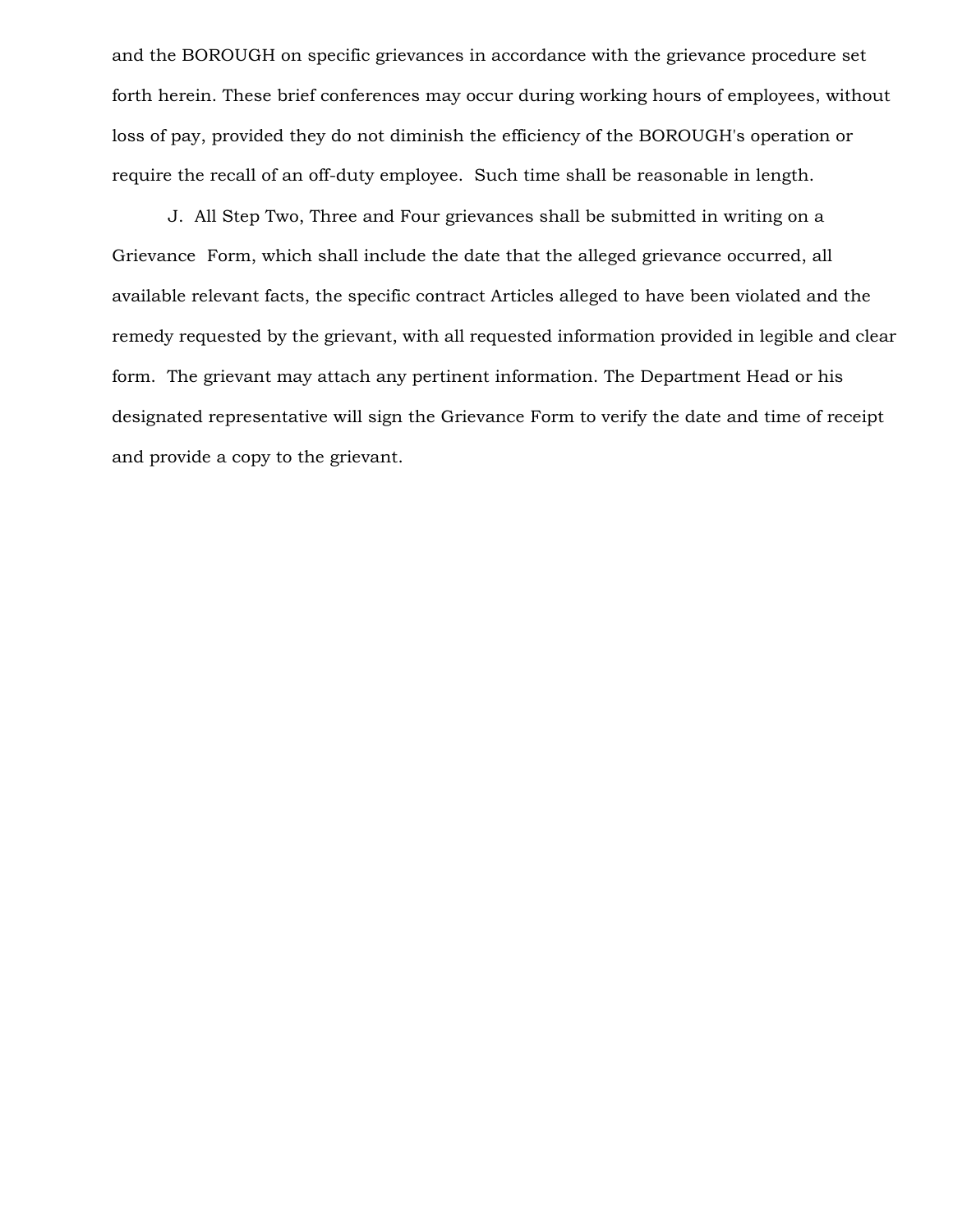#### **ARTICLE SIX**

#### **SENIORITY**

 A. For purposes of promotions, demotions or layoffs, and for the purpose of accruing benefits payable hereunder, including but not limited to vacations, sick leave, and longevity, Seniority shall be defined as continuous full-time employment with the BOROUGH from date of hire. An employee's date of hire is the date that the employee is hired for fulltime permanent employment and is physically on the premises and available for work, and begins his probationary period. Seasonal employment is not counted as part of an employee's probationary period and is not credited for the purposes of accruing benefits hereunder, including but not limited to vacations or sick leave.

 B. The BOROUGH shall utilize experience, ability, aptitude, qualification, attendance and physical condition as the criteria for promotion of employees to job classifications having a higher rate of pay. When all of the aforementioned items are substantially equal, Seniority shall be the deciding factor.

 C. The selection of the employee to be promoted shall be made by the BOROUGH and shall not be subject to review.

 D. The BOROUGH shall maintain an accurate, up-to-date Seniority roster showing the date of hire, classification and rate of pay of each employee covered by the Agreement and the BOROUGH shall furnish copies of same to the UNION upon request.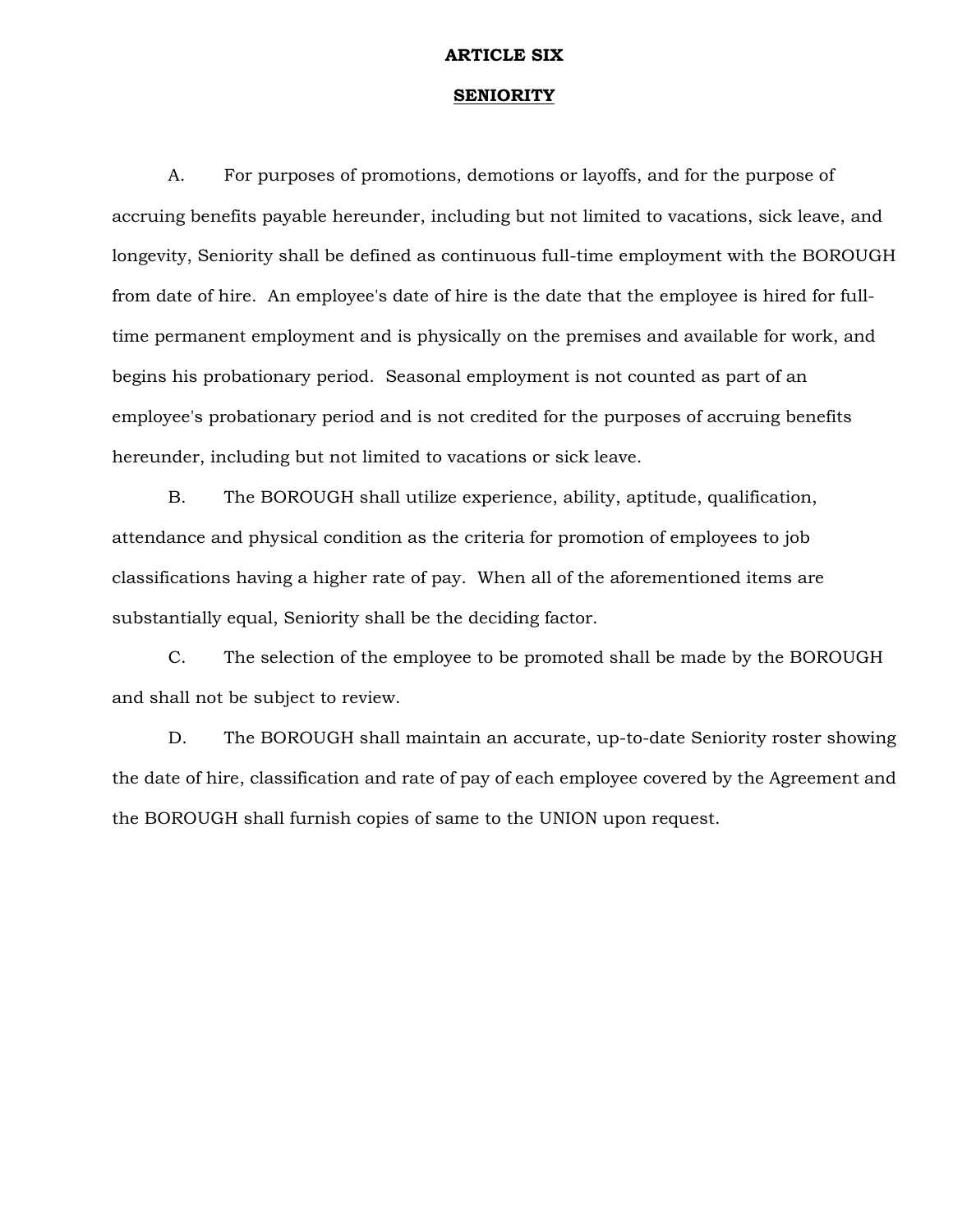#### **ARTICLE SEVEN**

# **PROBATIONARY PERIOD**

# A. NEW HIRES.

 Every person hired or appointed shall be deemed to be a temporary employee and on probation for the position to which he is hired or appointed for a period of one hundred (100) days. Prior to his completion of the probationary period, the employee shall be evaluated by the Department Head to determine whether he shall be granted permanent status or terminated. At the end of such one hundred (100) days, such temporary employee shall either be granted permanent status, reassigned or terminated. Benefits under this contract begin for new hires after successful completion of the probationary period.

# B. TRANSFERS & PROMOTIONS.

 Employees who have earned permanent status in one position and who are transferred or promoted to another position shall be on performance review for the new position for a period of one hundred (100) days. Prior to his completion of the performance review, the employee shall be evaluated by the Department Head to determine whether he shall be granted permanent status in the new position or returned to the employee's previous permanent position. This performance review for transfers and promotions shall have no effect on the employee's previously earned status, seniority or other benefits under this agreement. During the temporary performance review period, an employee transferred or promoted to a higher class shall be placed on the step in the new class, which is one step below the employee's current step, and the employee shall receive any applicable stipend, if warranted by management.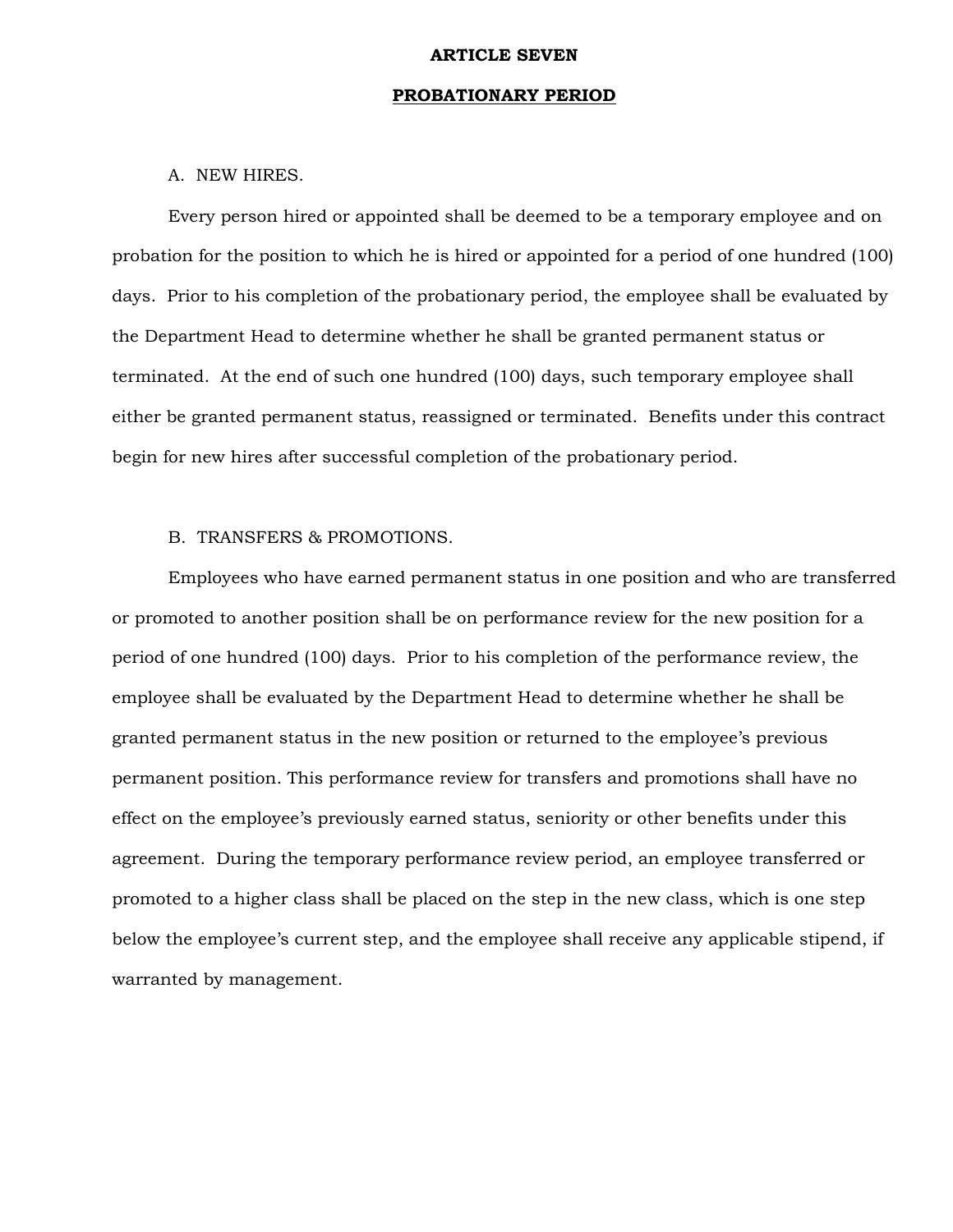# **ARTICLE EIGHT**

# **HOURS AND OVERTIME**

 The hours and overtime provisions set forth below shall apply only to full-time hourlyrated employees in permanent and probationary status.

- A. HOURS.
- 1. The basic work week shall be eight (8) hours per day, forty (40) hours per week, five (5) days per week, which may be scheduled Sunday through Saturday, inclusive. Time taken for meals shall not be included in the compensated hours.
- 2. All employees shall be scheduled to work a regular shift as determined by the BOROUGH, which work shift shall have stated starting and quitting times. The regularly scheduled work week shall normally consist of five (5) consecutive work days for all employees. These days shall normally be Monday through Friday inclusive. The regular work day for all employees shall consist of eight (8) hours, normally 7:00 A.M. to 3:30 P.M.
- 3. Notwithstanding these normal schedules, the BOROUGH reserves the right to change work schedules. Employees shall be given as much advance notice as possible of permanent or temporary shift changes which affect them.
- 4. All employees shall receive one-half  $\frac{1}{2}$  hour for lunch, and a fifteen (15) minute break between the start of the shift and lunch.
- B. OVERTIME.

1. Employees shall be compensated at the rate of one and one-half  $(1 \frac{1}{2})$  times their straight time rate for all hours actually worked in excess of eight (8) hours per day or forty (40) hours per week.

2. Employees shall not be entitled to overtime compensation for work performed on any Saturday, Sunday or holiday unless said work results in the employee actually working in excess of eight (8) hours per day or forty (40) hours per week. Effective upon the signing of this Agreement, time paid for sick leave and jury duty will not be considered as time actually worked for the purposes of computing overtime paid in accordance with this Article.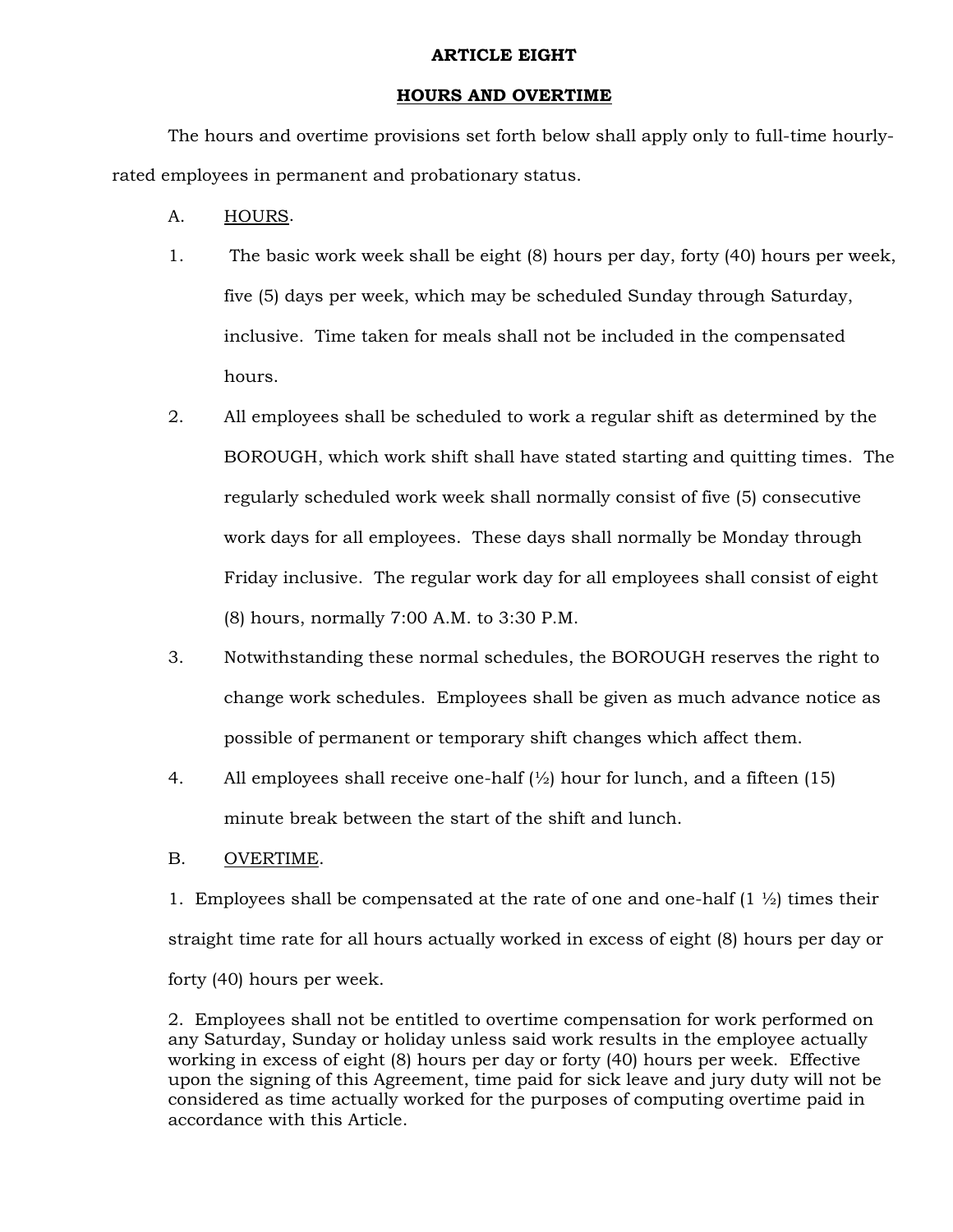3. Overtime will be compensated in one-quarter (1/4) hour increments, fractional portions being counted as a full quarter (1/4) hour. No payment shall be made for an initial period of less than fifteen (15) minutes.

4. If an employee is scheduled to work overtime on his/her day off, the employee shall be guaranteed a minimum of two (2) hours pay.

# C. COMPENSATORY TIME

1. An employee who has earned overtime shall normally receive payment in cash together with his regular pay, or at least no later than the second pay period after overtime was performed. The BOROUGH agrees to permit employees to accrue up to a total of seventy (70) hours in compensatory time each calendar year. Employees will be allowed to carry a maximum of twenty (20) hours of compensatory time forward from the year earned to the following year. These hours must be used prior to March 15th of the year into which they have been carried. Any carry-over compensatory time not used prior to March 15 will be paid to the employee at the hourly rate that was in effect at the time the compensatory time was earned.

2. The parties recognize that the BOROUGH reserves the right, in the event of a financial emergency, to compensate employees for overtime hours worked with compensatory time off.

# D. OVERTIME ASSIGNMENTS.

1. Insofar as practical, overtime shall be distributed as equally as possible among qualified employees within the same job classification. Overtime will rotate with the more senior employee being given the first opportunity of working overtime provided the employee has the ability to perform the work required. It is further agreed that the special abilities and/or prior experience of certain employees may be taken into account in making the overtime assignments.

2. The Borough may require an employee to work overtime after exhausting efforts to secure volunteers for overtime. A Volunteer List will be prepared and requests for overtime will be made to the employees on the Volunteer List. If all volunteers refuse, then the Borough shall direct employees to work beginning with the employee with the least amount of seniority being directed first.

 When the Volunteer List is used for more than one event, the Borough will not go back to the top of the list until the overtime has been offered to all employees on the Volunteer List. Nothing, however, shall restrict the Borough from calling in a person other than the person from the Volunteer List if special abilities or skills are required to perform the required work.

E. CALL IN PAY.

 Employees called to work on their scheduled days off or called back to work after they have left the Borough premises at the end of a regularly scheduled work day shall receive a minimum of two (2) hours pay at the applicable rate. The Borough reserves the right to work the employee for a full two (2) hours in such circumstances. F. STATES OF EMERGENCY.

 Effective upon the signing of this Agreement, Employees who are required to work during periods that have been deemed a "State of Emergency" by the Mayor of the Borough of Stone Harbor which cause the municipal offices to be closed during what are normal working hours shall be paid for all hours worked at their at their appropriate rate of pay. In addition to payment for all hours actually worked, employees shall receive an equal number of compensatory hours off for each hour worked up to a maximum of eight (8) hours per day.

 This award of compensatory time shall not be provided to employees who are off on vacation leave, personal leave, holiday leave, or compensatory time off.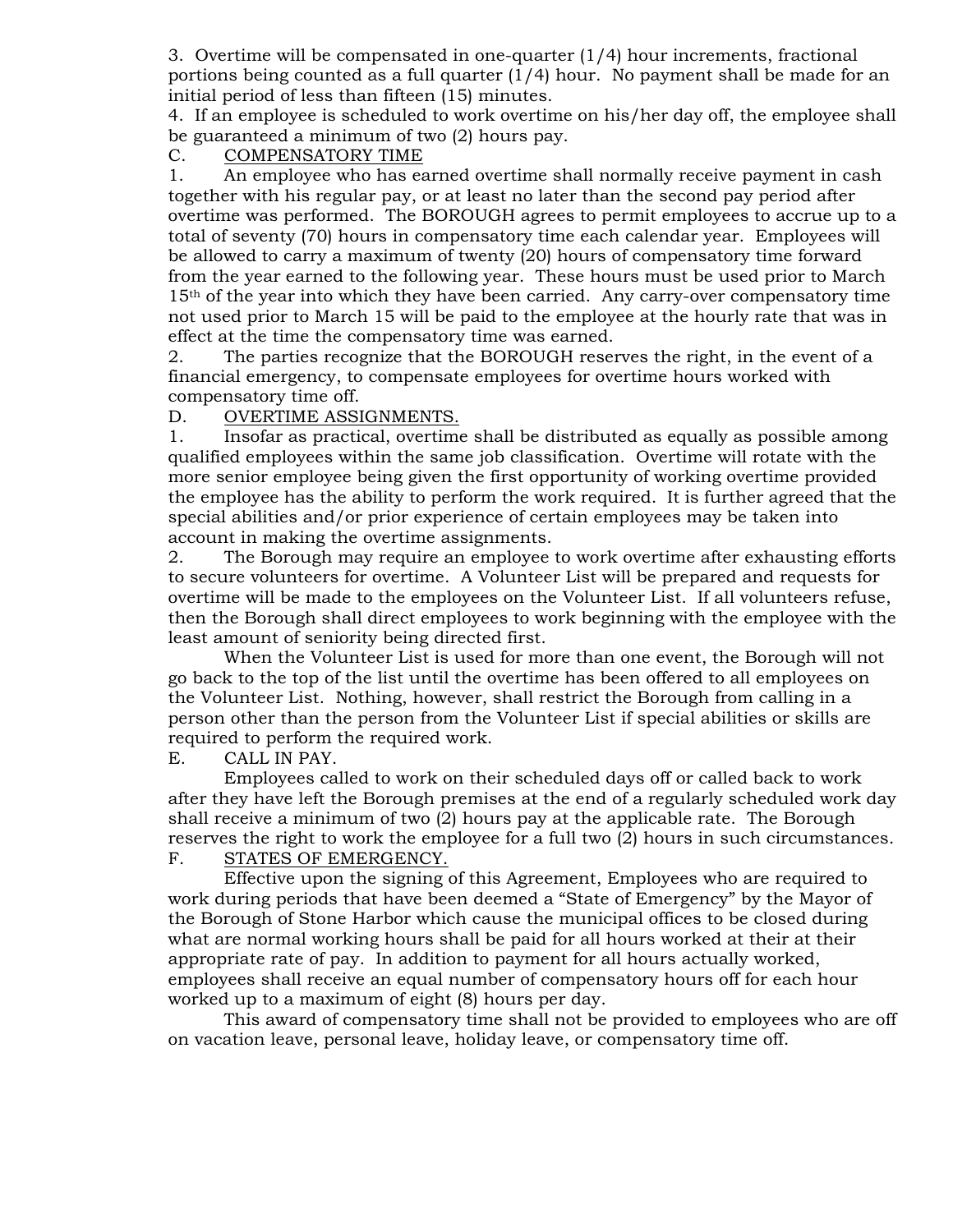# **ARTICLE NINE BEEPERS**

 The Borough agrees to 'beeper pay' to the one designated employee who wears a beeper and is on call during the week. For the purpose of earning beeper pay the week assigned is from 7:00 a.m. Monday through the following 7:00 a.m. Monday unless Monday is a holiday in which event the assignment extends to 7:00 a.m. Tuesday.

The beeper pay for the week period shall be as follows:

| 2004 | \$50.00 |
|------|---------|
| 2005 | \$55.00 |
| 2006 | \$55.00 |
| 2007 | \$60.00 |
| 2008 | \$60.00 |
|      |         |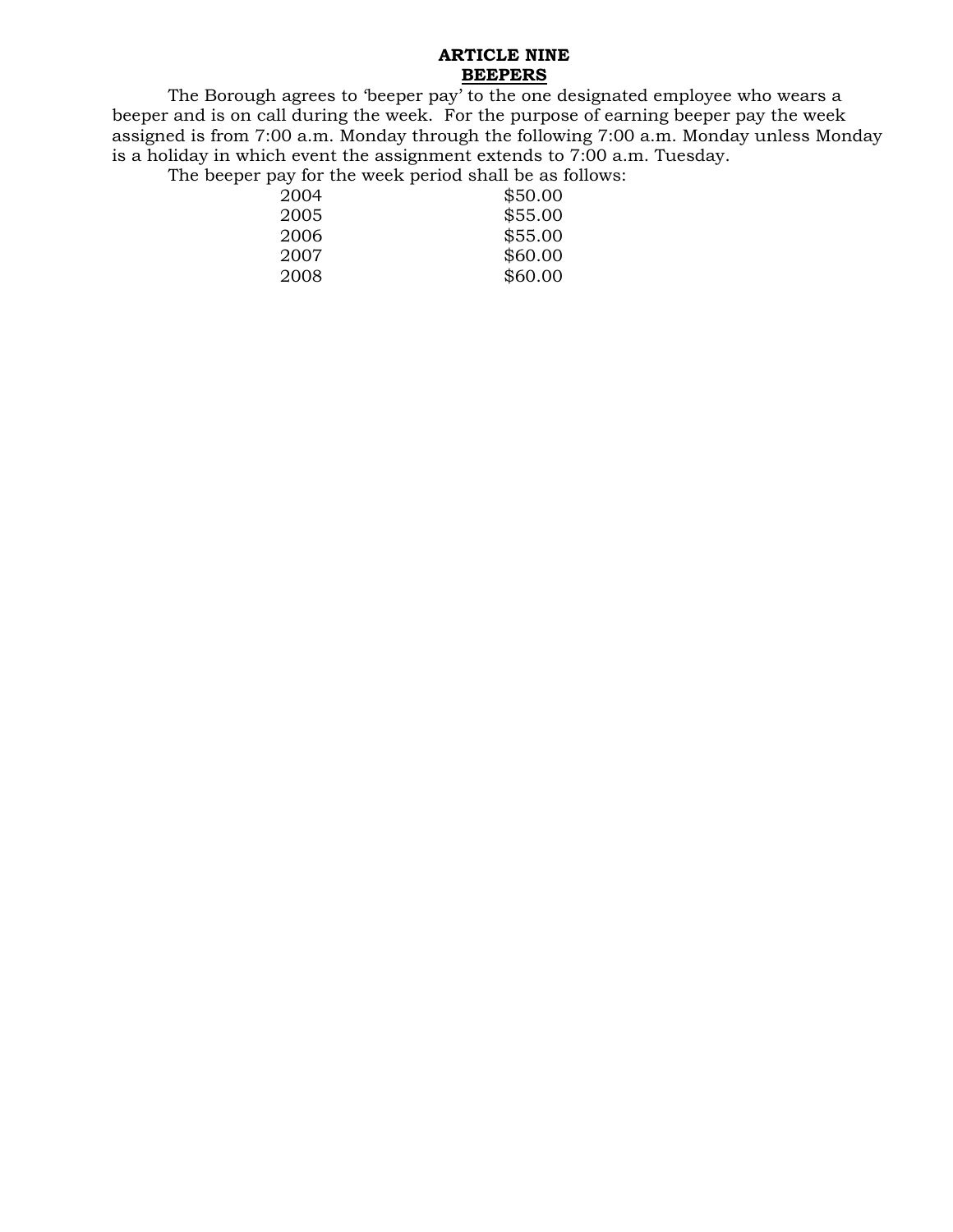# **ARTICLE TEN**

# **UNIFORMS**

- A. The BOROUGH agrees to provide uniforms to employees covered by this Agreement as listed below:
	- 1. Seven (7) Pants.
	- 2. Up to seven (7) Shirts (Long Sleeve) \* at the discretion of the Public Works Director.
	- 3. Shirts and shorts as follows:
		- a. Seven (7) Tee Shirts (Short Sleeve)
		- b. Seven (7) Tee Shirts (Long Sleeve)
		- c. Seven (7) Pairs of Shorts
		- d. \*Tee Shirts shall be replaced annually upon turn-in of old shirts
		- e. \*Shorts shall be replaced bi-annually upon turn-in of old shorts
	- 4. One (1) Pr. Coveralls or one (1) Carhart Type Jacket and Bib Overalls.
	- 5. One (1) Hooded Sweatshirt
	- 6. One (1) Set Foul Weather Gear (Jacket, Pants and Boots)

 B. All items of uniform shall be replaced on a turn-back "as-needed" basis at the discretion of the Director of Public Works. Except as excused by the Director, an employee who fails to return any item of uniform shall be required to pay for the replacement.

 C. The BOROUGH may in its discretion provide additional uniforms to the mechanics or assistants.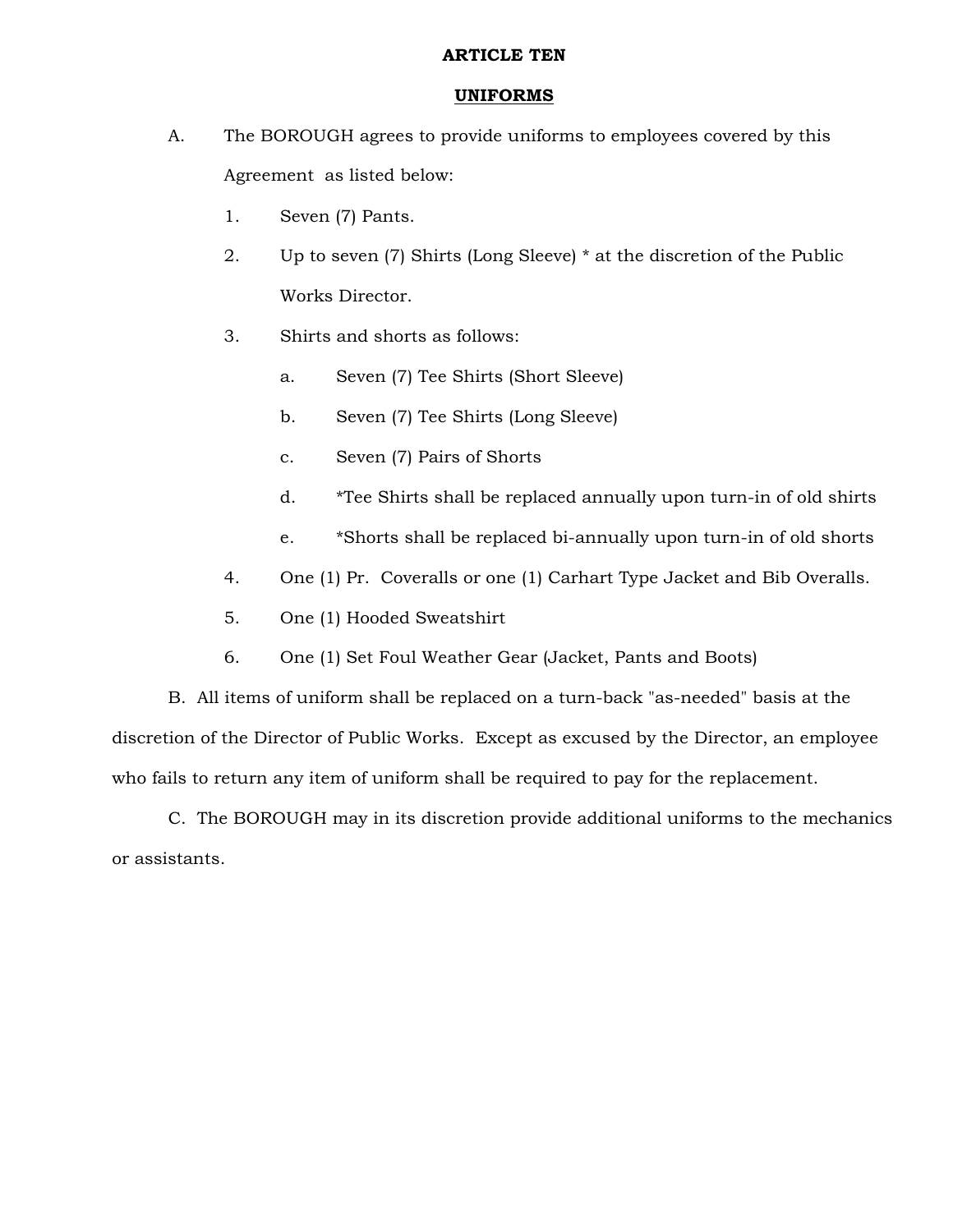D. Employees are responsible for the cleaning and maintenance of the Uniform items provided to them. Employees agree to keep these Uniforms regularly laundered and properly cleaned. In consideration of Employees' agreement to clean and maintain the Uniform items, the Borough agrees to pay each Employee the following Cleaning Allowance during the term of this Agreement:

| \$85.00  |
|----------|
| \$90.00  |
| \$90.00  |
| \$100.00 |
| \$100.00 |
|          |

 This Cleaning Allowance shall be paid in a separate check to each Employee in the first pay period of June each year. The Cleaning Allowance is paid in anticipation of an Employees employment for the full year. In the event an Employee terminates employment prior to the end of a year after having received the Cleaning Allowance the amount paid shall be pro-rated for the time worked during the calendar year and the excess amount shall be withheld from the Employee's final pay check.

 E. Employees shall furnish the Director of Public Works with a valid receipt for purchase of work shoes. The BOROUGH will reimburse the employee for actual cost of shoes to maximum annual payments as follows during the term of this Agreement.

 F. Uniforms shall only be worn by Borough employees and must be worn by Borough employees during working hours and otherwise may only be worn while traveling to and from the employee's place of residence. Borough uniforms shall not be worn during nonwork hours or during employment with any other employer.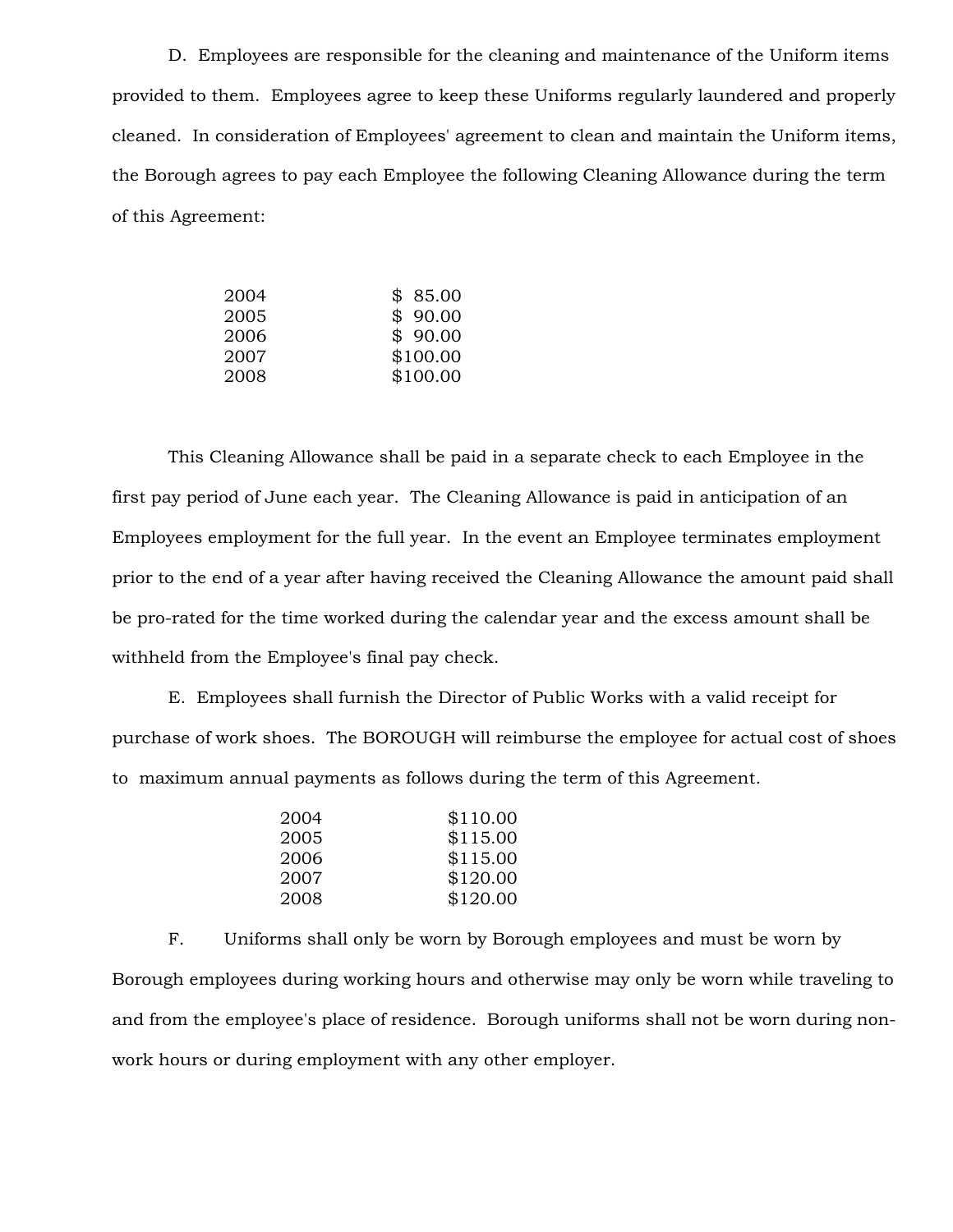# **ARTICLE ELEVEN**

# **CONTINUING EDUCATION POLICY**

 A. Unless elsewhere stipulated, the BOROUGH will reimburse employees for tuition expenses for evening courses subject to the following conditions:

1. Approval of the Governing Body must be obtained, in writing, in advance of registration.

2. The course must be work related.

3. Course(s) shall require not more than ten (10) hours of classroom instruction per week unless this limitation is waived by the Borough Administrator.

4. Evidence of satisfactory completion of the course must be presented prior to receiving reimbursement.

5. The BOROUGH, at its sole discretion, will either provide a Borough vehicle for travel to and from authorized courses or will reimburse the employee for mileage at the rate as designated by the Internal Revenue Service in the prior calendar year.

6. Employees will receive no compensation for courses taken at the election of the employee outside of regularly scheduled work hours. Employees shall receive compensation for time spent taking courses mandated by the Borough.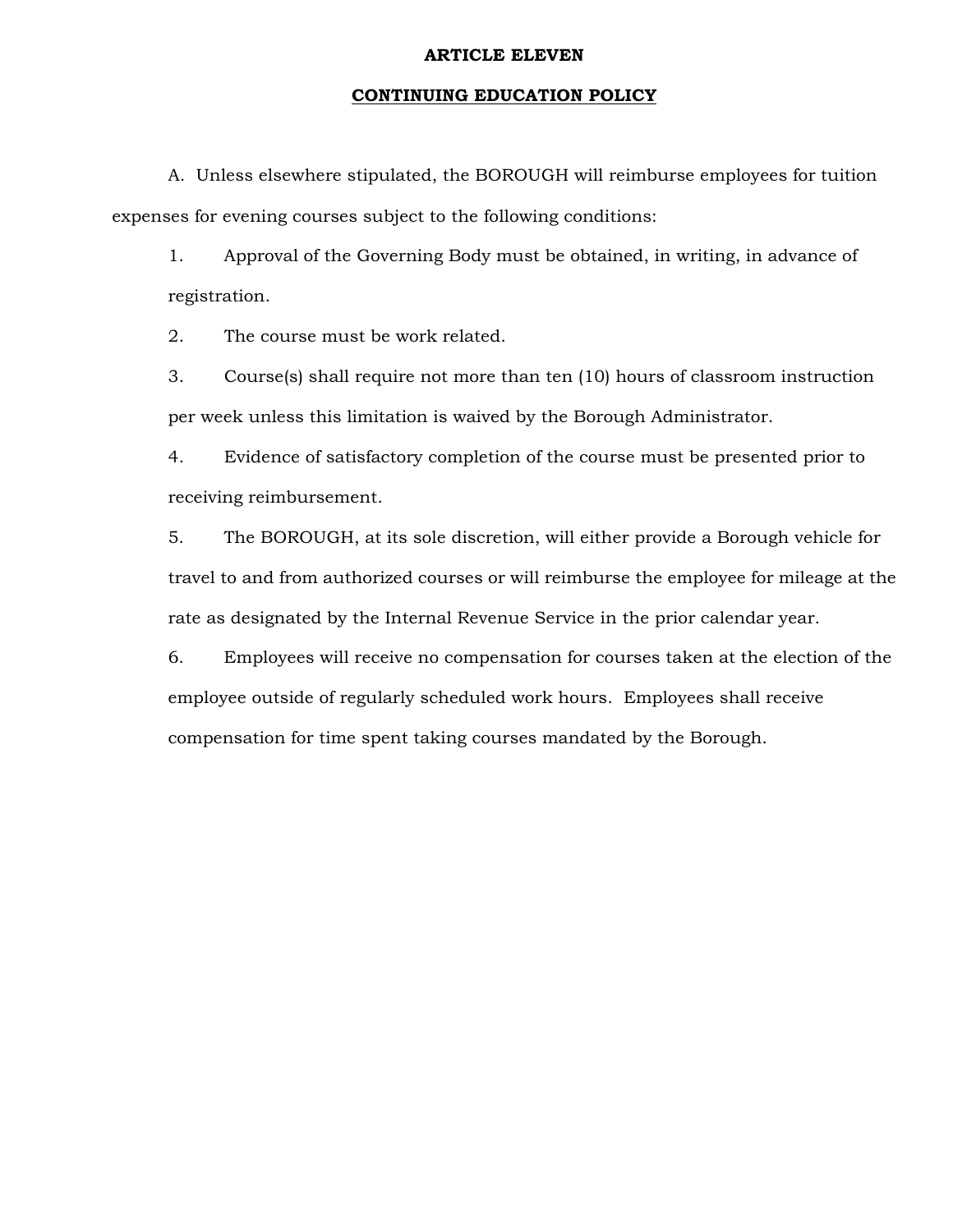# **ARTICLE TWELVE**

# **HOLIDAYS AND PERSONAL DAY**

- A. The following days shall be recognized as holidays with pay:
	- 1. New Year's Day
	- 2. Martin Luther King Day
	- 3. Lincoln's Birthday
	- 4. President's Day
	- 5. Good Friday
	- 6. Memorial Day
	- 7. Independence Day
	- 8. Labor Day
	- 9. Columbus Day
	- 10. General Election Day
	- 11. Veteran's Day
	- 12. Thanksgiving Day
	- 13. Day After Thanksgiving
	- 14. Christmas Day

B. Holidays which fall on Saturday shall be observed on the preceding Friday.

Holidays which fall on Sunday shall be observed on the following Monday.

 C. Employees who are scheduled to work on the recognized holidays noted in this article shall be paid on the basis of actual hours worked on the holiday, plus a day's pay at straight time for the holiday.

 D. Whenever the Governor of the State of New Jersey declares an additional holiday, it will be the policy of the BOROUGH OF STONE HARBOR to adapt to the proclamation. The declaration by any governmental agency of a Weather Emergency does not constitute a holiday hereunder.

 E. Holiday pay shall not be paid to an employee unless he is working during the week in which the holiday falls, and is on the job and available for work his last full scheduled workday before and his first full scheduled workday after the holiday. The applies even though said work days are in different work weeks. The provisions of this paragraph shall apply except in the case of proven illness or injury substantiated by a medical certificate.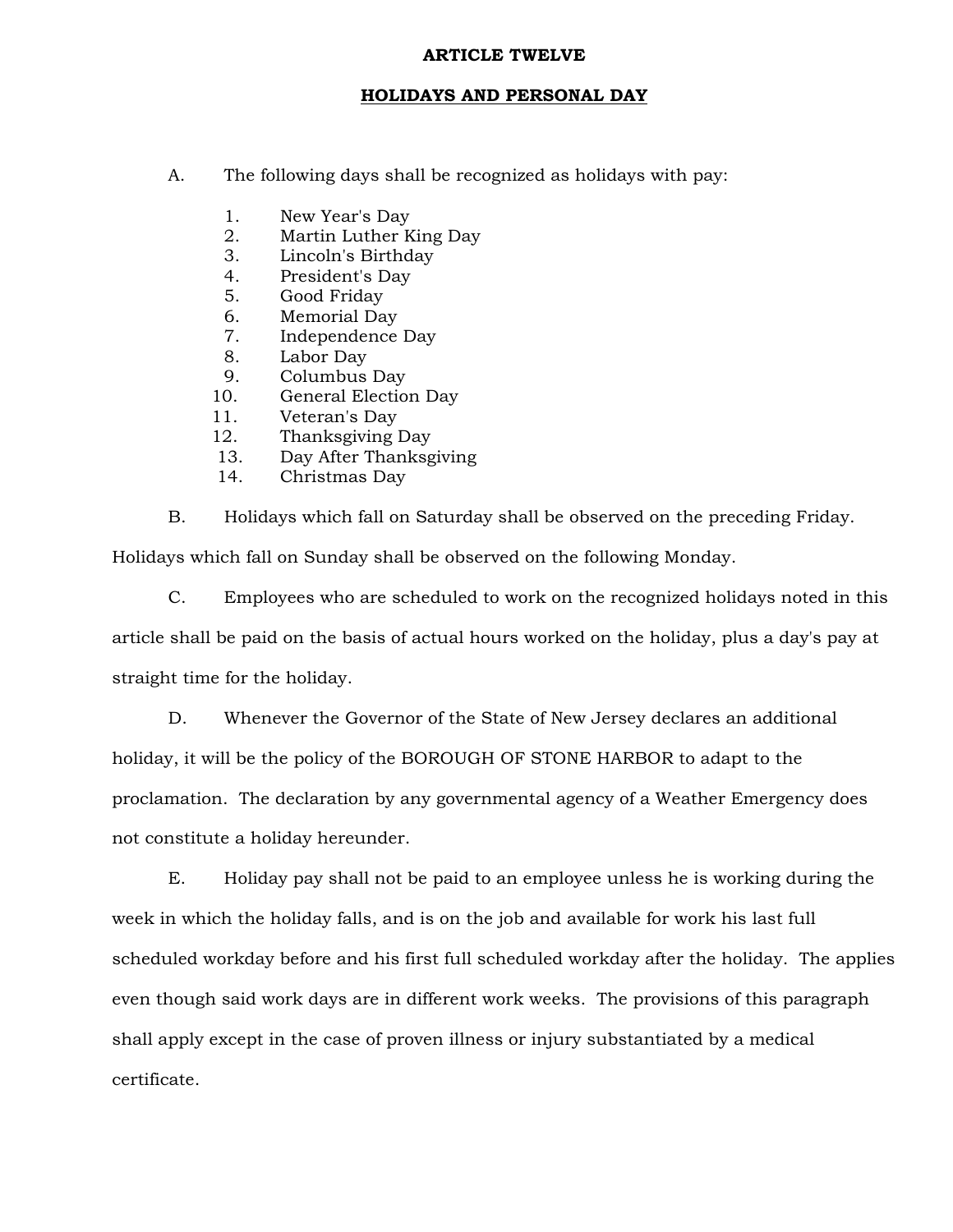F. Should a designated holiday be observed on one of the employee's regularly scheduled basic work days within his normal working period while he is on vacation, said holiday shall not be counted as a vacation day.

 G. Holiday pay shall apply to permanent employees, but shall not apply to probationary employees or those holding temporary, emergency or seasonal positions.

 H. Employees are entitled to three (3) Personal Days each year. Employees shall give advance notice to the BOROUGH, if possible, of this day off duty with pay. Employees who are unable to give advance notice shall call the Public Works office by 7:15 a.m. or as soon after 7:00 a.m. as possible in order to receive consideration for compensation for that day, unless the employee is incapacitated and unable to make the call.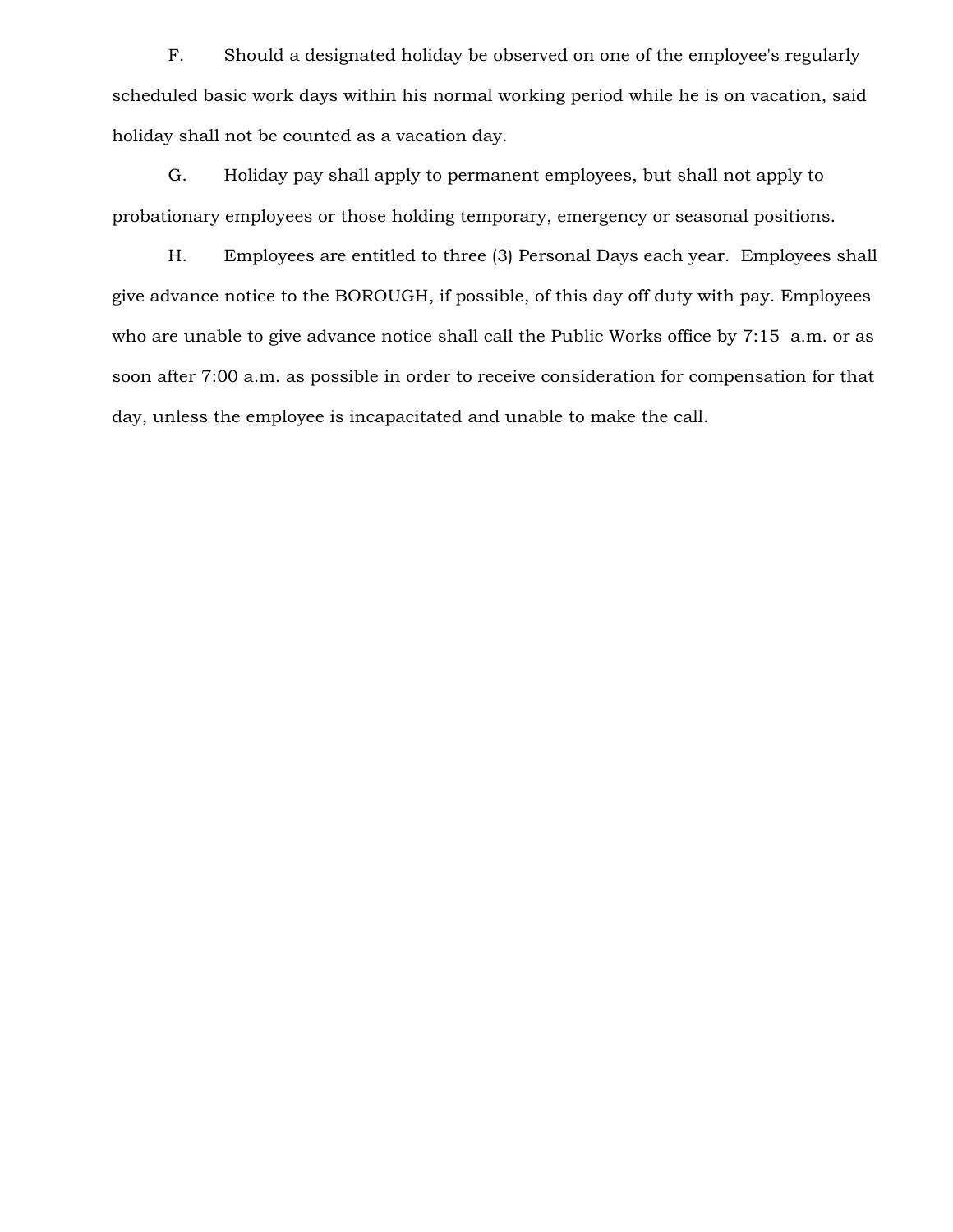# **ARTICLE THIRTEEN**

# **VACATIONS**

 A. Annual vacation leave with pay shall be earned at the rate of one (1) working day of vacation for each month of service during the remainder of the calendar year following the probationary period.

 B. For employees hired prior to May 21, 1996, annual vacation leave with pay will be granted based upon an employees service time from date of employment as follows:

1. January 1 following date of employment through tenth (10th) year - Fifteen (15) working days

2. Eleventh (11th) year through twentieth (20th) - Eighteen (18) working days (3 weeks plus 3 days)

3. Twenty-First (21st) year and over - Twenty-eight (28) working days (5 weeks plus 3 days)

 C. For all employees hired after May 21, 1996, annual vacation leave with pay will be granted based upon an employee's service time from the date following the end of the employee's probationary period as follows:

1. January 1 following the date of permanent employment through fifth (5th) year - Ten (10) working days (2 weeks)

2. Sixth (6th) year through tenth (10th) year - Fifteen (15) working days (3 weeks)

3. Eleventh (11th) through twentieth (20th) - Eighteen (18) working days (3 weeks plus 3 days)

4. Twenty-First (21st) year and over - Twenty-eight (28) working days (5 weeks plus 3 days).

 D. During an employee's initial year of hire, vacation days must be earned before they can be used. Each year thereafter, each employee shall become entitled to his or her entire vacation period specified in Paragraphs "B" or "C" above on January 1 of said year.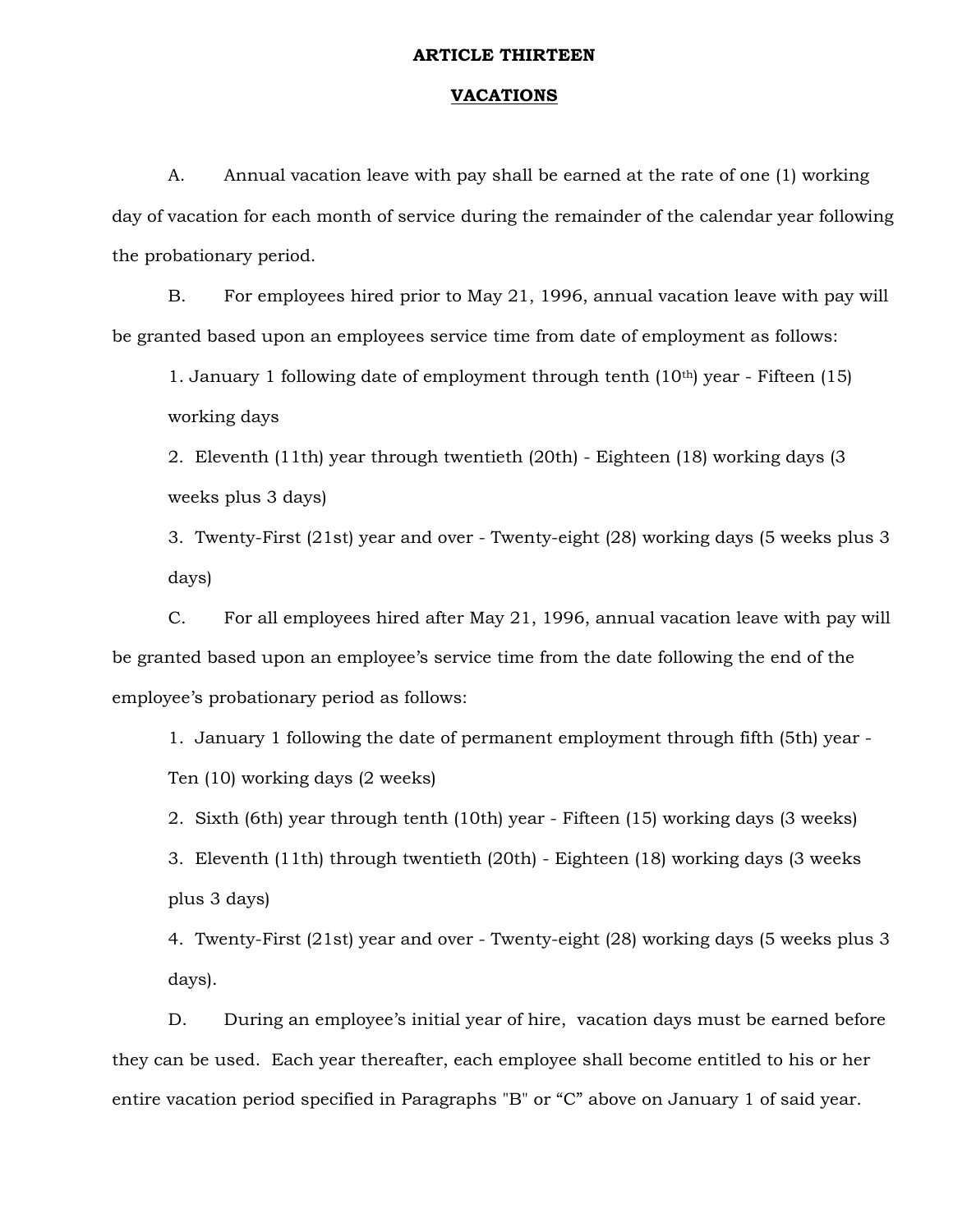E. The BOROUGH will give consideration to vacation requests made by employees unless the BOROUGH determines that a vacation request cannot be granted because of the pressure of the BOROUGH's work or other operational considerations. Vacation requests for five (5) days or less shall require two (2) full working days prior notice of the request and the Borough shall respond within twenty-four (24) hours after submission. Vacation requests for six (6) or more days shall require fifteen (15) or more calendar days of notice of the request and the BOROUGH shall respond within three (3) working days after submission.

 F. In order to exercise seniority, vacation requests shall be submitted to the appropriate Department Head by February 1st so that the Department Head can devise a vacation schedule. Failure to submit a vacation request by February 1st will result in the loss of seniority preference for selection of vacation. The Employer shall respond in writing to the employee's request for vacation leave within five  $(5)$  days after February 1<sup>st</sup>.

 G. If an employee elects to postpone his vacation selection to a later date, he may, provided his supervisor approves and is given two (2) weeks advance notice of the desired vacation date.

 H. No more than three (3) employees will be permitted off per week during the period May 1 through September 30 with the exception of the annual New Jersey State Fireman's Convention" unless the employee's absence will disrupt the operations of the Department.

 I. Vacation allowance must be taken during the current calendar year at such time as permitted by the BOROUGH. An employee may carry over five (5) days of vacation to the next succeeding calendar year only and such carried over week must be used prior to March 15th. Any vacation time carried over to a following year will be paid at the hourly rate at which it was earned. Except for this permitted carry over week, vacation carry over to the following year will not be permitted unless BOROUGH has urgent reason for rescheduling or unless sick leave prevents taking a previously scheduled vacation.

 J. It is contemplated that an employee will not take his vacation one (1) separate day at a time. However, with Supervisor's approval, he may do so up to a maximum of five (5) times per year.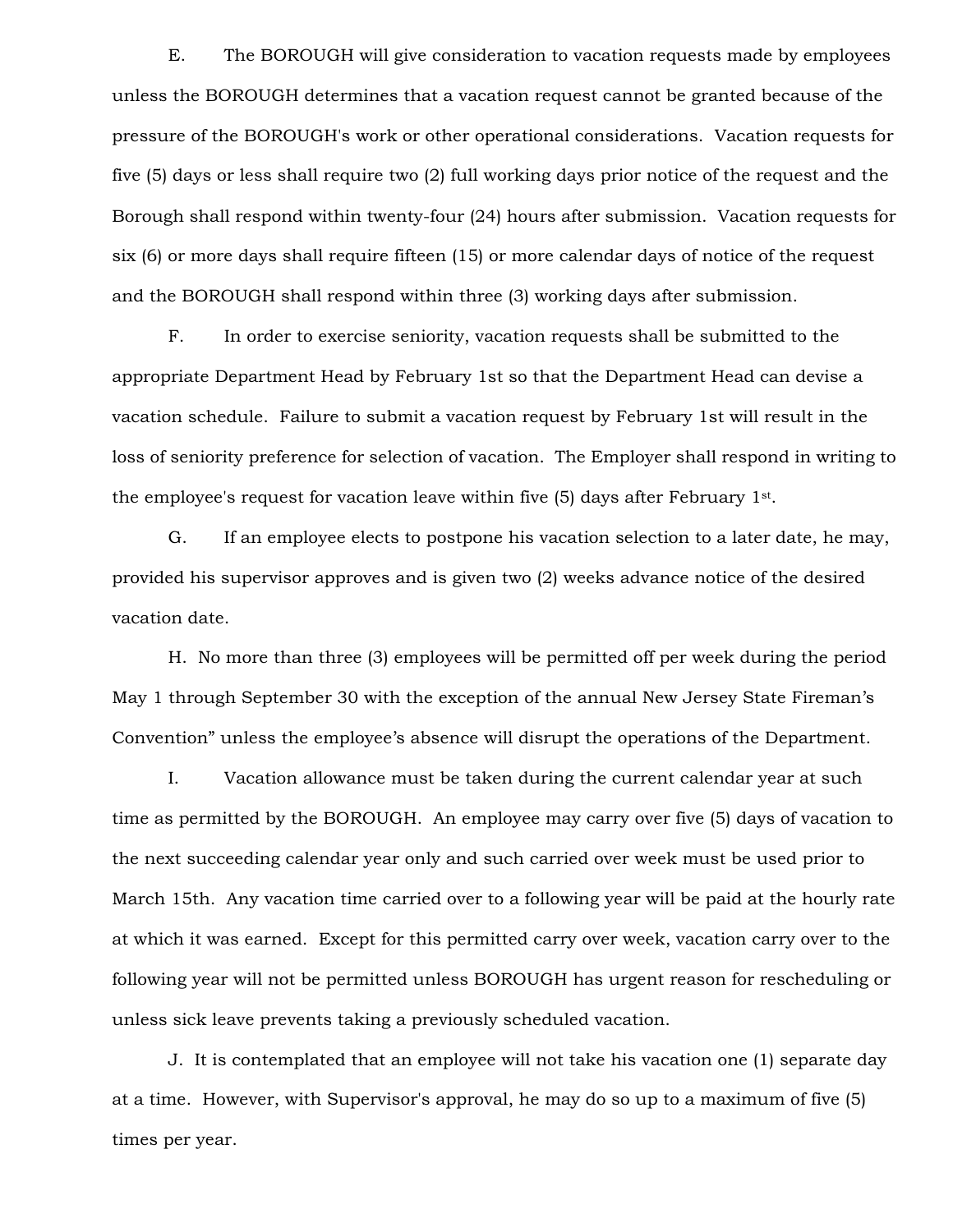K. No employee shall be permitted to turn-back or cash-in of vacation time.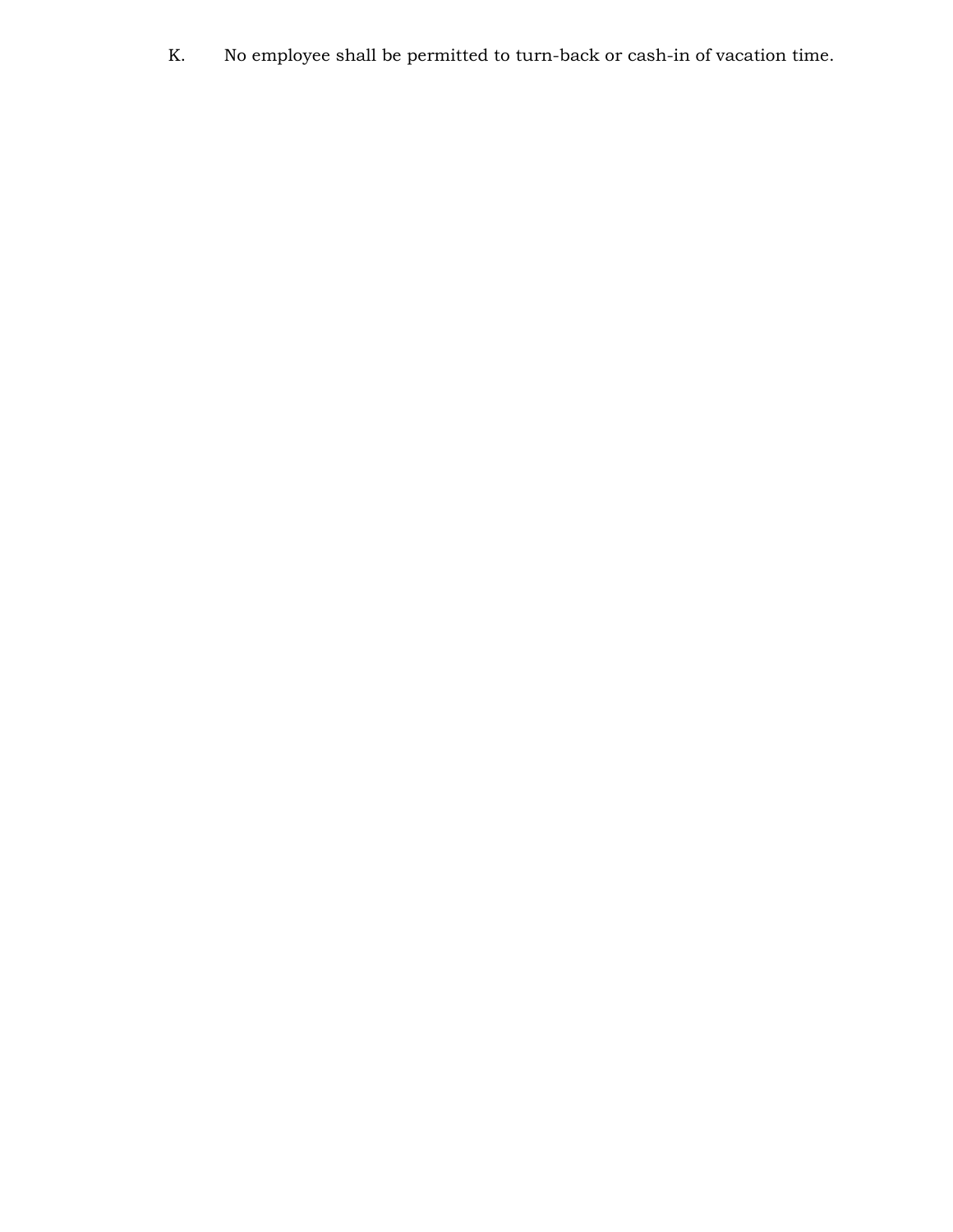#### **ARTICLE FOURTEEN**

# **SICK LEAVE, WORKER'S COMPENSATION AND CATASTROPHIC SICK TIME BANK**

# A. Sick Leave.

1. All employees shall be entitled to sick leave with pay in accordance with the following conditions:

2. Sick leave for purposes herein is defined to mean an employee is absent from work because of personal illness by reason of which such employee is unable to perform the usual duties of his position.

3. Full-time employees shall be entitled to sick leave days on the basis of one (1) working day per month during the remainder of the first calendar year of employment after initial appointment; and fifteen (15) working days in every calendar year thereafter.

4. Personal illness must be reported by the employee or the employee's spouse or family member if the employee is incapacitated and unable to make the all by 7:30 A.M. for each day of illness in order to receive consideration for compensation for that day. In instances where an employee knows that his sick leave will extend beyond one day, the employee may notify the Borough the first day of the illness of the anticipated number of sick days to be used and the required "each day notice" may be waived for these days.

5. The BOROUGH may require a physician's certificate for illnesses whenever such requirement seems reasonable and further may adopt such other sick leave verification procedures as it may deem appropriate. All physician's certificates must be signed by the attending physician or other physician office representative. Physician certificates with stamped signatures are not acceptable.

6. Abuse of sick leave shall be cause for disciplinary action.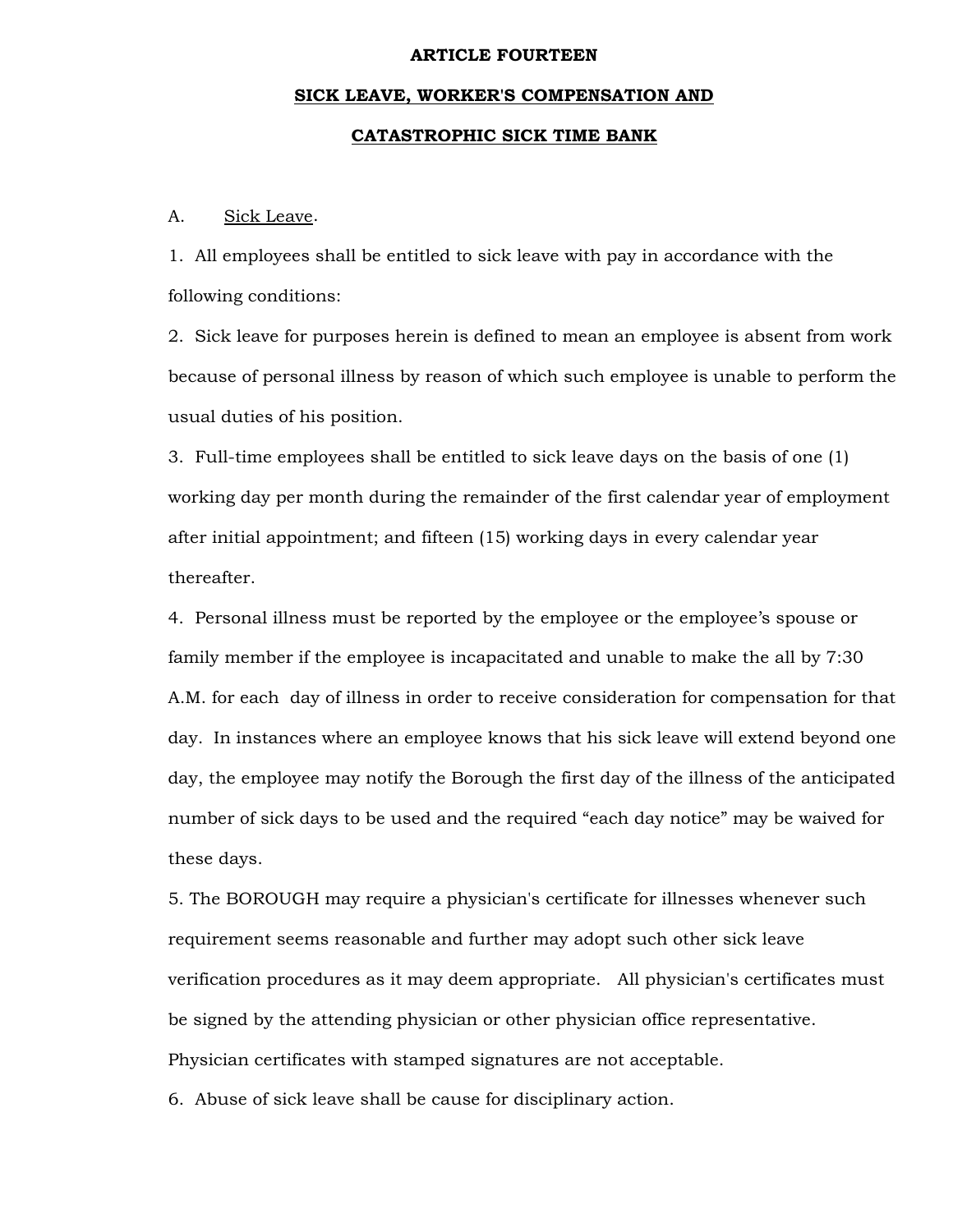7. An employee out on Workman's Comp injury leave during a Holiday shall not also be compensated for the Holiday. An employee out on sick leave (sickness or injury) during a holiday shall not also be compensated for the holiday. An employee on sick leave on a paid Holiday will not be charged for the use of a sick day.

8. Employee shall be allowed to use up to sixteen (16) hours of sick time per calendar year in minimum increments of at least two (2) hours to attend physician visits or to take other family members to physician visits. Employees must present evidence of the visit upon return to work to be entitled to the paid time off.

9. Employees covered under this Agreement, shall be allowed to donate his/her accrued sick leave from their own Catastrophic Sick Time Bank to certain eligible employees as defined below.

An employee shall be eligible to receive donated leave if the employee:

- 1. Has completed at least one year of continuous service with the Borough;
	- 2. Has exhausted all accrued sick, vacation and personal leave and all compensatory time off;
- 3. Has not, in the two-year period immediately preceding the employee's need for donated leave, been disciplined for chronic or excessive absenteeism, chronic or excessive lateness or abuse of leave; and

4. Suffers from a catastrophic health condition or injury.

For purposes of this section, a "catastrophic health condition or injury" is a lifethreatening condition or combination of conditions or a period of disability required by his or her mental or physical health or the health of the employee's fetus and requiring the care of a physician who provides a medical verification of the need for the employee's absence from work for 60 or more work days.

- B. Worker's Compensation.
- 1. If an employee is injured during the performance of his duty, the employee may choose to use any accumulated Catastrophic Sick Time Bank days, regular annual sick leave days, compensatory time, personal days, or vacation days or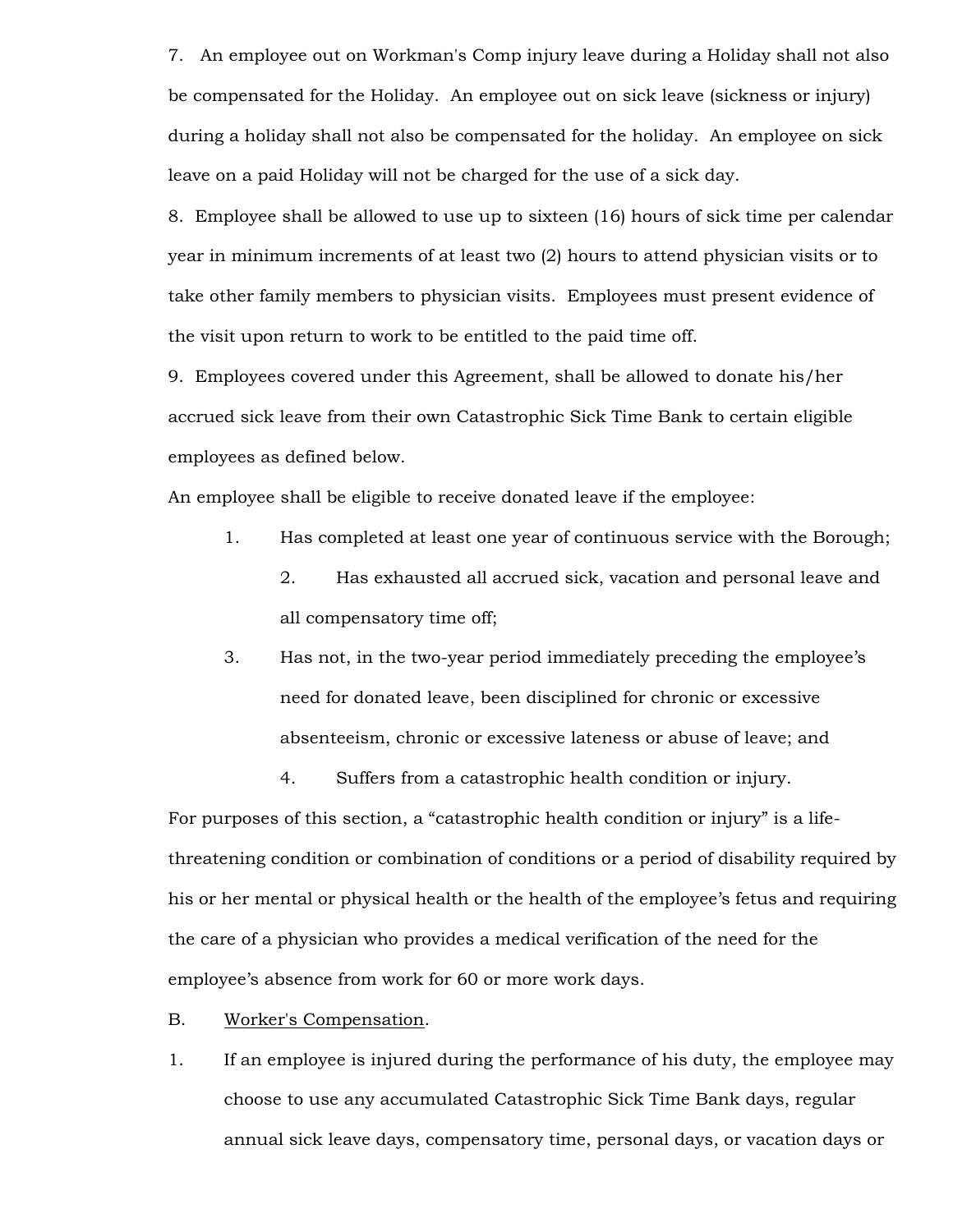any combination thereof (Available Leave Days) during the period of temporary disability during which he is unable to perform his duties. Any such disability shall be mutually certified by the employee's own doctor and the BOROUGH's doctor. Employees shall be entitled to such Workers' Compensation benefits as he/she may be entitled to under New Jersey Law. Upon the commencement of Workers' Compensation benefits, use of Available Leave Days shall end, and any payment received from Workers' Compensation benefits attributable to used Available Leave Days shall be retained by the Borough and the employee's used Available Leave Days account shall be credited to restore the corresponding Available Leave Days.

- 2. An employee out on sick leave (sickness or injury) during a holiday shall not also be compensated for the holiday.
- 3. In the event that any employee is injured on the job, the BOROUGH shall pay such employee his day's wages for the day lost because of such injury. An employee who is injured on the job and is sent home or to the hospital, or who must obtain medical attention, shall receive pay at the applicable hourly rate of pay for the balance of his regular shift of that day. An employee who is required by worker's compensation's doctors to receive additional medical treatment during his regularly scheduled working hours shall receive his regularly hourly rate of pay for such time.

# C. CATASTROPHIC SICK TIME BANK

1. An employee may carry forward unused sick time up to fifteen (15) days per year. A maximum of seventy (70) days may be held in the "Catastrophic Sick Time Bank".

2. Any days accumulated in the Catastrophic Sick Time Bank have **NO CASH VALUE** upon date of expiration or employment termination.

3. A letter from the employee's Physician certifying the need for an extended absence will be necessary to access the "Catastrophic Sick Time Bank". The employee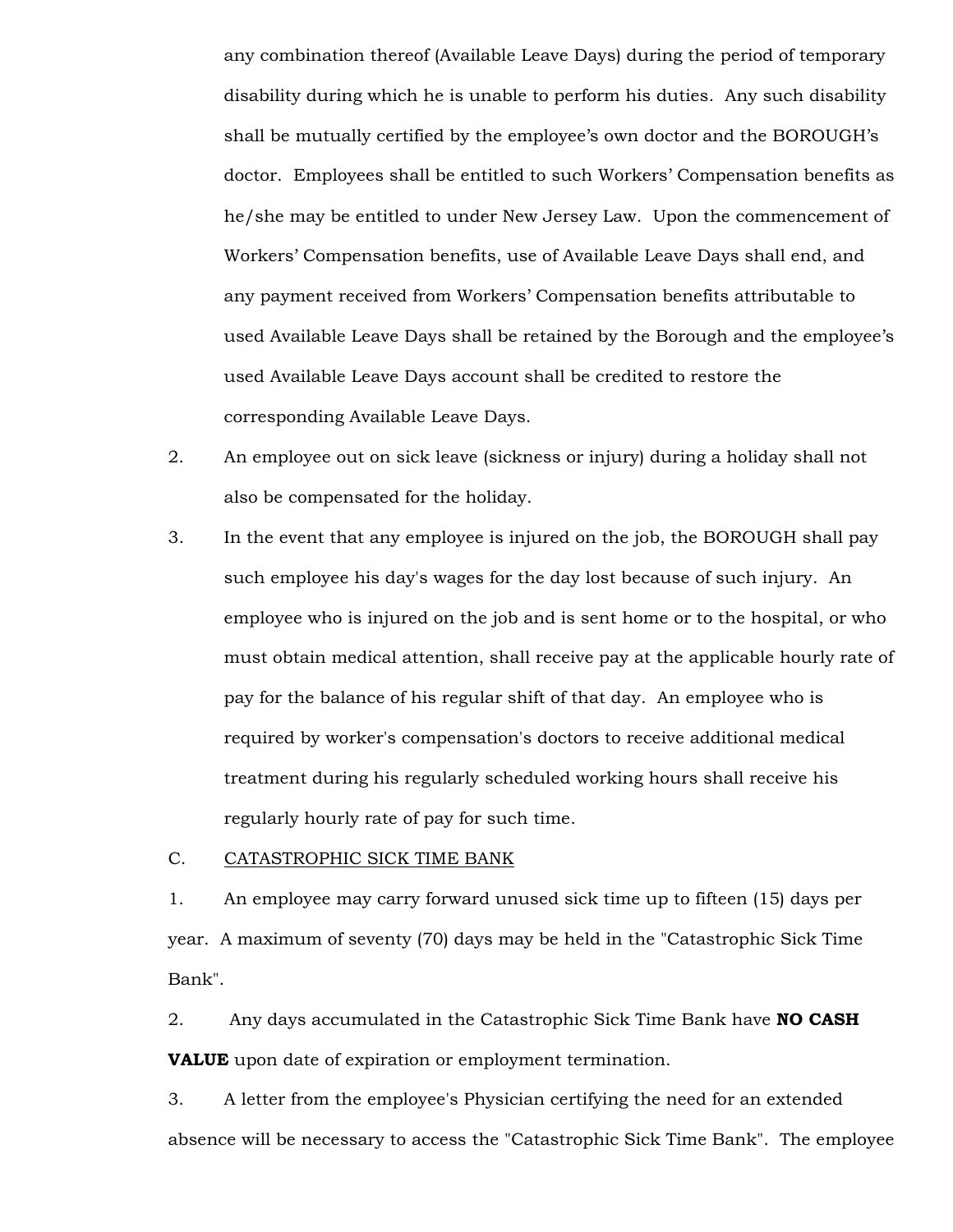must use all available Sick, Personal and Comp time prior to being eligible to use the "Catastrophic Sick Time Bank". **ALL** days used during the "Catastrophic" event will be charged against the bi-annual Family Leave Act allotment. The employee must request use of the "Bank" in writing to the Public Works Committee and the Committee will respond to the request in writing. This must be done within a reasonable period of time. In the event that the employee is unable to make written notice on their own behalf an appropriate representative (Parent, Spouse, Union Representative) may provide written notice.

4. The Borough reserves the right to have an independent Physician review a case in the event that questionable use of the time should occur.

5. The employee may use the time accumulated in the event of an emergency or catastrophic event involving themselves or an immediate family member. (Mother, Father, Spouse, Child, Sibling) the employee must still provide a Physician's certification in the event that the leave is due to an illness or injury of a family member.

6. The Borough reserves the right to discontinue the benefit at the end of any expiring contract period without the permission of the Union.

7. Decisions made by the appropriate committees regarding use of the time accumulated in the "Bank" are not grievable or subject to review.

8. Abuse of the time will be cause for immediate termination not subject to the grievance procedure.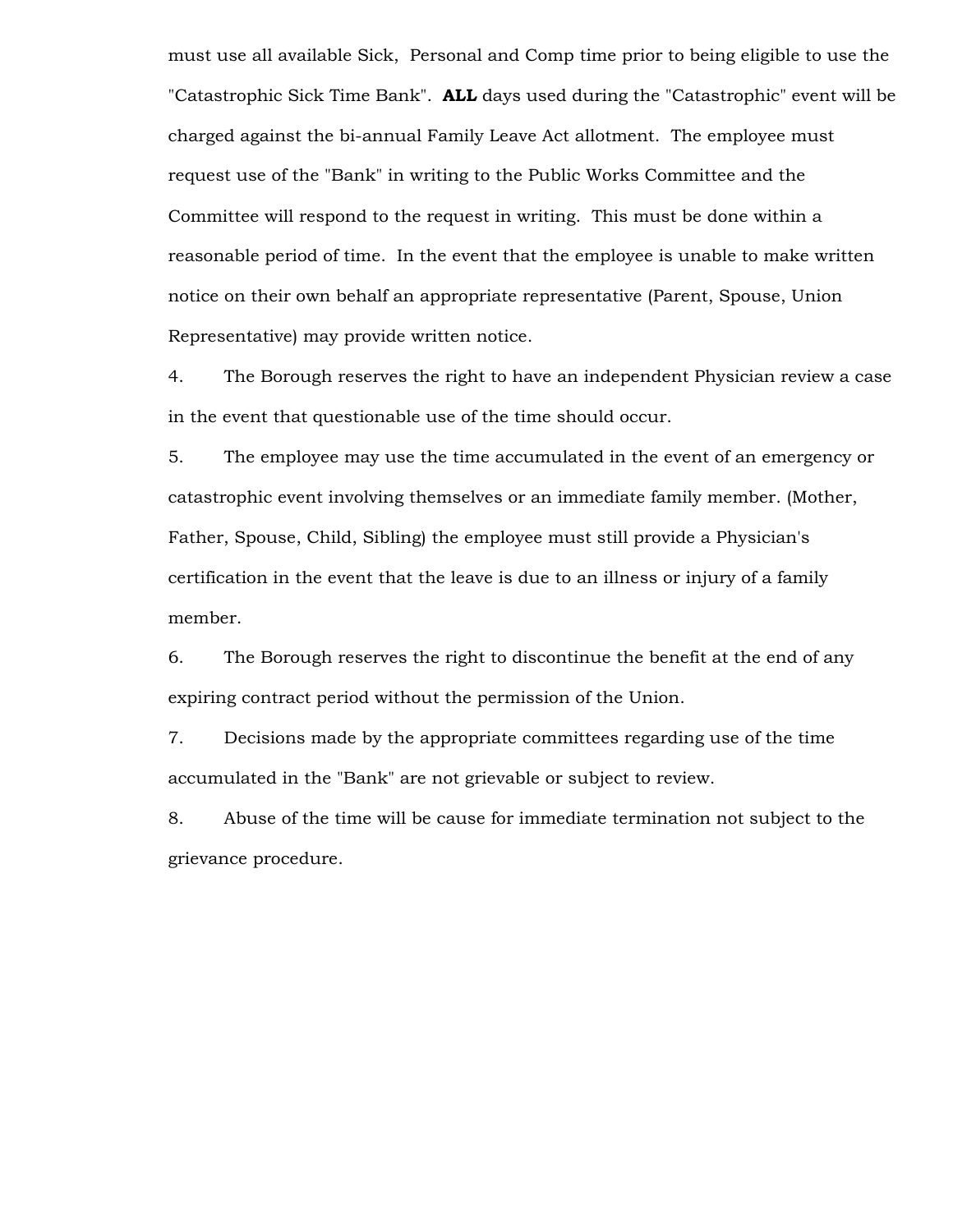# **ARTICLE FIFTEEN**

# FUNERAL LEAVE

 A. Employees shall be granted special leave with pay up to a maximum of four (4) days in the event of death in his immediate family. The term "immediate family" shall include the employee's spouse, child, parent, brother, sister, father-in-law, mother-in-law, brother-in-law, sister-in-law, stepparents, stepsister or stepbrother.

 B. Leave with pay not to exceed three (3) days shall be granted to an employee in the event of the death of grandmother, grandfather or grandchild or a relative living under the same roof with the employee.

 C. Employees may attend other funeral services by utilizing accrued Compensatory time, Vacation time or available Personal time.

 D, To be eligible for the use of any funeral leave days, the employee must attend the funeral services and provide reasonable proof, such as a copy of a published obituary or funeral card.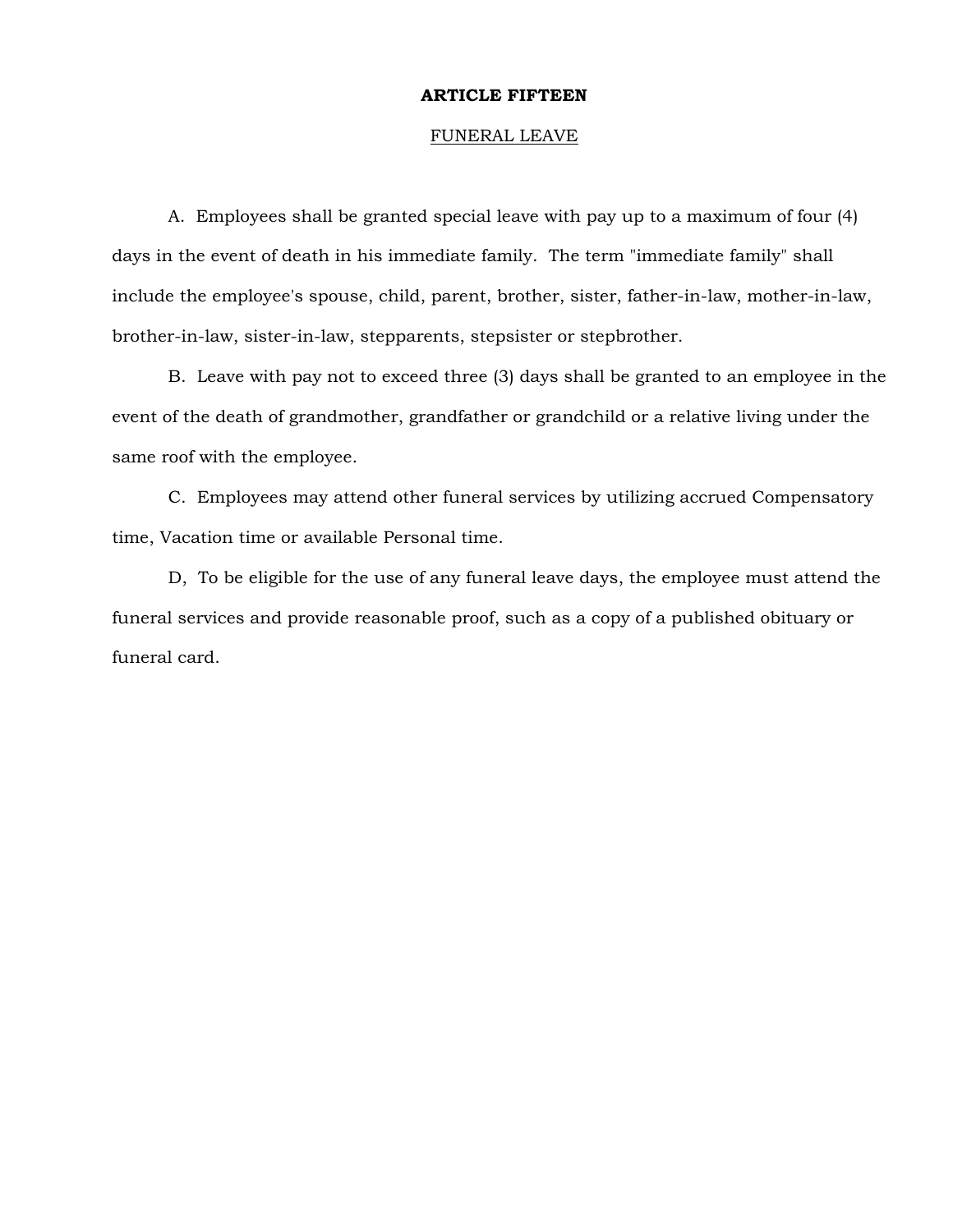#### **ARTICLE SIXTEEN**

# **LONGEVITY**

 A. Longevity payments will be made each year to full time employees covered by this contract who were hired prior to December 31, 1991 in accordance with the schedule outlined below. Said payments will be made in a separate check to the eligible employees no later than the last week in November of each year. No Longevity payments shall be made to employees hired after December 31, 1991.

| After 4 years up to 8 years   | 2% of annual pay  |
|-------------------------------|-------------------|
| 8 years 1 day up to 12 years  | 4% of annual pay  |
| 12 years 1 day up to 16 years | 6% of annual pay  |
| 16 years 1 day up to 20 years | 8% of annual pay  |
| 20 years 1 day and up         | 10% of annual pay |

 B. For the purposes of computing Longevity, time of employment shall be computed from January 1st of the first calendar year following the year of employment. No credit shall be given for time worked during the initial calendar year of employment except for an employee whose service commences in January and such employee completes the balance of the calendar year, then such employee shall be credited with one (1) full calendar year of service.

 C. For time actually worked, any employee retiring during the course of the year shall be entitled to Longevity to be paid on a prorated basis and employees who do not work the entire year for any other reason will likewise be entitled to Longevity on a prorated basis.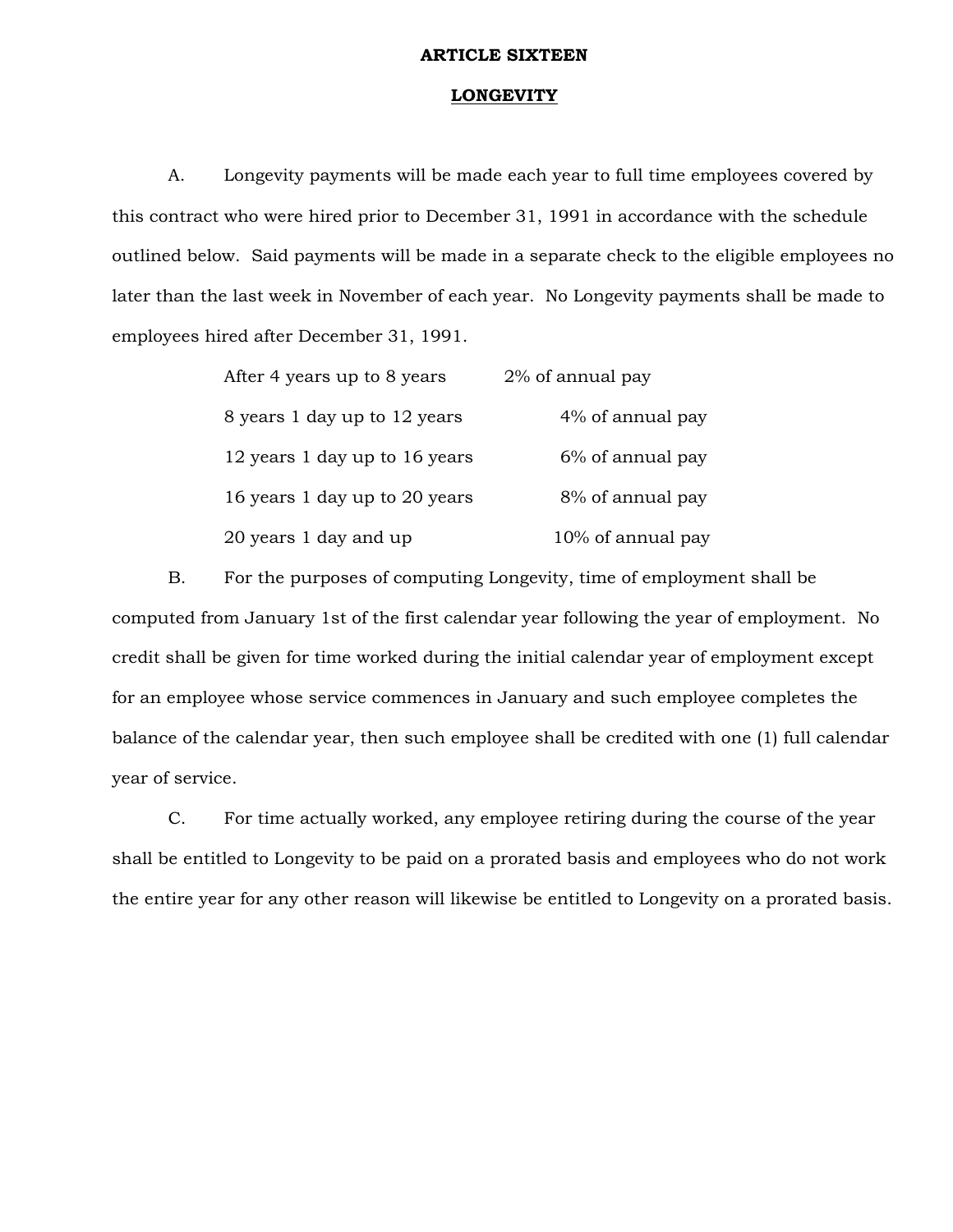#### **ARTICLE SEVENTEEN**

# **HOSPITALIZATION AND INSURANCE PROGRAMS**

A. Health Insurance Benefits.

 1. The BOROUGH shall provide a comprehensive health benefit program including hospitalization, medical treatment, major medical coverage, surgical fees and all of the benefits which are currently included in the health benefit program, at the date of this Agreement, for the employee and his family to commence one hundred (100) days after the commencement of current active employment.

 2. The BOROUGH shall provide a co-pay prescription plan for the individual and his family; the co-payment to be determined by the BOROUGH. In no event shall the co-pay for these bargaining unit employees be greater than that assessed to any other BOROUGH employee.

 3. The BOROUGH, at its sole discretion, retains the right to select and change insurance carriers during the term of this Agreement. Selection of the carrier or carriers is a managerial prerogative not subject to the terms of this collective bargaining agreement.

 4. Employees may choose to execute a waiver of BOROUGH'S health insurance program coverage and shall be entitled to receive reimbursement under the terms of the existing Borough policy. An Employee may apply by completing an application form and providing adequate proof of other health insurance coverage and spousal approval, if married. The Borough reserves the right to discontinue this policy of waiver reimbursement at any time, with 30 days notice prior to an open enrollment period.

 5. Regardless of the provisions of Article 17 section A.(1.) for all employees hired after January 1, 2001, and for whom health insurance coverage is provided by the BOROUGH, the BOROUGH will pay one hundred per cent (100%) of the cost of health insurance coverage in the BOROUGH'S health insurance plan for the individual employee only (i.e. Single Person Coverage). Employees hired after January 1, 2001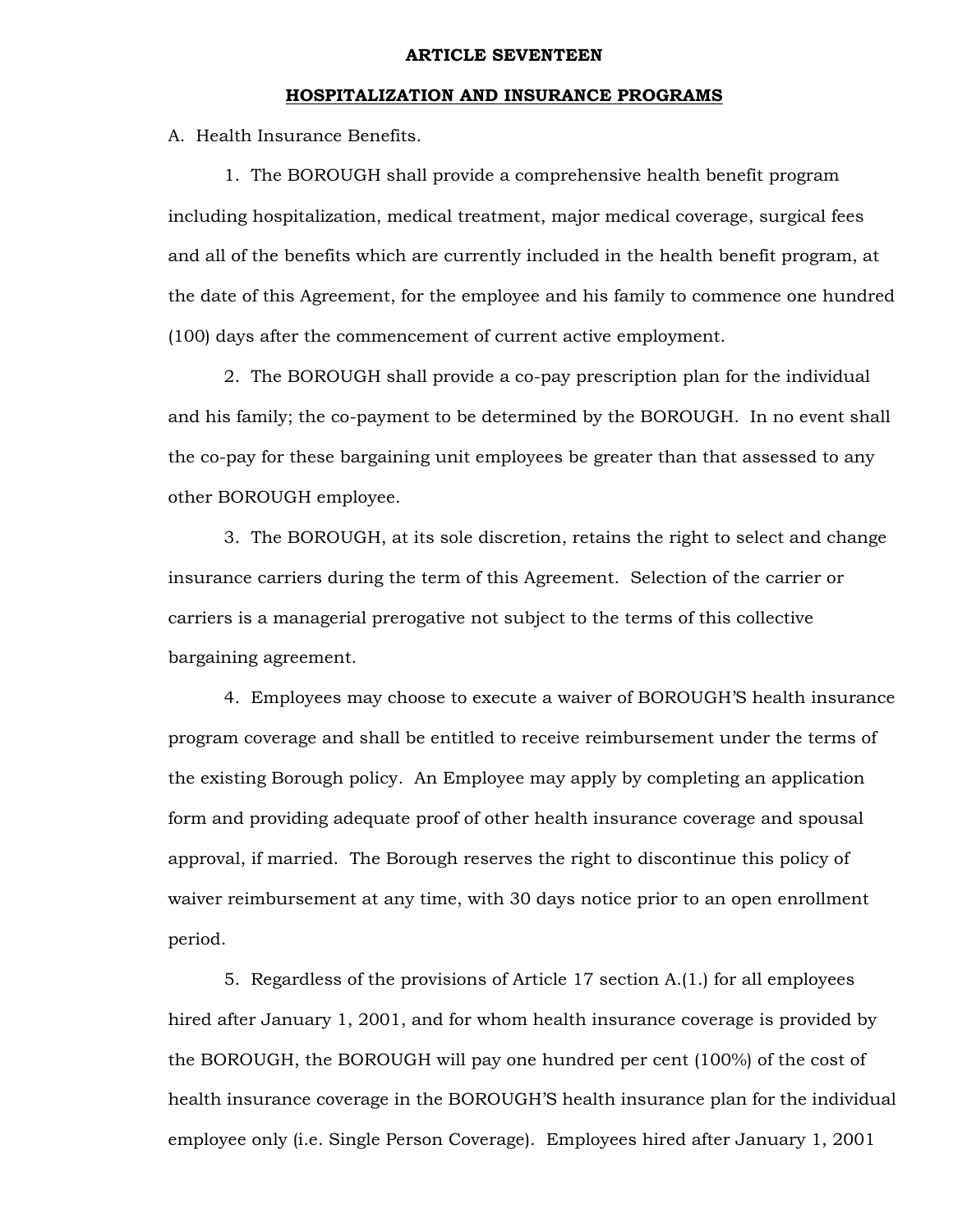may elect to secure health insurance coverage for an eligible spouse and/or dependent(s) through the BOROUGH'S health insurance plan (i.e. Husband/Wife, Parent/Child or Family Coverage) but shall be responsible for ten percent (10%) of the difference between the annual premium for Single Person Coverage and the annual premium for Husband/Wife, Parent/Child, or Family Coverage. The employee's payments for the cost of providing a health insurance plan which covers the employee's eligible spouse and/or dependent(s) (i.e. Husband/Wife, Parent/Child or Family Coverage) will be in the form of 26 equal payroll deductions.

B. Dental and Visual Plans

1. Covers all charges by licensed dentists and eye care centers not recoverable under other insurance.

2. Upon presentation to the Borough Treasurer of the receipted bill and a properly executed BOROUGH voucher, each employee may receive the following maximum coverage in a calendar year:

| Class                        | Maximum    |        |          |
|------------------------------|------------|--------|----------|
| Single                       | $^{\circ}$ | 500.00 |          |
| Husband/Wife                 |            |        | \$750.00 |
| Parent/Child\$ 750.00        |            |        |          |
| Family(H/W/Child) \$1,000.00 |            |        |          |

3. The amount shown may be divided between dental and eye care as required. The

following statement must be placed on the voucher referred to above:

"I certify that this claim for dental or visual benefits has not been reimbursed and is not reimbursable to me by any other plan or insurance. I understand that in the event this statement is false, I must reimburse the Borough of Stone Harbor, and am subject to having my dental or visual plan privileges revoked."

4. The person submitting the claim must sign underneath the certification.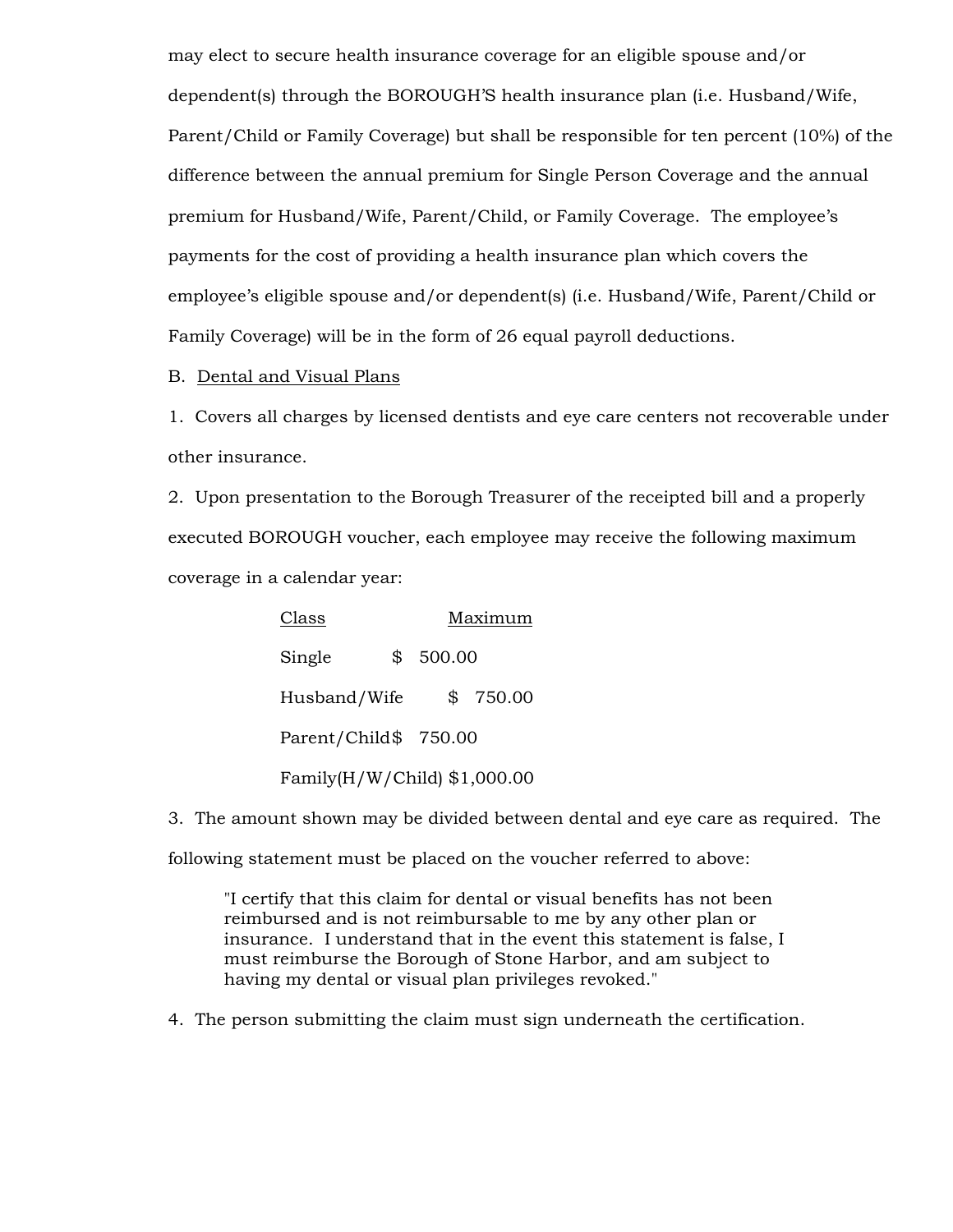# **ARTICLE EIGHTEEN**

# **NO STRIKE NO LOCKOUT**

 A. The UNION (its officers, agents, representatives) and employees, agree not to in any way, directly or indirectly, authorize, cause, assist, encourage, participate in, ratify or condone any strike, sit-down, slowdown, cessation or stoppage of work, or other interference with or interruption of work. Inciting, or inducing, or participating in any such activity shall constitute cause for suspension, discharge or other discipline.

 B. The UNION will discourage and will take whatever steps are necessary to prevent or terminate any strike, work stoppage, slowdown, walk-out or other job action against the BOROUGH.

 C. The BOROUGH agrees that it will not engage in a lockout or other similar action because of any proposed changes in the Agreement or disputes over matters relating to this Agreement.

 D. Nothing contained in this Agreement shall be construed to limit or restrict the BOROUGH in its right to seek and obtain such judicial relief as it may be entitled to have under the law.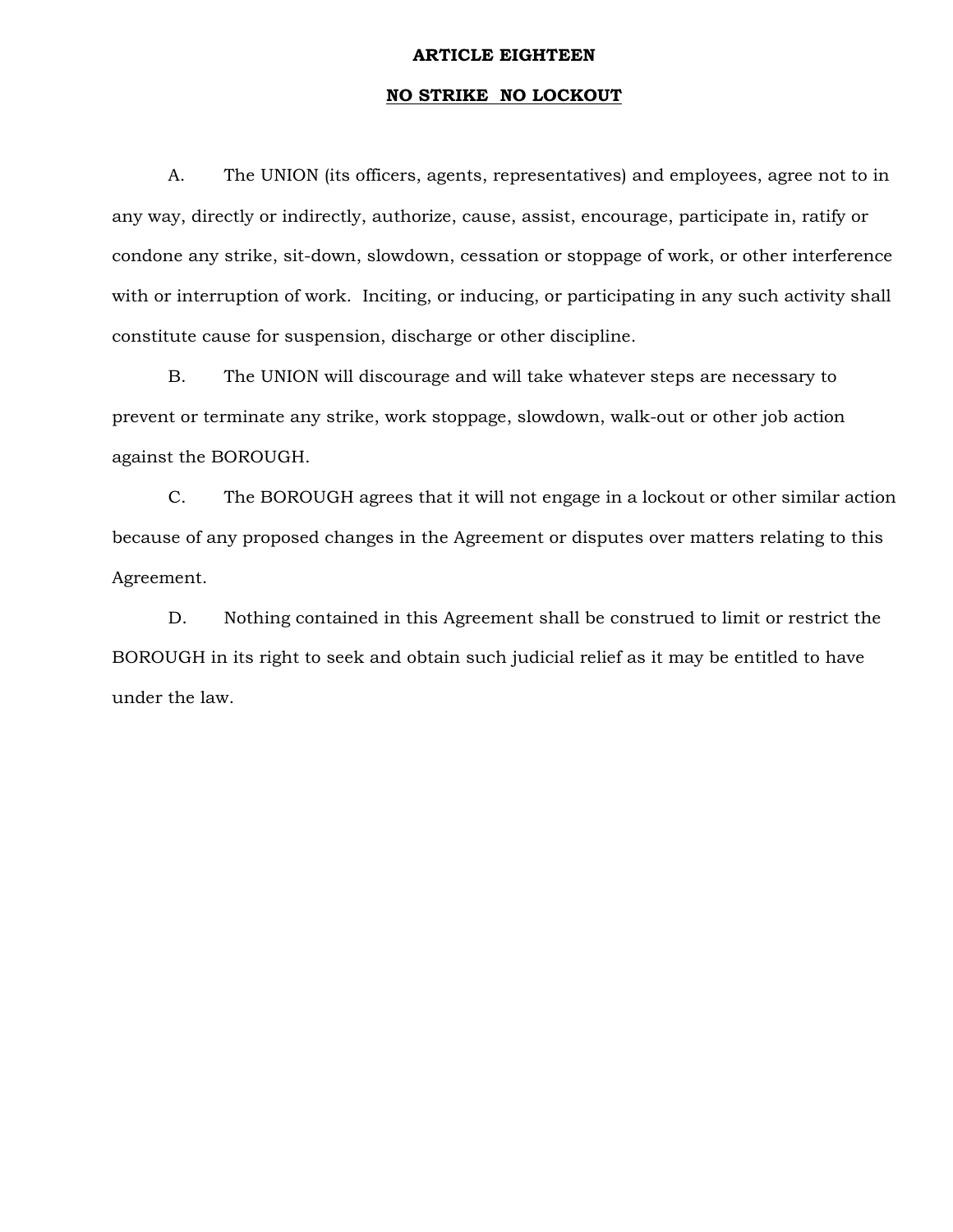# **ARTICLE NINETEEN**

# **DISCIPLINARY ACTION**

 A. Discipline of an employee shall be imposed for good and just cause according to law. The provisions of this Article shall not apply to new employees during their one hundred (100) day probation period, seasonal employees or part time employees.

 B. The name of any employee who is notified of suspension, or dismissal shall be transmitted to the UNION as soon as feasible but not later than seventy-two (72) hours after such notice.

C. The BOROUGH acknowledges the principal of progressive discipline.

Depending on the magnitude of this offense, the discipline issued by the BOROUGH may be in any of the following forms:

- 1. Oral Warning;
- 2. Written Warning;
- 3. Written Reprimand;
- 4. Minor Suspension consists of a suspension up to five (5) days;
- 5. Major Suspension consists of a suspension over five (5) days;
- 6 Demotion
- 7. Termination of Employment (Dismissal).

 Union and Borough Representatives agree that disciplinary action may begin at any level, depending upon the nature of the offense.

D. An employee who has been subject to discipline of a Major Suspension,

Demotion, or Dismissal may appeal such discipline through the Grievance Procedure. No

other forms of discipline shall be subject to appeal.

 E. Employees shall sign to acknowledge receipt of any notice of disciplinary action. Employees shall be entitled to receive a copy of said signed document. Such signature does not constitute an admission of guilt by the employee.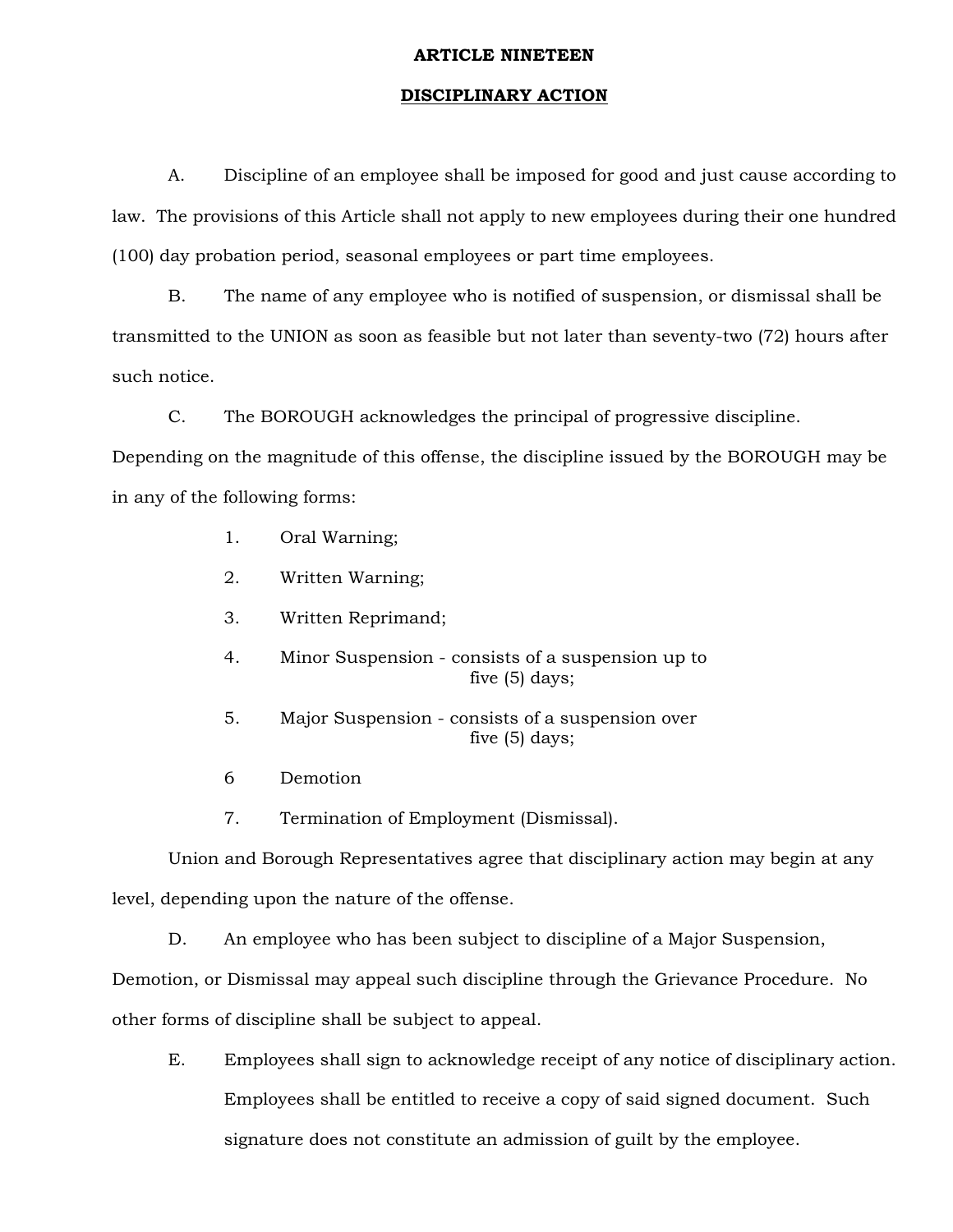# **ARTICLE TWENTY**

# **JURY DUTY**

 A permanent employee who loses time from his job because of jury duty, as certified by the Clerk of the Court, shall be paid by the BOROUGH the difference between his hourly rate for eight (8) hours and the daily jury fee, subject to the following conditions:

 1. The employee shall provide the BOROUGH a copy of all Jury Duty notices immediately.

 2. When jury service is cancelled, postponed or completed on any day prior to 1:00 p.m., the employee required to telephone the BOROUGH and report to work if requested. In the event that reporting to jury duty is by a call-in system, an employee notified that he or she is not required for jury duty must report to work.

 3. Time absent from work for the BOROUGH because of jury service will not be considered time worked for purposes of computing overtime.

 4. The employee must notify his Supervisor immediately upon receipt of any communication regarding jury service.

 5. No reimbursement of wages will be made for jury services during BOROUGH holidays.

 6. On request by the BOROUGH, adequate proof must be presented of time served on a jury and the amount received for such services.

 7. An employee who voluntarily seeks jury duty in any manner whatsoever shall not be eligible for compensation from the BOROUGH.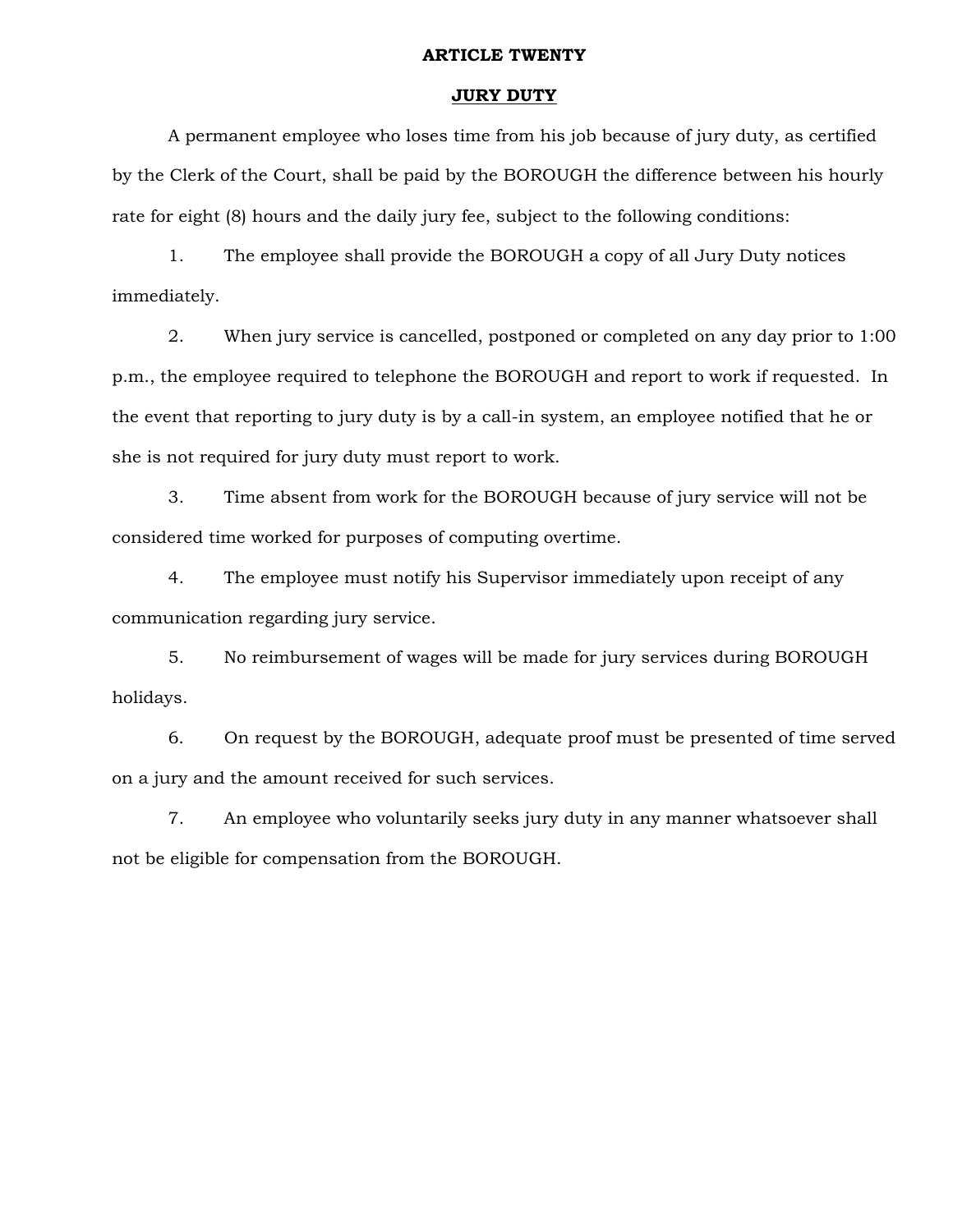# **ARTICLE TWENTY-ONE**

# **TIME TO ATTEND MEETINGS**

 A. Members of the bargaining unit, who, by mutual agreement between the UNION and the BOROUGH, participate during working hours in conferences and meetings with the BOROUGH which involve or derive from its collective bargaining agreement, shall suffer thereby no loss of pay.

B. Members of the bargaining unit shall be allowed one-half  $\mathcal{V}_2$  hour prior to and one-half (½) hour after the conference is over as excused time from their work assignment. They shall give their Supervisor reasonable notice in advance of their desire to attend such meetings.

 C. It is understood, however, that except for the foregoing, nothing shall be done which shall interfere with the work of any BOROUGH employee and/or Department. Vacation days will be rescheduled if they coincide with BOROUGH authorized meetings. The UNION agrees to take all steps necessary to ensure that this time is within reasonable limits.

 D. The BOROUGH will consider a written request for the necessary and reasonable time off, up to a maximum of five (5) days annually, without discrimination or loss of seniority rights or loss of pay, to not more than two (2) employees annually designated by the UNION to attend a labor convention or serve in any capacity on other official UNION business. Length of time off and reason must be specified. During the period of absence, the employee shall not engage in gainful employment.

 E. Failure to comply with this provision shall result in the discharge of the employee involved.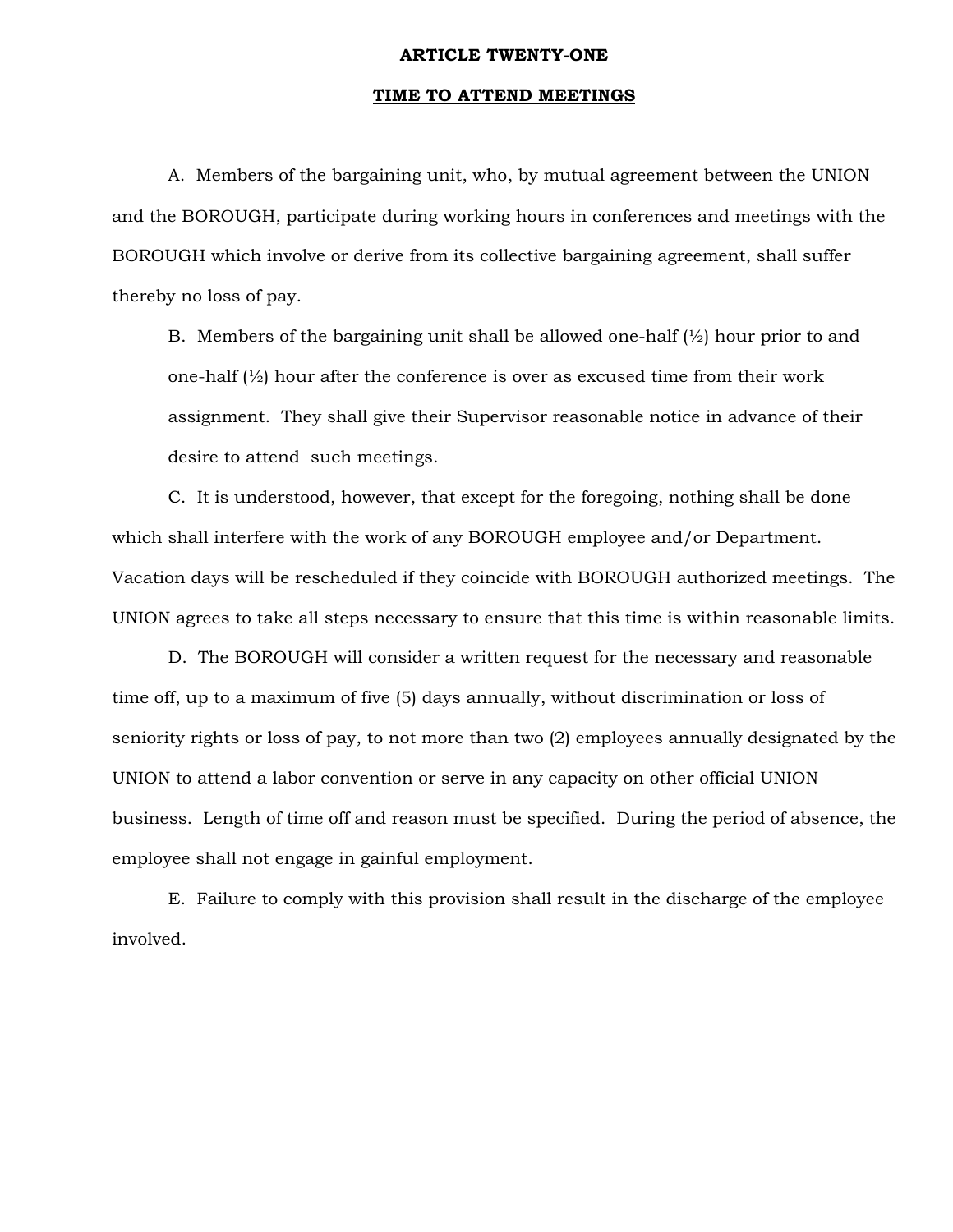# **ARTICLE TWENTY-TWO**

# **WORK RULES**

 A. The BOROUGH may establish reasonable and necessary rules of work and conduct for employees. Such rules will be equitably applied and enforced.

 B. Twenty (20) working days prior to the implementation of any rules of work and conduct for employees established by the BOROUGH pursuant to Section A. Above, the BOROUGH agrees to notify the UNION of said rules in writing except in those cases where an emergency exists as determined by the BOROUGH.

 C. Any and all policies or regulations will be posted by the Employer five (5) days prior to implementation, except in those cases where an emergency exists as determined by the BOROUGH.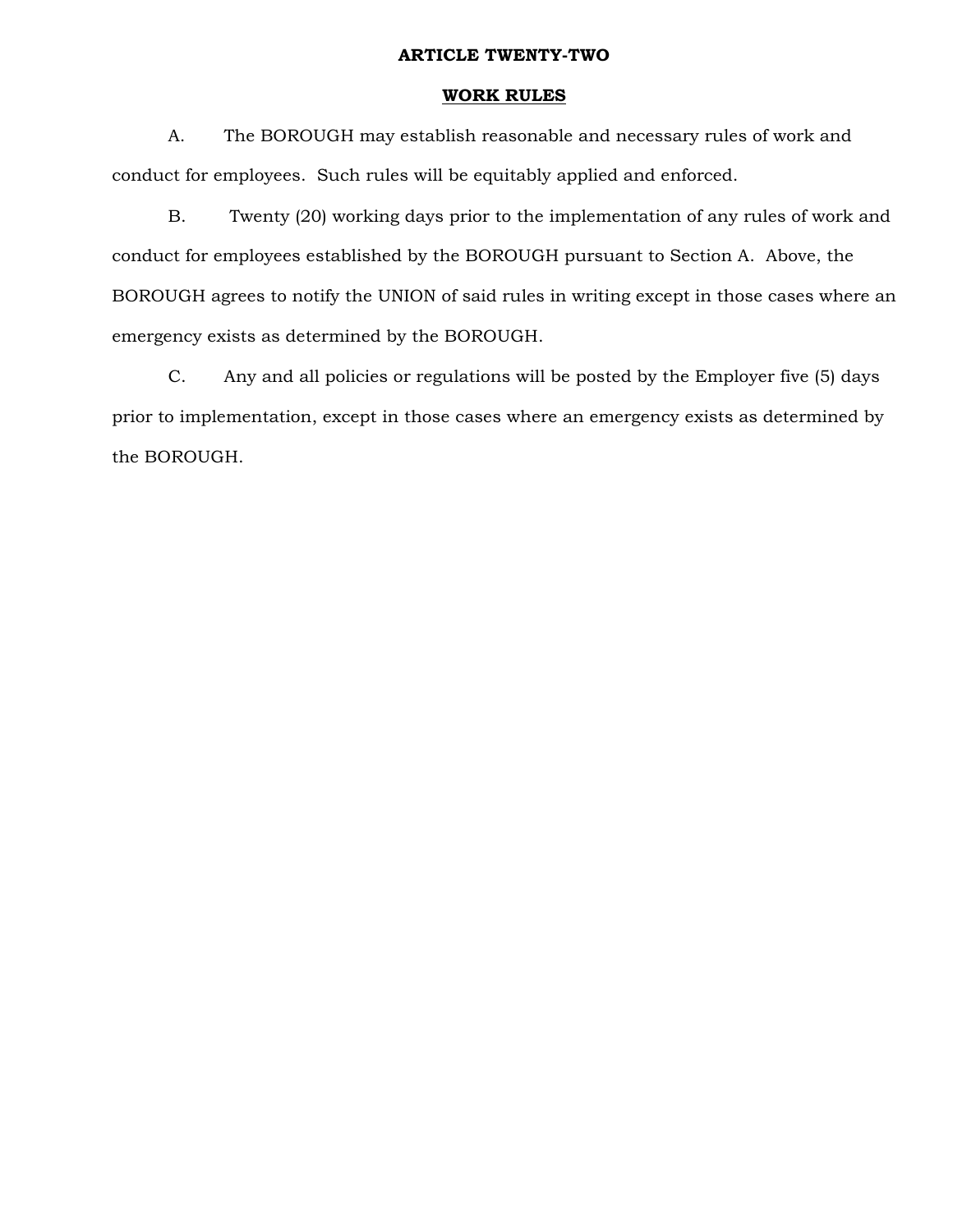# **ARTICLE TWENTY-THREE**

# **LEAVE OF ABSENCE, MILITARY LEAVE AND MATERNITY LEAVE**

# A. Leave of Absence

 1. Any employees desiring leave without pay for personal reasons shall make a request in writing to the Borough Administrator not less than two (2) weeks in advance of the date for which such leave is desired, except in the event of an emergency, stating the reasons for the leave and the time requested. Leaves may be granted or denied at the discretion of the BOROUGH and shall not be unreasonably or arbitrarily denied.

 2. Employees may not be gainfully employed during the period of such leave. Falsification of the reason for leave or failure to return promptly at the expiration of a leave shall be considered reason for summary discharge. Leaves shall be granted or denied in writing.

 3. Employees returning from authorized Leaves of Absence as defined above will insofar as possible as determined by the BOROUGH be restored to their original classification at the then appropriate rate of pay with no loss of seniority or any other employee rights, privileges or benefits. In the event an employee who returns from an authorized leave of absence does not return to his/her original classification, in no event shall his/her rate of pay be less than his/her rate of pay when he/she left on the leave of absence.

# B. Military Leave

 1. Leave shall be granted to employees to fulfill the special military requirements of regular annual active duty (summer camp) for training with any reserve unit of the Army, Navy, Marine Corps, Coast Guard, National Guard or Air Force. The employee shall be paid the difference between his regular pay and his military pay during the period of his military training.

 2. The existing Federal and State statutes with regard to leave for military service in their present state or as they may be amended will be observed by the parties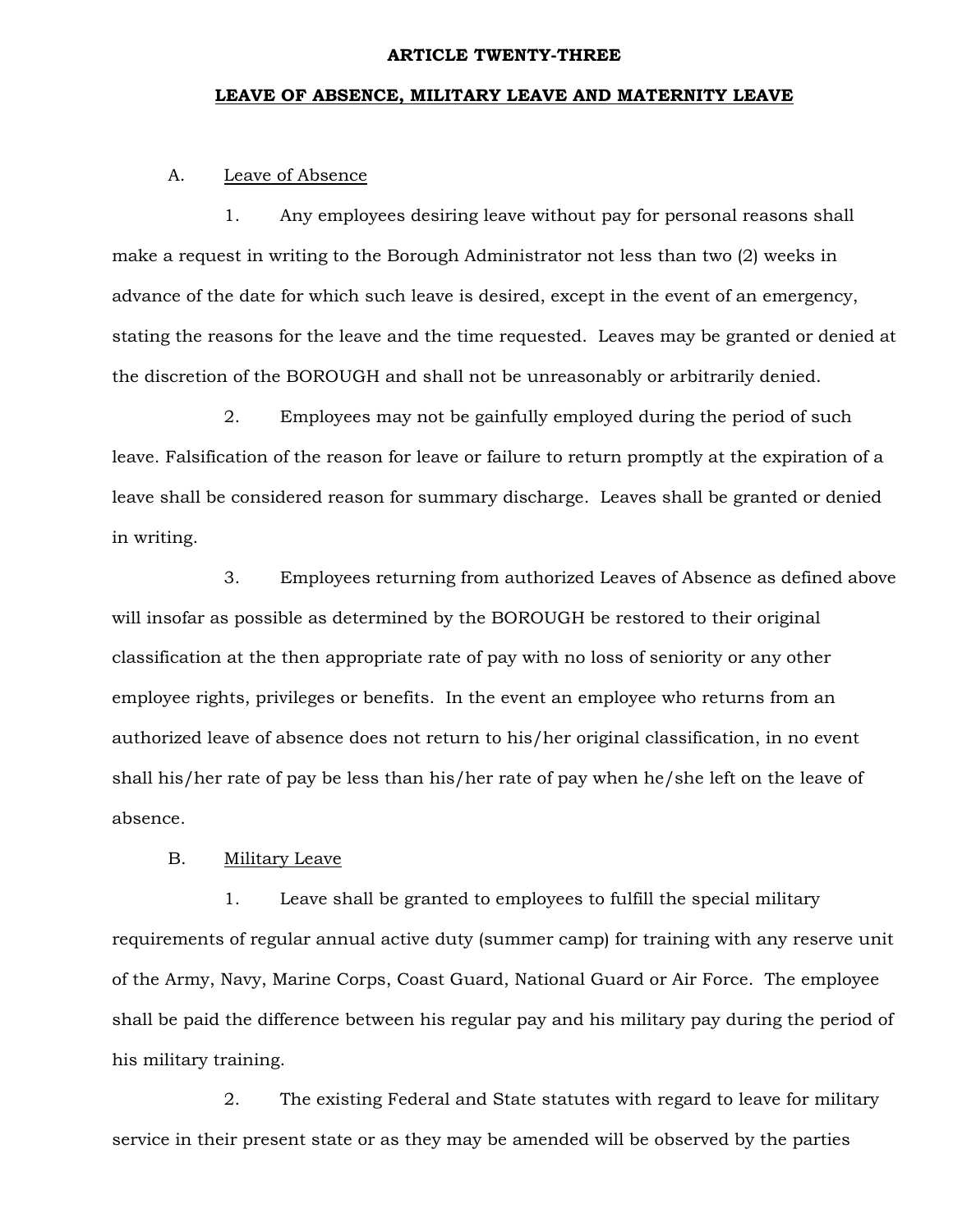hereto. The benefits under these applicable statutes shall be provided for any employee in this bargaining unit.

# C. Maternity Leave

 1. With Pay. Permanent employees shall be entitled to utilize any accumulated sick leave during the time prior to the expected date of childbirth and for one (1) month thereafter upon presentation of a doctor's certification and approval of the Borough Administrator. The BOROUGH may consider granting, in extenuating circumstances, additional use of sick leave not to exceed two (2) months, upon presentation of a doctor's statement setting forth the necessity therefor. Employees who have accumulated vacation leave and/or compensatory time may use such time for maternity purposes.

2. Without Pay. Permanent employees who have not earned or accumulated vacation leave, sick leave or compensatory time, may be granted a leave of absence for maternity purposes prior to the expected date of childbirth and for one (1) month thereafter upon presentation of a doctor's certification. Leaves may be granted or denied at discretion of the BOROUGH. The Borough Administrator shall review all requests for leaves of absences as submitted by the employees hereunder.

 3. Therefore, the leave of absence would require a certification from the employee's physician as to the length of time the employee is required to be on said leave of absence without pay, which in no case will be granted for more than a one (1) month period after the expected date of childbirth. In extenuating circumstances, additional leave of absence without pay not to exceed two (2) months will be granted upon presentation of a doctor's statement setting forth the necessity therefore.

# D. Family Leave Act

 Any applicable leave time, requested by any employee covered by this contract, may be charged against Family Leave Act bi-annual allotments.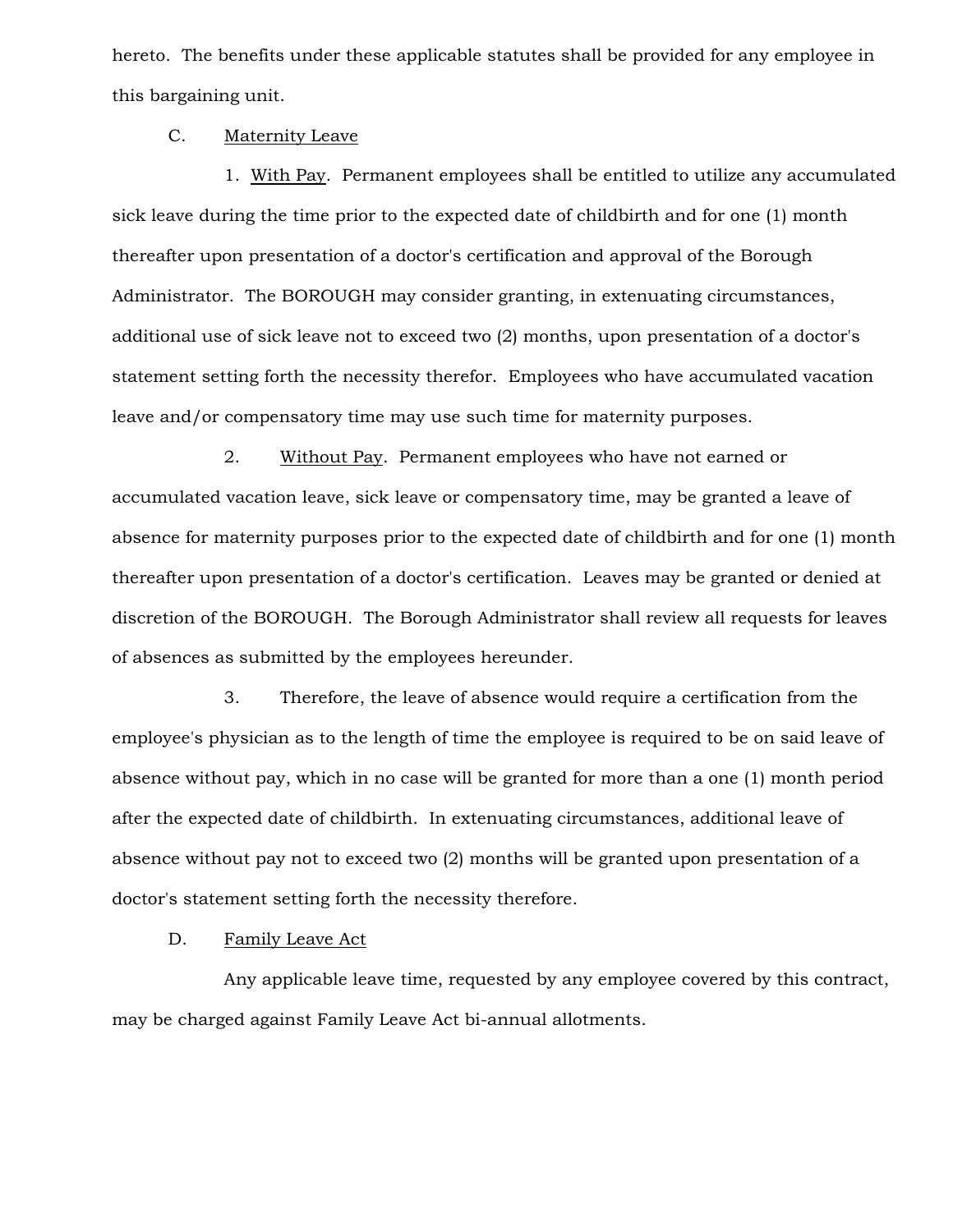# **ARTICLE TWENTY-FOUR**

# **LAYOFF AND RECALL**

 A. In case of a layoff, the BOROUGH agrees to give the UNION ten (10) working days notice of a pending layoff, and will discuss with a committee representing the UNION the conditions and reasons for the layoff.

 B. The layoff and recall of employees shall be in order of departmental seniority provided that the employees retained or recalled are qualified to do the work available.

 C. Employee shall enjoy twenty-four (24) months recall rights before losing his/her seniority rights, and must be called back to his/her position before new hires are accepted within the twenty-four (24) month period.

 D. An employee who is to be laid off may bump into another position in the Department if it is occupied by a less senior employee, provided he has the skill, ability and physical qualifications to perform the work.

 E. Notification of recall shall be made by the BOROUGH sending a certified letter to the employee's last known address as set forth in the BOROUGH's records. An employee who is recalled must respond within five (5) calendar days of the date of receipt of the notice of recall or within ten (10) days of the date of mailing or be considered to have abandoned his recall rights.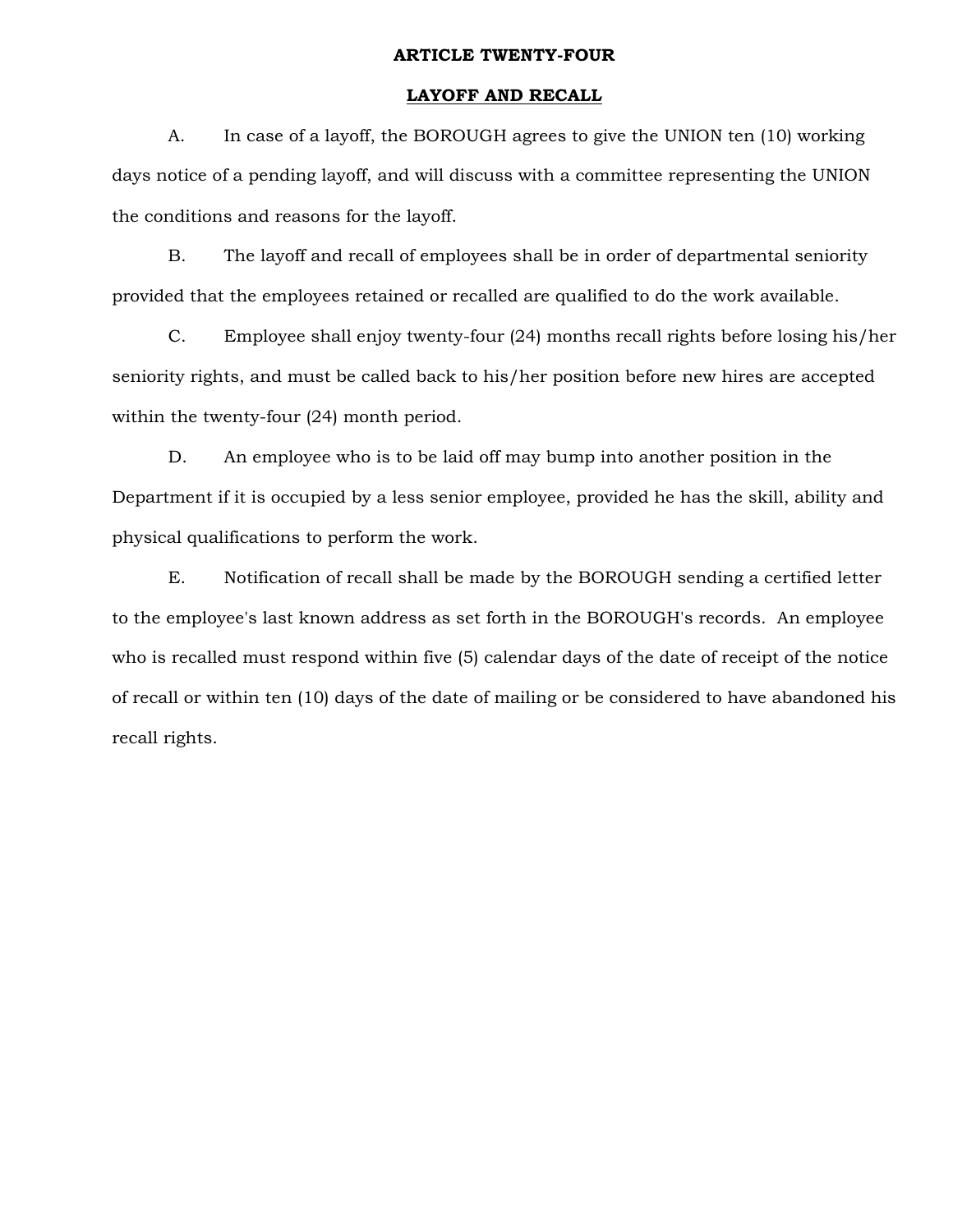#### **ARTICLE TWENTY-FIVE**

# **SAFETY, HEALTH AND HUMAN RELATIONS**

 A. The BOROUGH shall continue to make reasonable provisions for the safety and health of its employees during the hours of their employment.

 B. The BOROUGH agrees to provide adequate and regularly maintained sanitary facilities for employee use and the BOROUGH will provide employees with any wearing apparel, tools or devices that may be reasonably necessary to ensure their safety and health.

 C. Safety apparel issued must be used. The Employer will replace safety equipment which wears out or is damaged as a result of the Employee performing his normal job duties upon presentation by the Employee of the used or damaged item to the Borough.

 D. The BOROUGH shall maintain a Safety Committee. The UNION shall designate up to two (2) members to receive meeting notices and to attend meetings. Regular meetings will be scheduled as required to discuss safety and health problems or hazards and programs, and to make recommendations concerning improvement or modification of conditions regarding health and safety. The UNION shall supply an agenda when requesting a meeting. Where reasonably possible, all committee meetings shall take place during working hours and employees shall suffer no loss of pay as a result of attendance at such meetings.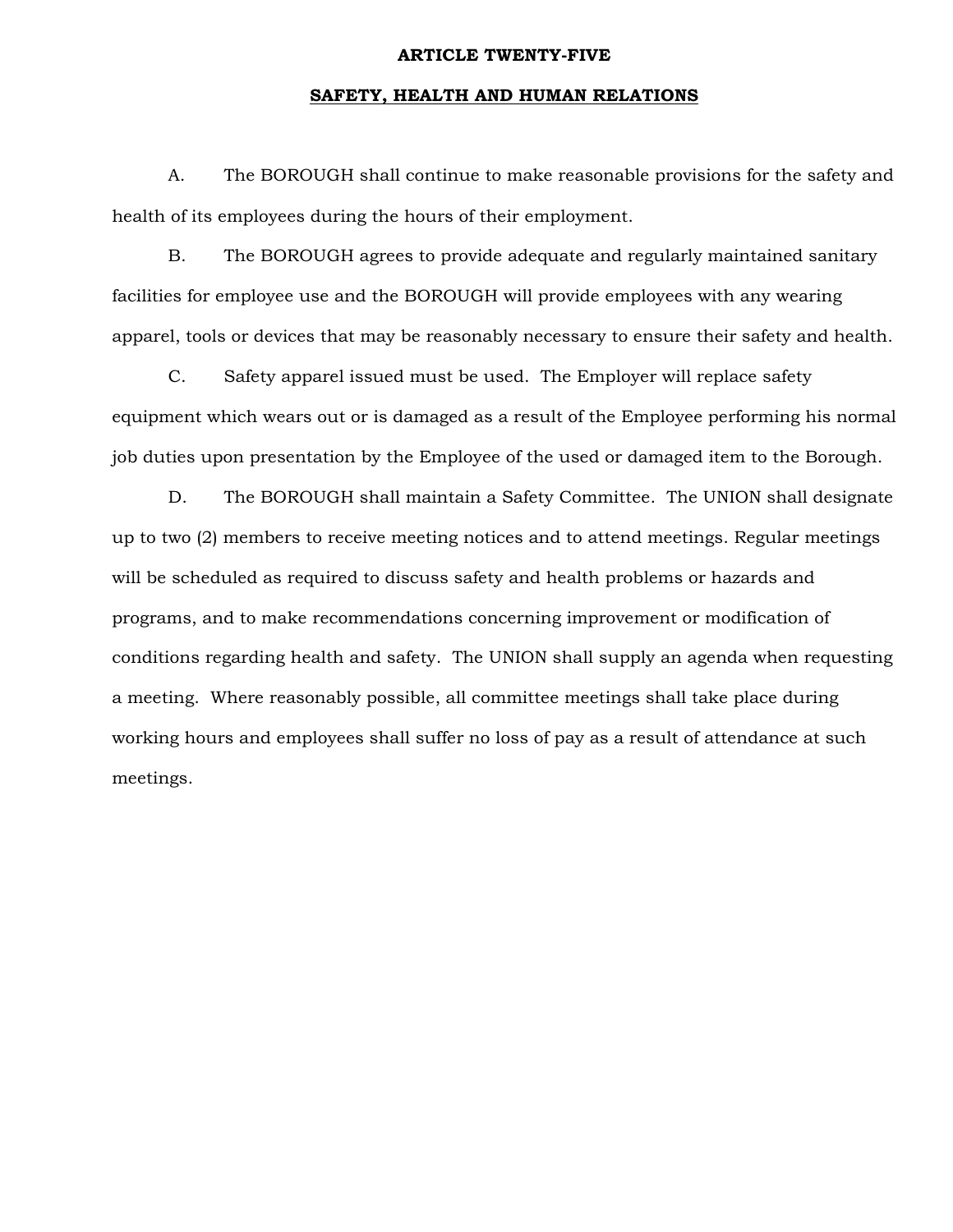#### **ARTICLE TWENTY-SIX**

# **JOB POSTING**

 A. Any new or vacant position which the BOROUGH desires to fill shall be prominently posted for a period of seven (7) days. The posting shall include a description of the job, any required qualifications, the salary range, the hours of work and the procedures to be followed by employees interested in making application.

B. A copy of each notice posted will be forwarded to the appropriate UNION officer.

 C. The selection of an employee to be promoted shall be made by the BOROUGH in accordance with the terms of Article Six and shall not be subject to review. Promotions based on seniority are not required to be posted, but may be posted at the discretion of the Borough. Transfers, assignments or reassignments do not have to be posted, but may be posted at the discretion of management. The Union will be promptly notified of each posting, promotion or transfer. Managerial decisions as to the selection or non-selection of any employee shall not be subject to review or the grievance procedure.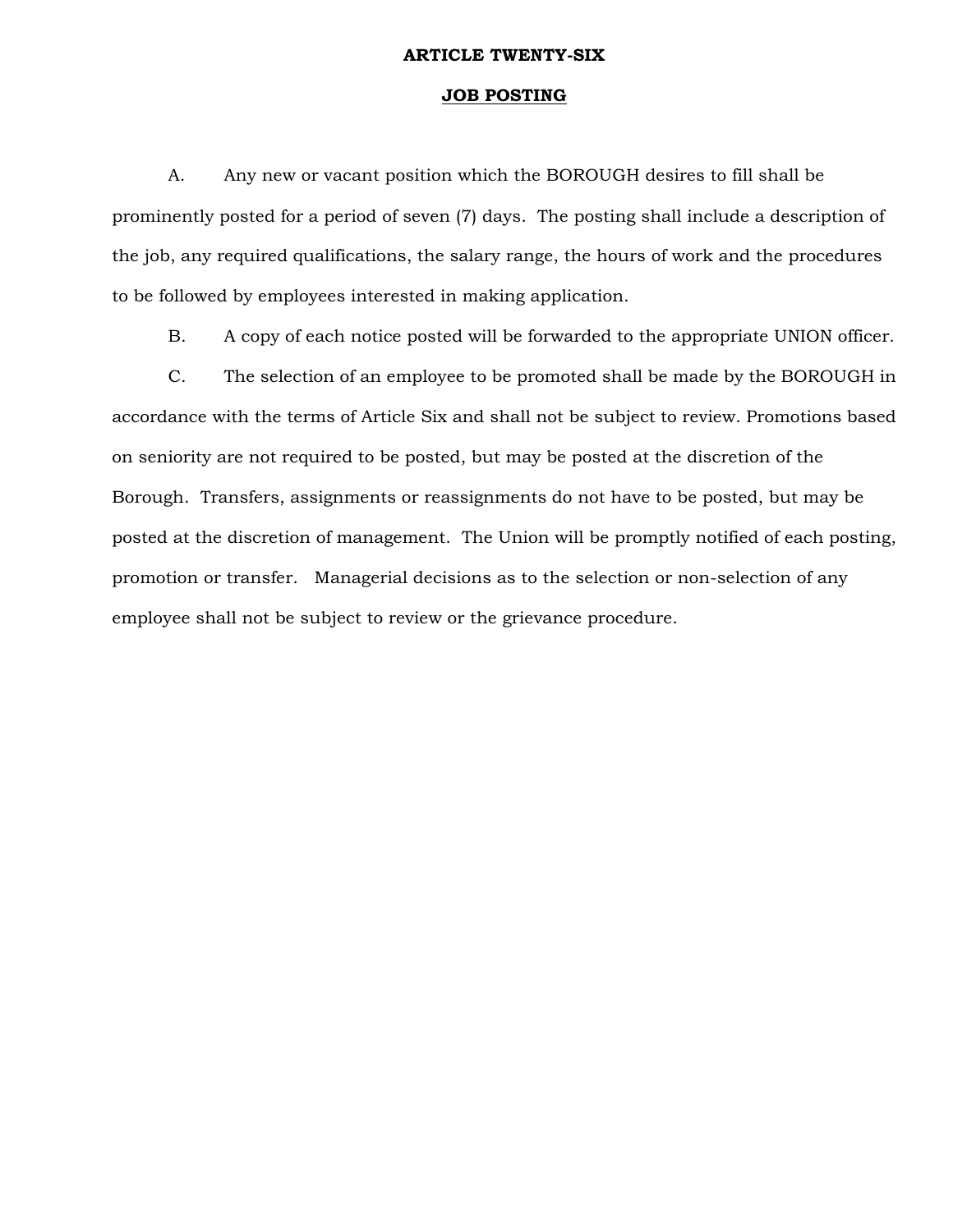#### **ARTICLE TWENTY-SEVEN**

#### **WAGES**

 A. All current employees shall be paid in accordance with the attached Schedule "A" which is the Salary Guide " which shall be effective as of January 1, *2004*.

 B. This Salary Guide reflects the following agreed general increases in base wages during the term of this agreement:

| January 1, 2004 | 3.5% |
|-----------------|------|
| January 1, 2005 | 3.5% |
| January 1, 2006 | 3.5% |
| January 1, 2007 | 3.5% |
| January 1, 2008 | 3.5% |

 Notwithstanding the above general increases, a new Salary Guide, attached as Schedule "A" reflecting new minimum salaries and revised Step increases shall be effective as of January 1, *2004.*

 All employees who have a valid New Jersey Commercial Driver's License shall be compensated during this license period an extra \$.05 per hour during calendar years 2004, 2005 and 2006. Effective January 1, 2007, the C.D.L. adjustment shall be an additional \$.05 per hour. Effective January 1, 2008, the C.D.L. adjustment shall again increase by \$.05 per hour.

 C. All new employees shall be placed at the appropriate class on the Salary Guide. Job classifications and the specific job titles included within each class are set forth on Schedule "B" attached to this agreement. Employees hired into Class 1 and Class 2 shall be placed at Step 1.

 D. Employees hired into the titles included in Class 3, Class 4, Class 5, and Class 6 shall be placed in their respective place on the Salary Guide at an appropriate Step, based upon their experience, but in no event shall they be placed at a step higher than Step 4.

 E. An employee promoted to a higher Class shall be placed on the Step in the new Class which is one Step below their current Step. For example, an employee promoted from Class 4, Step 4 to Class 5 would be placed at Class 5, Step 3.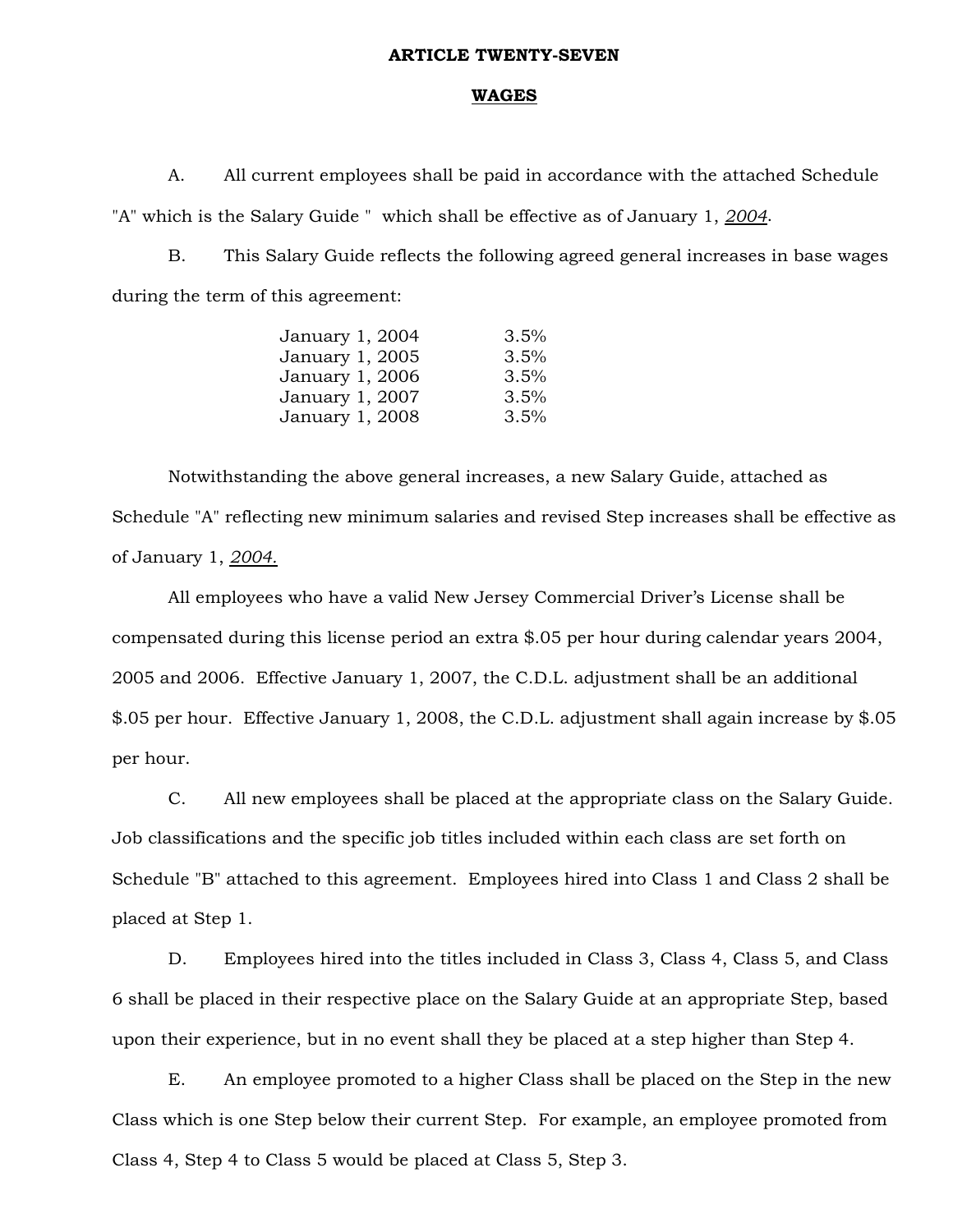F. Retroactive pay to all current employees employed as of the date of the signing of this Agreement shall be made in a separate check as soon as practicable after the signing of the Agreement. No retroactive pay shall be due to any employee who has terminated employment prior to the signing of this Agreement.

 G. The Borough may assign certain special administrative duties to bargaining unit members. In such event, the Borough may provide a supplemental stipend of up to \$2,000 per annum to such employees during the period the employee(s) are assigned these special administrative duties.

 H. When a Lead Person (Class 6) is out of work for thirty (30) consecutive calendar days or more, the senior employee of that department will assume responsibility of the Lead Person. That employee shall be placed at his/her same step in the Lead Person Class 6 range until the Lead Person returns to work.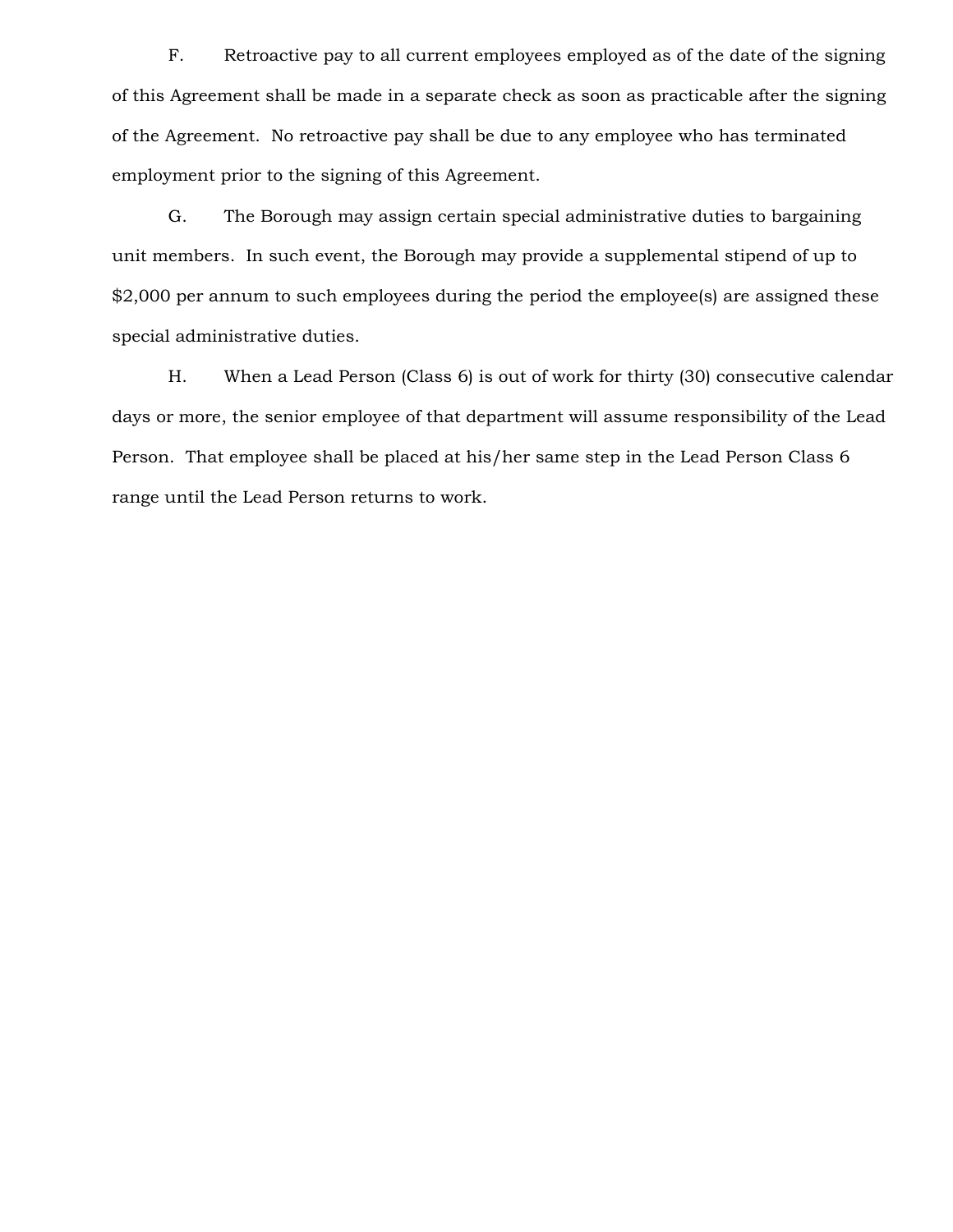# **ARTICLE TWENTY-EIGHT**

# **PRO-RATA BENEFITS**

A. Except as specifically set forth otherwise herein, compensable benefits payable to employees shall be pro-rated for the portion of the year employee actually is employed by the BOROUGH. This shall apply even though such credits and benefits may be provided in full at the beginning of the year or earlier than actually earned in anticipation of continued employment for a full calendar year. In the event of termination of employment for any reason during the course of a year, any benefits credited or paid, but not yet earned during the pro-rata portion of the year worked, shall be deducted from the employee's final pay or reimbursed by the employee to the BOROUGH. This provision shall apply to sick leave, vacation leave, personal day, longevity if eligible, dental and vision reimbursements, clothing allowance and shoe reimbursement.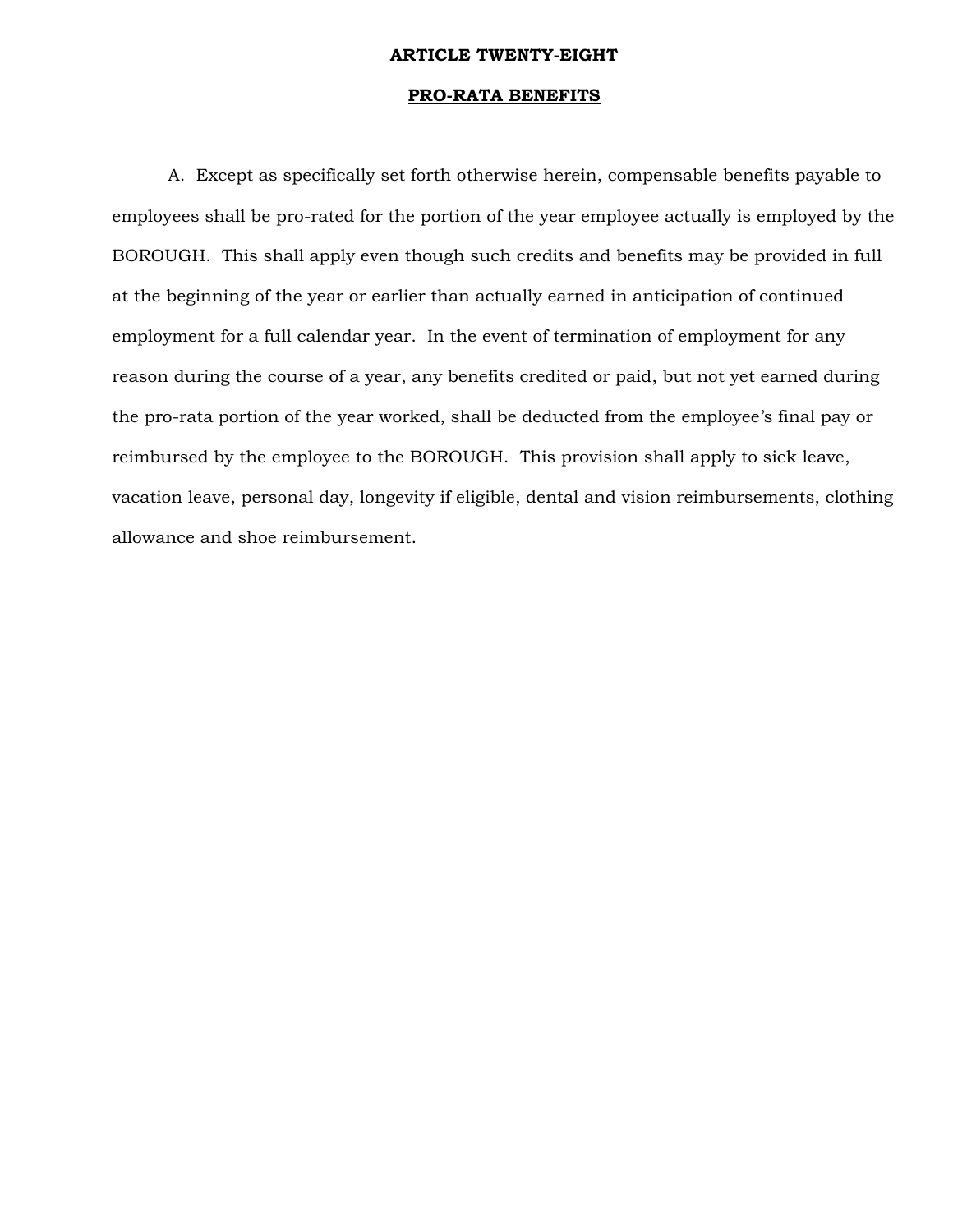#### **ARTICLE TWENTY-NINE**

# **SEVERABILITY**

 A. In the event that any provision of this Agreement between the parties shall be held by operation of law and/or by a court or administrative agency of competent and final jurisdiction to be invalid or unenforceable, the remainder of the provisions of such Agreement shall not be affected thereby but shall be continued in full force and effect.

 B. Any specific or general provision of this Agreement notwithstanding, wherever a provision of this contract is determined to be in conflict with the Law of the State of New Jersey, or with rules, regulations or procedures thereunder, the Law, regulations, rules and procedures shall be controlling.

 C. This Agreement shall not be modified, altered or changed except by written agreement of the parties.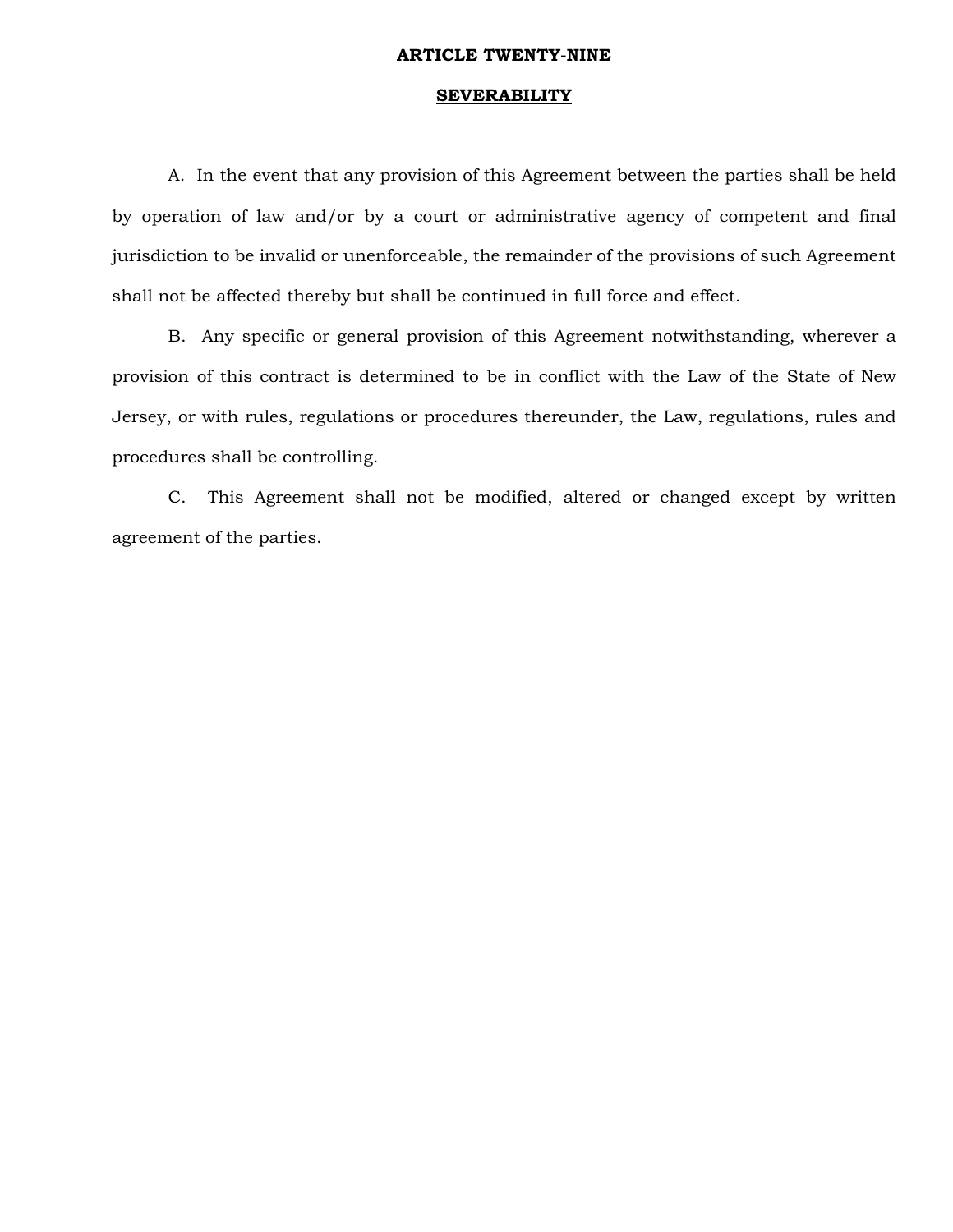#### **ARTICLE THIRTY**

# **FULLY BARGAINED PROVISIONS**

 A. The parties acknowledge that this Agreement represents and incorporates the complete and final understanding and settlement of the parties on all bargainable issues which were or could have been subject to negotiations, and that all terms and conditions of employment applicable on the effective date of this Agreement to employees covered by this Agreement, as established by the BOROUGH's administrative procedures, practices in force and past practices are incorporated in this Agreement. Unless otherwise provided in this Agreement, no prior administrative procedure, practice or past practice shall be interpreted or applied so as to enlarge or otherwise conflict with the express terms of this Agreement.

 B. During the term of this Agreement, neither party will be required to negotiate with respect to any such matters, whether or not covered by this Agreement and whether or not within the knowledge or contemplation of either or both of the parties at the time they negotiated or signed this Agreement.

 C. This document constitutes the sole and complete agreement between the parties and embodies all of the terms and conditions governing the employment of employees in the UNION.

 D. The parties acknowledge that they have had the opportunity to present and discuss proposals on any subject, without prejudice, which is (or may be) subject to collective bargaining.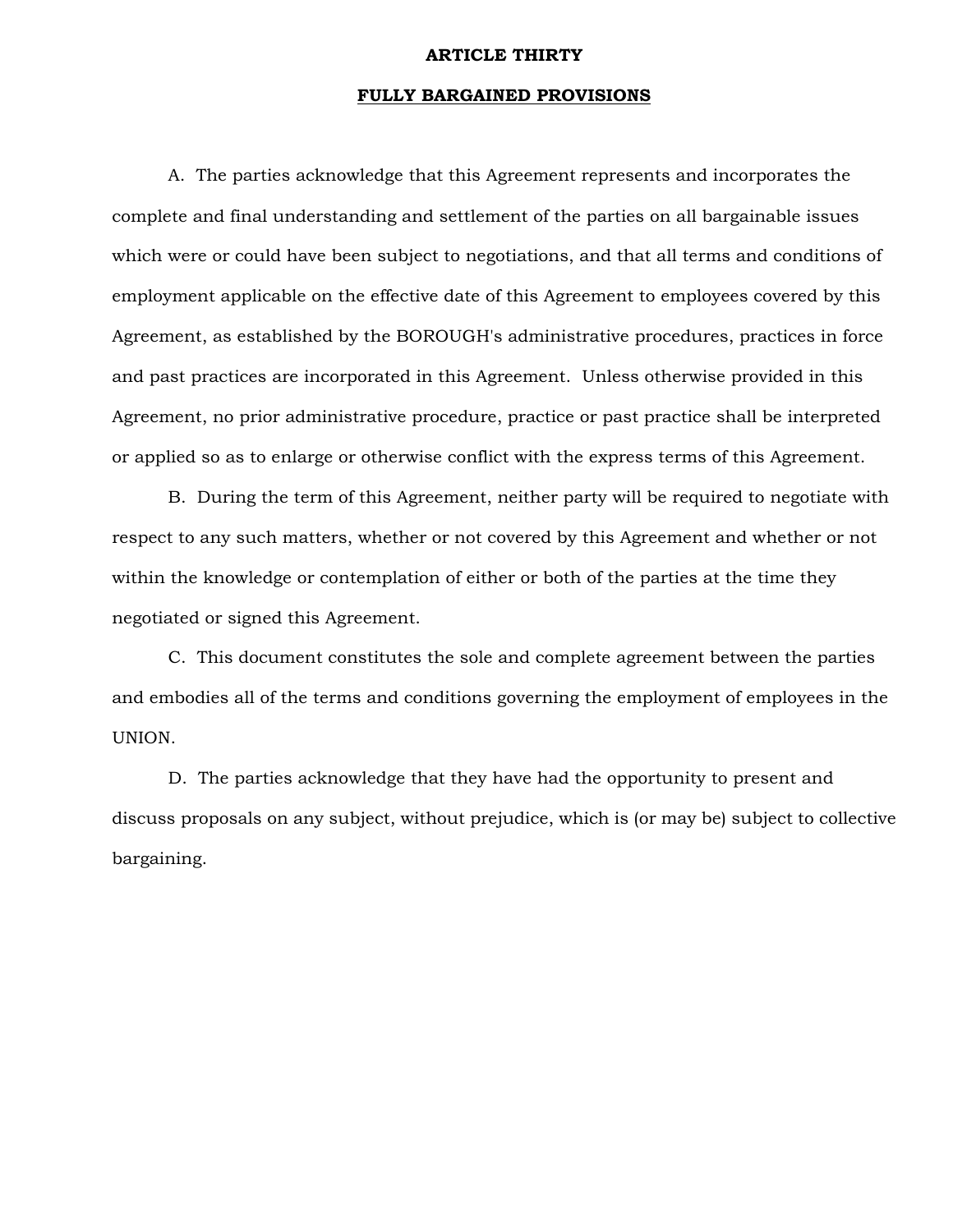# **ARTICLE THIRTY-ONE**

# **GENERAL PROVISIONS**

 A. The BOROUGH shall provide Bulletin Boards, in close proximity to the time clock for use of the UNION.

 B. The UNION shall have the use of the UNION Employee Bulletin Board for the posting of notices relating to meetings and official business of the UNION. Only material authorized by the signature of the Local Union President or his/her designee shall be permitted to be posted on said Bulletin Board, and said notices shall not contain any political or controversial material. After discussing with the Shop Steward, any items deemed objectionable by the Director shall be removed immediately.

 C. The BOROUGH shall be responsible for duplicating this Agreement within fifteen (15) days of its having been signed by the parties. The UNION shall be responsible for the distribution of the copies to all persons covered by this Agreement and shall provide the BOROUGH with a roster with signatures of each employee to verify receipt of a copy of this Agreement.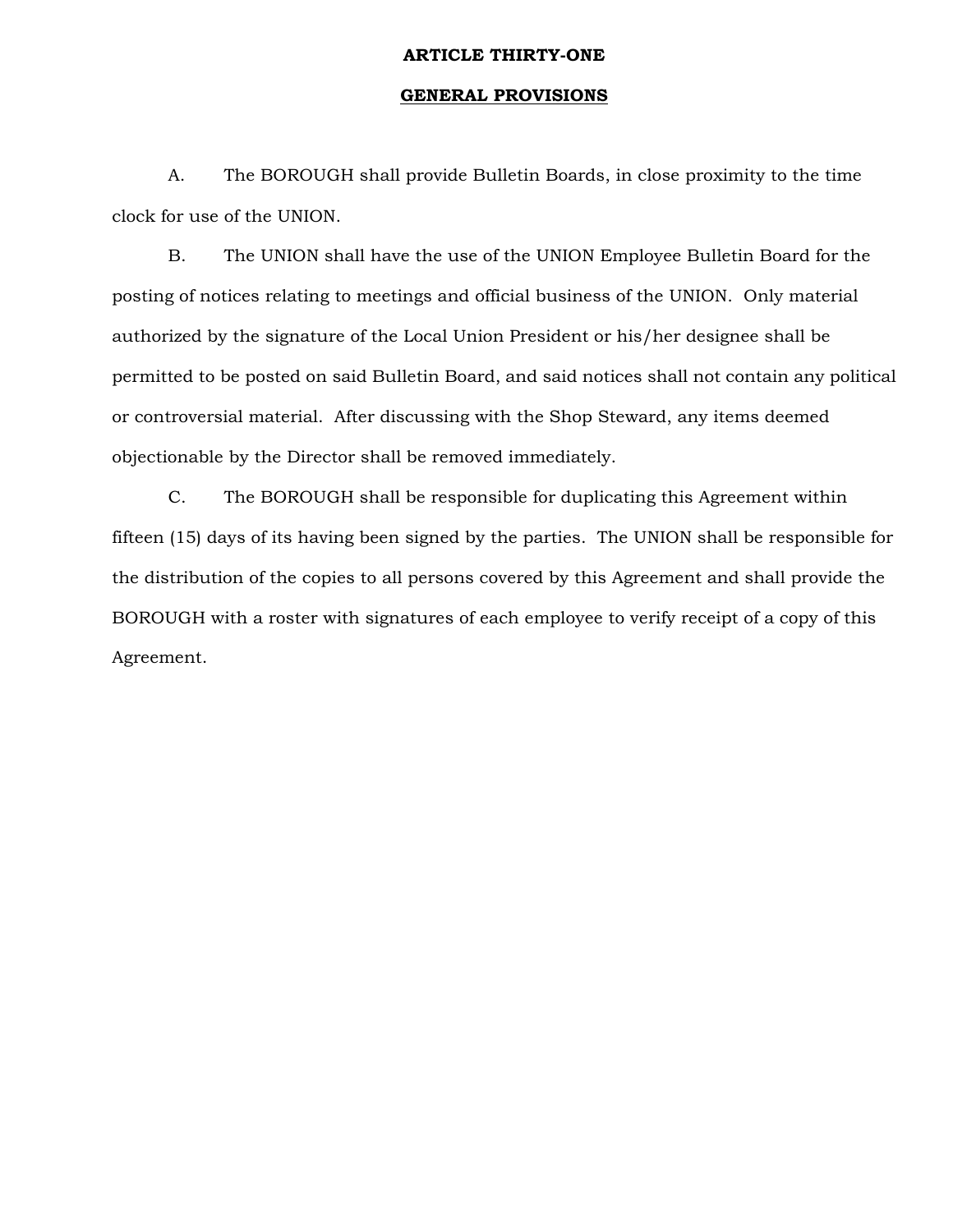# **ARTICLE THIRTY-TWO**

# **DURATION OF CONTRACT**

 This Agreement shall be in full force and effect as of January 1, 2004 and shall remain in effect to and including December 31, 2008, without any reopening date. This Agreement shall continue in full force and effect from year to year thereafter, unless one (1) party or the other gives notice, in writing, no sooner than one hundred and fifty (150) calendar days, or no later than ninety (90) calendar days prior to the expiration date of this Agreement of a desire to change, modify or terminate this Agreement.

 IN WITNESS WHEREOF, the parties hereto have hereunto caused these presents to be properly signed and the proper seals to be affixed hereto in the BOROUGH OF STONE HARBOR, New Jersey on this \_\_\_\_\_\_\_\_\_\_ day of \_\_\_\_\_\_\_\_\_\_\_\_\_\_\_\_\_\_\_\_\_\_\_\_\_\_, 2005.

COUNCIL 71

AFSCME, DISTRICT BOROUGH OF STONE HARBOR

By: \_\_\_\_\_\_\_\_\_\_\_\_\_\_\_\_\_\_\_\_\_\_\_\_\_\_ By: \_\_\_\_\_\_\_\_\_\_\_\_\_\_\_\_\_\_\_\_\_\_\_\_\_\_\_\_\_\_\_\_\_\_

Mayor

By: \_\_\_\_\_\_\_\_\_\_\_\_\_\_\_\_\_\_\_\_\_\_\_\_\_\_ By: \_\_\_\_\_\_\_\_\_\_\_\_\_\_\_\_\_\_\_\_\_\_\_\_\_\_\_\_\_\_\_\_\_\_

Borough Clerk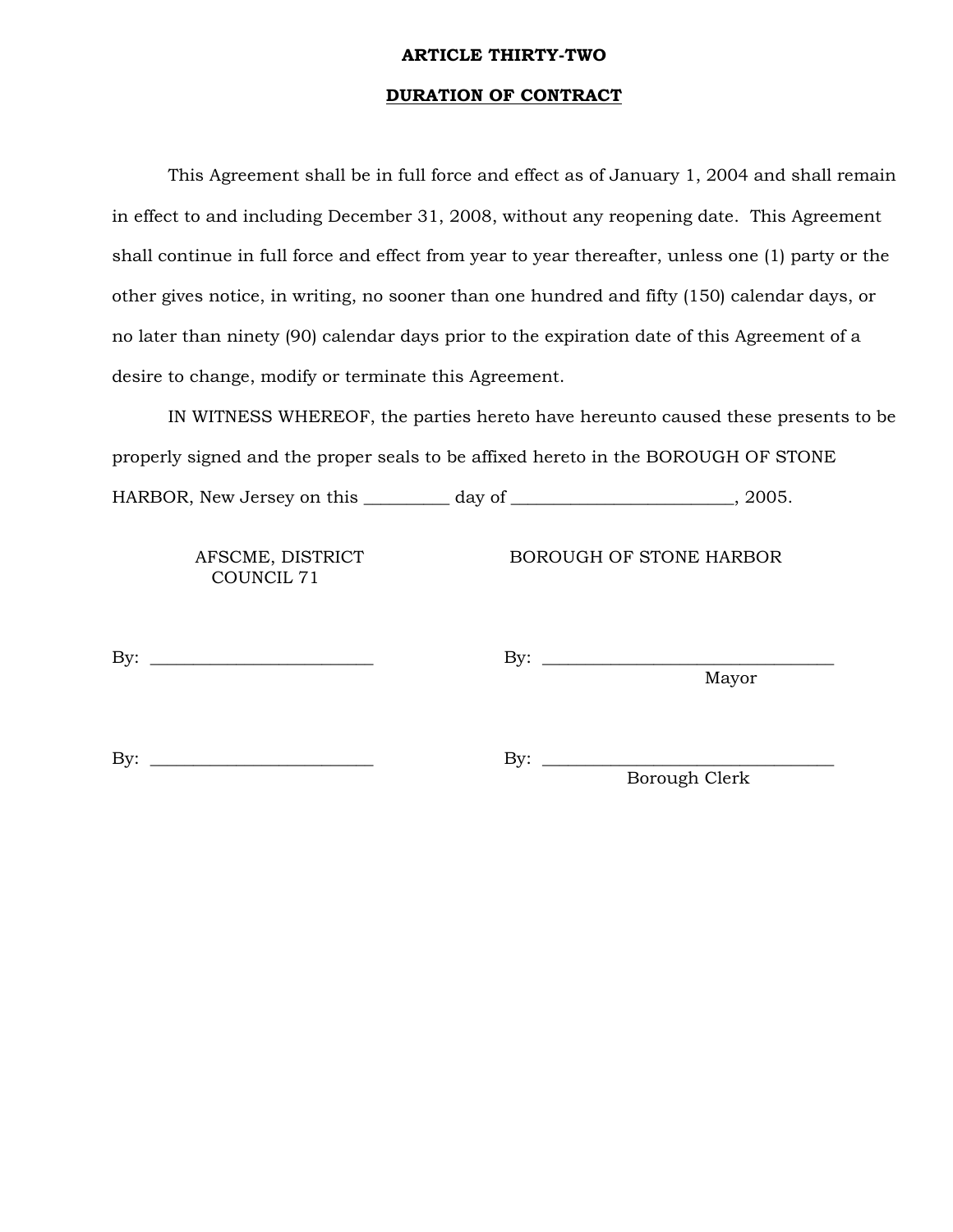# **SCHEDULE "A"**

# PUBLIC WORKS SALARY GUIDE HOURLY RATES

| <b>Steps</b>                                                              | $\mathbf{1}$                              | $\overline{2}$                            | 3                                         | $\overline{4}$                            | 5                                         | 6                                         | Maximum                                   |
|---------------------------------------------------------------------------|-------------------------------------------|-------------------------------------------|-------------------------------------------|-------------------------------------------|-------------------------------------------|-------------------------------------------|-------------------------------------------|
| Class 1<br>1/01/04<br>1/01/05<br>1/01/06<br>1/01/07<br>1/01/08            | 10.30<br>10.66<br>11.03<br>11.42<br>11.82 | 10.82<br>11.20<br>11.59<br>12.00<br>12.42 | 11.28<br>11.67<br>12.08<br>12.50<br>12.94 | 11.75<br>12.16<br>12.59<br>13.03<br>13.49 | 12.21<br>12.64<br>13.08<br>13.54<br>14.01 | 12.63<br>13.07<br>13.53<br>14.00<br>14.49 | 12.99<br>13.44<br>13.91<br>14.40<br>14.90 |
| Class 2<br>1/01/04<br>1/01/05<br>1/01/06<br>1/01/07<br>1/01/08            | 10.82<br>11.20<br>11.59<br>12.00<br>12.42 | 11.33<br>11.73<br>12.14<br>12.56<br>13.00 | 11.80<br>12.21<br>12.64<br>13.08<br>13.54 | 12.26<br>12.69<br>13.13<br>13.59<br>14.07 | 12.73<br>13.18<br>13.64<br>14.12<br>14.61 | 13.14<br>13.60<br>14.08<br>14.57<br>15.08 | 13.51<br>13.98<br>14.47<br>14.98<br>15.50 |
| Class 3<br>1/01/04<br>1/01/05<br>1/01/06<br>1/01/07<br>1/01/08            | 11.33<br>11.73<br>12.14<br>12.56<br>13.00 | 11.85<br>12.26<br>12.69<br>13.13<br>13.59 | 12.32<br>12.75<br>13.20<br>13.66<br>14.14 | 12.78<br>13.23<br>13.69<br>14.17<br>14.67 | 13.25<br>13.71<br>14.19<br>14.69<br>15.20 | 13.66<br>14.14<br>14.63<br>15.14<br>15.67 | 14.02<br>14.51<br>15.02<br>15.55<br>16.09 |
| Class 4<br>1/01/04<br>1/01/05<br>1/01/06<br>1/01/07<br>1/01/08            | 11.85<br>12.26<br>12.69<br>13.13<br>13.59 | 12.37<br>12.80<br>13.25<br>13.71<br>14.19 | 12.83<br>13.28<br>13.74<br>14.22<br>14.72 | 13.30<br>13.77<br>14.25<br>14.75<br>15.27 | 13.77<br>14.25<br>14.75<br>15.27<br>15.80 | 14.18<br>14.68<br>15.19<br>15.72<br>16.27 | 14.54<br>15.05<br>15.58<br>16.13<br>16.69 |
| Class <sub>5</sub><br>1/01/04<br>1/01/05<br>1/01/06<br>1/01/07<br>1/01/08 | 12.37<br>12.80<br>13.25<br>13.71<br>14.19 | 12.89<br>13.34<br>13.81<br>14.29<br>14.79 | 13.35<br>13.82<br>14.30<br>14.80<br>15.32 | 13.82<br>14.30<br>14.80<br>15.32<br>15.86 | 14.28<br>14.78<br>15.30<br>15.84<br>16.39 | 14.70<br>15.21<br>15.74<br>16.29<br>16.86 | 15.06<br>15.59<br>16.14<br>16.70<br>17.28 |
| Class 6<br>1/01/04<br>1/01/05<br>1/01/06<br>1/01/07<br>1/01/08            | 13.14<br>13.60<br>14.08<br>14.57<br>15.08 | 13.66<br>14.14<br>14.63<br>15.14<br>15.67 | 14.13<br>14.62<br>15.13<br>15.66<br>16.21 | 14.59<br>15.10<br>15.63<br>16.18<br>16.75 | 15.06<br>15.59<br>16.14<br>16.70<br>17.28 | 15.47<br>16.01<br>16.57<br>17.15<br>17.75 | 15.84<br>16.39<br>16.96<br>17.55<br>18.16 |